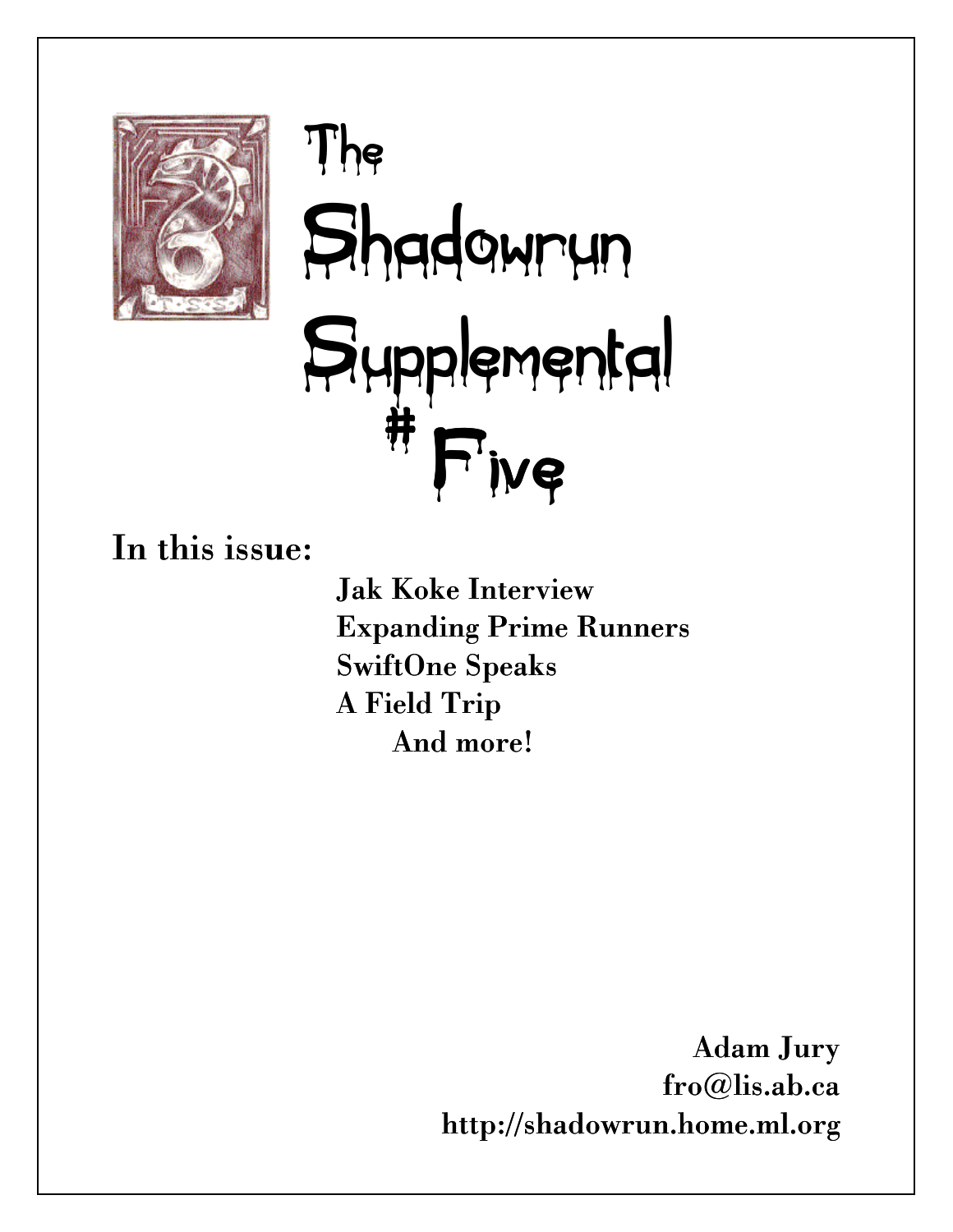# From The Editor

Welcome to the fifth issue of The Shadowrun Supplemental. Once again, I feel this is an issue of growth for the magazine, adding several "full-time" staff members and also getting a good distribution increase.

It would be remiss not to give great thanks to Paolo Marcucci for the very generous donation of web page space on his server InterWare.it (Which also houses The Shadowrun Archive). The http://shadowrun.home.ml.org URL still works, along with the new URL at http://www.interware.it/users/adamj.

Without him, there would have been much hassle trying to get this issue distributed properly. The web page has also been reorganized and now contains more information, and should be updated more frequently.

In other news: With a little bit of weaseling, I managed to claim my work on TSS as 'Special Projects 10', an Alberta High School course. This means I get credits towards graduation for working on the magazine, as well as use of the schools computer resources without having to lie/cheat/steal or bribe.

And yet more news: The redistribution policy has changed. Please take a moment to read it.

#### More Thanks and Hellos

This list continues to grow. Hellos go to Gurth, Dvixen, Bull, Skye, Dawn, Tinner, Roxanne, Sunette, Rick, Pete, Adam, Elle (Oh expensive one!) and the usual anyone I forgot, and I know there's a few of you.

Very special thanks to Jak Koke for providing us with some wonderful and thought provoking comments.

Big special thanks to Brett "SwiftOne" Borger and Barry Beldam, Jr. They are the lucky two who jumped on the open positions of Reviewer and Artist, respectively. I would also like to thank everyone else who applied.

# The Shadowrun Supplemental Issue # 5

Published November 15<sup>th</sup>, 1997

Editor: Adam Jury fro@lis.ab.ca Associate Editor: Dvixen dvixen@coastnet.com Artwork: Barry Beldam, JR. Hades@mail.cgo.wave.ca

#### Writers:

Brett Borger bxb121@psu.edu "SwiftOne Speaks"

— The Kumquat kumquat@onion.com "Expanding Prime Runners"

> — Gurth Gurth@xs4all.nl "Field Trip"

Craig Rickel Crickel@umr.edu "Fun, Chemistry, and Shadowrunning"

—

—

Steven "Bull" Ratkovich Chaos@ncweb.com "QuickSilver Lightning Part 4" "Target: Jak Koke"

—

The Cluttered Datastore Contributors: Adam Jury fro@lis.ab.ca Steven Ratkovich chaos@ncweb.com Tim Bradley tbradley@nvi.net NegativePulse@slurpee.net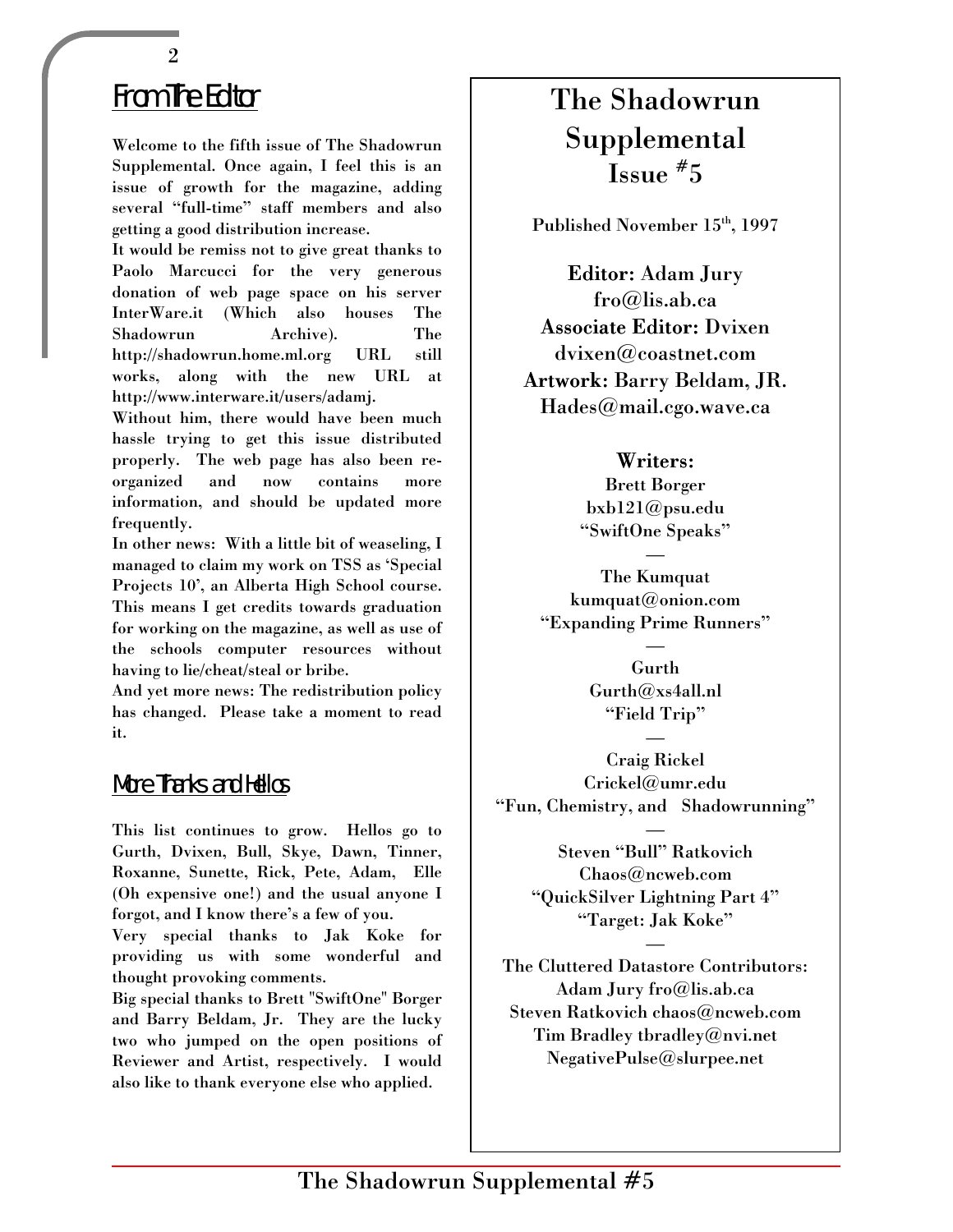## Contacting the Editor and Submissions

I can be reached at fro@lis.ab.ca and fro@sara.cas.nwu.edu, first address preferred, please. I can also be contacted on the ShadowRN mailing list, and on Undernet #Shadowrun. Additionally, I can be reached via ICQ — my UIN is 2350330.

The TSS Productions web page at http://shadowrun.home.ml.org contains all the back issues, submission guidelines, and a few other things you may need to know. If you can't find what you're looking for, please do not hesitate to contact me.

#### Legalities

This magazine is in no way endorsed nor produced by FASA Corporation.

Shadowrun and Matrix, are copyrights of FASA (1997) Neither I, nor the authors of any individual pieces intend to infringe on FASA's intellectual property and rights. FASA has not read this material in advance, and as such, none of this material is approved by FASA.

The interviews with FASA staff and freelancers are of course partially produced by FASA employees, however, FASA still has nothing to do with this magazine or its articles, officially.

#### Copyrights

All contents are copyright (1997) by their original authors. I (Adam Jury) retain the copyrights over the compilation of material.

#### Redistribution

This magazine may be re-produced in another computer format only with permission from me. It cannot be archived on any other computer system or internet site without my permission. Edited versions may not be distributed, it may be edited only for your personal use and within your own gaming group. IE: You can edit out the module if you want to print a copy to give to your players, but you can't edit out the module and put it on your web site.

#### Gaming Intelligence

(The staff and editor of TSS are not associated with Gaming Intelligence. We're just nice guys and like GI)

Gaming Intelligence is a free weekly newsletter sent out by email and archived on our Web site. It focuses on the gaming industry, specifically roleplaying, card games (collectible or not), miniatures/wargaming, play by mail, live-action, board, and related games. Every Monday, GI will arrive in your mailbox, bringing you the latest gaming news, product releases, feature articles, columns, and reviews.

To Subscribe: Send the message "join gi" to list-request@rpg.net or visit our Web site at http://rpg.net/gi/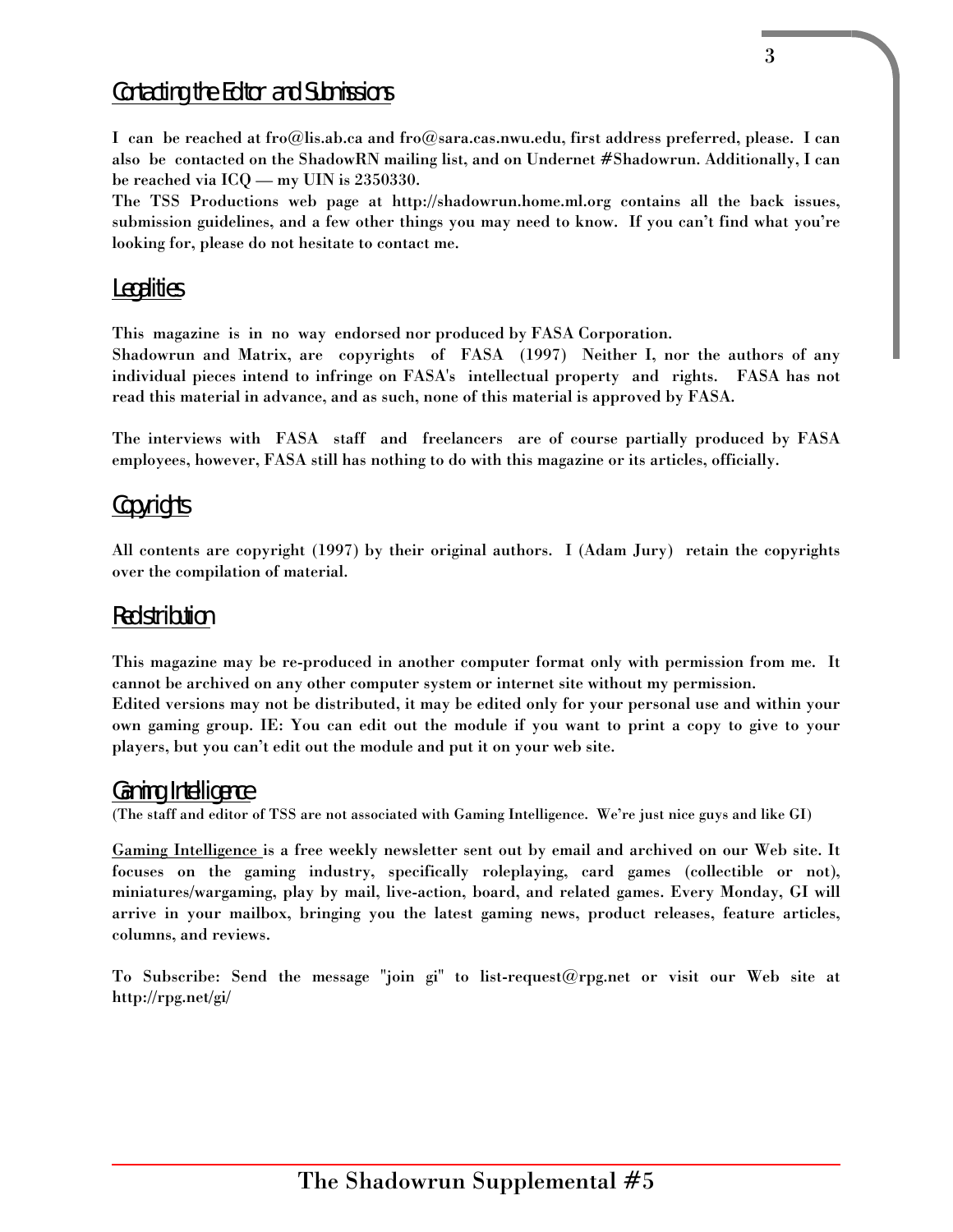# Fun, Chemistry, and Shadowrunning Spider Murphy - crickel@umr.edu

4

Few people realize the hidden potential of the science skills. Not only can these skills give you valuable information during a run, they can be used in between runs to manufacture valuable equipment - like that C-12 explosive everyone seems so eager to have. But explosives are not the sole province of chemistry.

One of the characters I played with recently was a molecular chemist. He specialized in the manufacture and manipulation of buckyballs. Buckyballs are an interesting material. Put together one way, they're the world's greatest lubricant - molecular ball bearings. Another and they become high-temperature superconductors. They can be filled with atoms of other material. They can be made magnetic with some minor tinkering. And to make monowire you just stretch it out.

Monowire is a wonderful tool all by itself. It's strong, flexible, and will cut through almost any material other than itself. My character used it to cut off door handles to discourage pursuit, to flatten tires of cars, and to rig impromptu pulley systems. At one point he even used it to fix an electric vehicle (he had some of the conducting variant on hand).

There are lots of other stuff you can do with chemistry. Thermite, Dikote, all sorts of acids, and hundreds of drugs - these are all things you can manufacture with chemistry. Given the proper equipment, well-played chemists can the match of any samurai.

Sure, Samurai are big, mean, tough. They have assault rifles, cyber limbs, move almost faster than thought, and they could polish off a SWAT team before breakfast. How could a mere scientist be a threat?

Play your scientist smart. Pick and choose your battles; don't let the enemy pick them for you. Set traps. Lots of traps. When you're being pursued, do everything you can to delay them. Weld doors shut with thermite. Throw slippery buckyballs onto the floor. Blows the street up if they're chasing you by car. Remember, lots of streets have subways under them.

Perhaps the best defense of all is being nowhere near the samurai. Sell items to get money and hire some mercenaries, and send THEM after the sammie. Or watch them until they leave their conapt, and lace it with bombs, monowire, you name it. Put one on the toilet. What self-respecting samurai checks the toilet for bombs?

Any character can be deadly when played like it. Don't be stupid. You can't go toe to toe with the guns, so don't even try. Hit them where they can't hit you back, and you'll live long enough to enjoy the yen.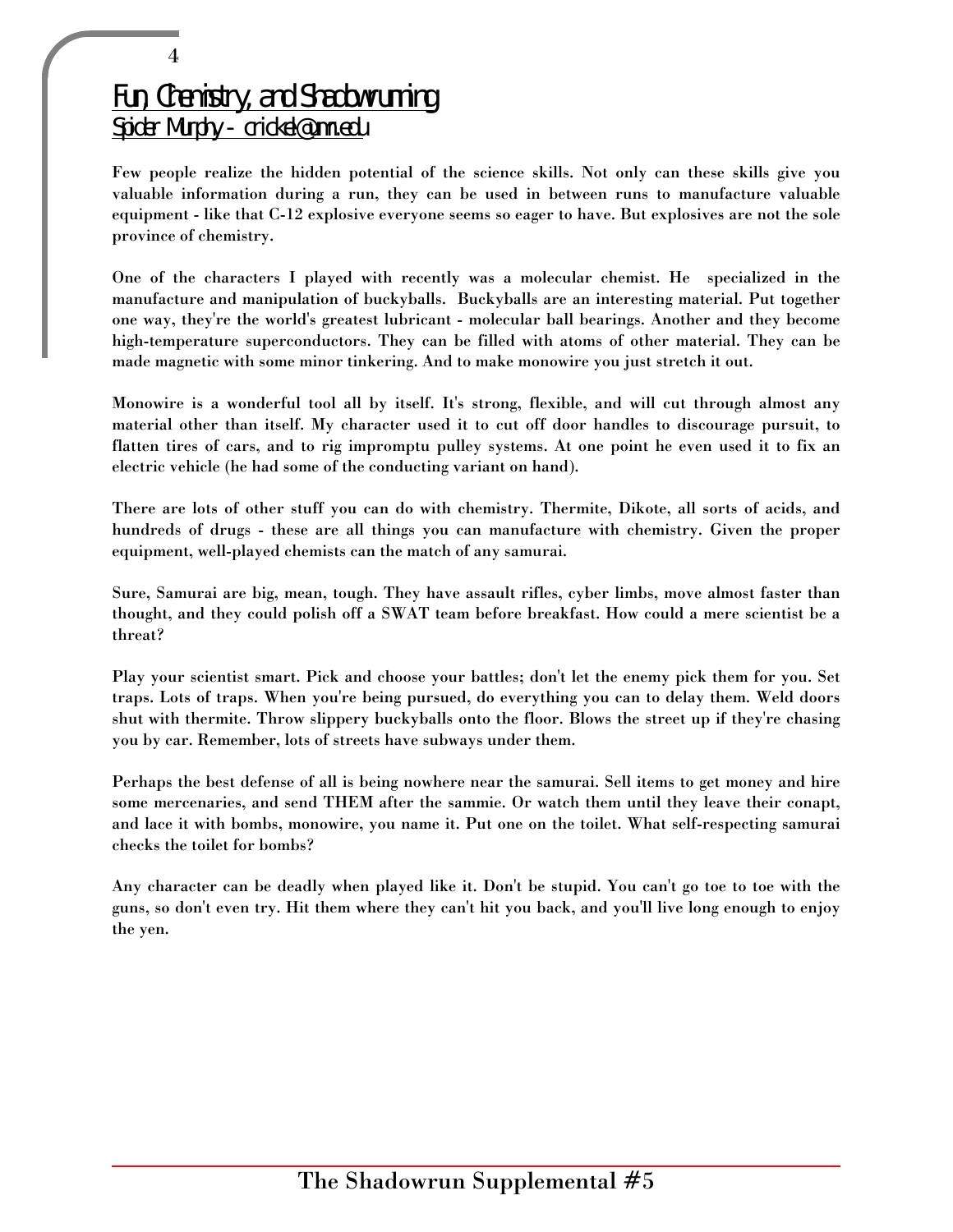# Creating Prime Runners - Shadowrun Companion Expansion The Kumquat - spamquat@juno.com

Ok, I was a little miffed at the vagueness of this section in the companion, as it further confuses Gamemasters who want levels of opposition appropriate to their campaign, and aren't satisfied by the archetypes presented in modules that are often painfully under-(or over-)powered for their PC's.

So I took their suggestions a step further, and playtested the NPC's created with this method, and they seem to work as they are supposed to. This is a fair amount of work for NPCs, so I advise you to use these rules to create only important NPC's for your campaign. If the NPC in question doesn't have a name or a personality at the start of the game system, use standard contact or archetype stats and fudge the numbers a bit. But if you want an unusual or important NPC, such as the individual characters' enemies, this should help you.

Getting Started - Create the NPC as you would a normal PC, with adjustments to the character creation tables as follows, and ignore maximums for ratings of items, starting skills, and so on.

#### Priorities For Prime Runners

#### Inferior (Not very prime..)

| Priority | Race      | Magic                     | <b>Attributes</b> | <b>Skills</b> | <b>Nuyen</b> | Force  |
|----------|-----------|---------------------------|-------------------|---------------|--------------|--------|
|          |           |                           |                   |               |              | Points |
|          | Metahuman | Human Magician            | 20                | 27            | 700,000      | 33     |
| B        | Human     | Adept/ Metahuman Magician | 16                | 20            | 250,000      | 23     |
|          | Human     | Metahuman Adept           | 13                | 16            | 60,000       | 17     |
| D        | Human     | None                      |                   | 13            | 3,000        | 13     |
| Е        | Human     | None                      | 10                | 11            | 300          |        |

#### Equal

Use Standard Character Creation Table.

#### Superior

| Priority | Race      | Magic                      | <b>Attributes</b> | Skills | <b>Nuyen</b> | Force  |
|----------|-----------|----------------------------|-------------------|--------|--------------|--------|
|          |           |                            |                   |        |              | Points |
| A        | Metahuman | Human Magician             | 42                | 50     | 1,250,000    | 63     |
| B        | Human     | Adept / Metahuman Magician | 30                | 42     | 500,000      | 44     |
|          | Human     | Metahuman Adept            | 25                | 30     | 115,000      | 31     |
| D        | Human     | None                       | 21                | 25     | 6,250        | 19     |
|          | Human     | None                       | 19                | 21     | 625          | o      |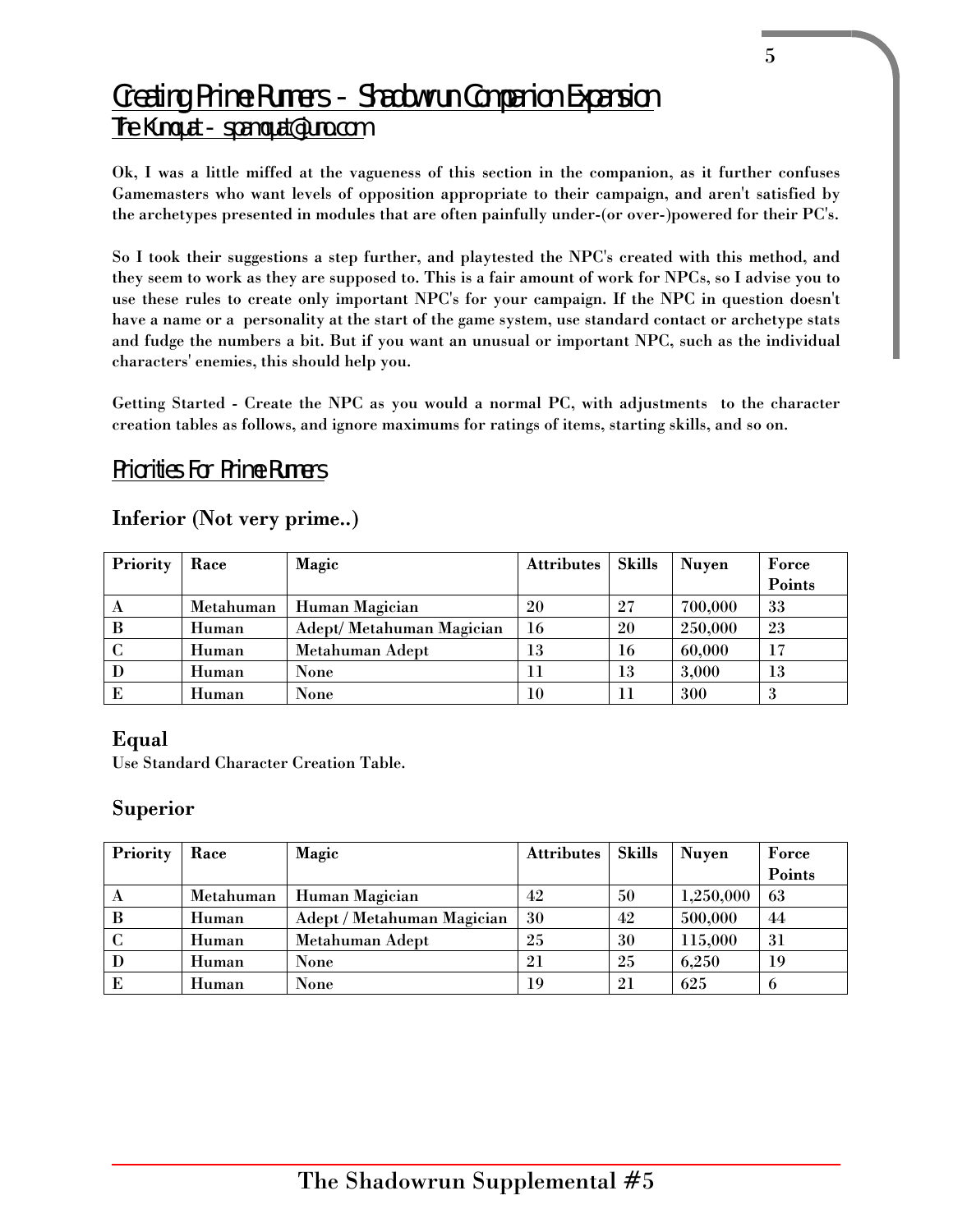#### Superhuman

| Priority | Race      | Magic                      | <b>Attributes</b> | <b>Skills</b> | <b>Nuyen</b> | Force  |
|----------|-----------|----------------------------|-------------------|---------------|--------------|--------|
|          |           |                            |                   |               |              | Points |
|          | Metahuman | Human Magician             | 48                | 64            | 1,600,000    | 80     |
| B        | Human     | Adept / Metahuman Magician | 38                | 48            | 640,000      | 56     |
|          | Human     | Metahuman Adept            | 32                | 38            | 145,000      | 40     |
| D        | Human     | None                       | 27                | 32            | 8,000        | 24     |
| E        | Human     | None                       | 24                | 27            | 800          | 8      |

#### Ultimate

They don't need stats, silly.

A note about the above tables... you may be saying "Geez! 48 points for attributes! That's a bit powerful..." Well, of course it is. That is an "A" priority for a "Superhuman" character. An average attribute of 8 is rather high, but well within the absolute limit of 1.5 \* Racial Max. Whatever a Superhuman Prime Runner chooses as Priority A will likely be nearly ridiculous. These are the Sally Tsungs, Lord Torgos, and FastJacks of your campaign world, and should be treated as such... use them sparingly. And keep in mind, that some of the creatures/NPC's in certain FASA modules (I.E. Harlequin's Back) could EAT even a superhuman Prime Runner created using these rules.

Finishing off the character - Give the character a description, background, personality, and "loyalty", as is appropriate to your campaign. Edges and Flaws, if you use them, should also be made available to the Prime Runner, as well. (in fact, "Exceptional Attribute" is a must for Superior and Superhuman PRs) Also, keep in mind that certain PRs have loyalties to agencies within the SR world that can provide them with monetary resources well above and beyond the cash provided by character creation. If the Prime Runner is still underpowered due to the advancement of your PC's, then this is easily fixed.

Give the Prime Runner a number of Karma equal to the average total Karma attained by the runners, and use it to further initiate, make the stats and skills even higher, create allies, or whatever else suits the character.

#### How I got these numbers

This is an extrapolation of the rules presented by The Shadowrun Companion. The rules state that on an average, the stats of the PR should be a certain number higher or lower than each comparable stat of the PC's. I took the "A" priority for attributes and raised or lowered each by the number of points needed to make them "Inferior" or "Superior", etc... and then I raised or lowered Nuyen, skills and Force points, as well as the attributes for lower priorities by the same ratio. I finished it off with a fair amount of rounding numbers off, and voila! There are the tables. Mathematically, it may not be 100% sound, but every NPC I've used with this sytem and a fair amount of common sense, were just about perfectly balanced for the group I run.

6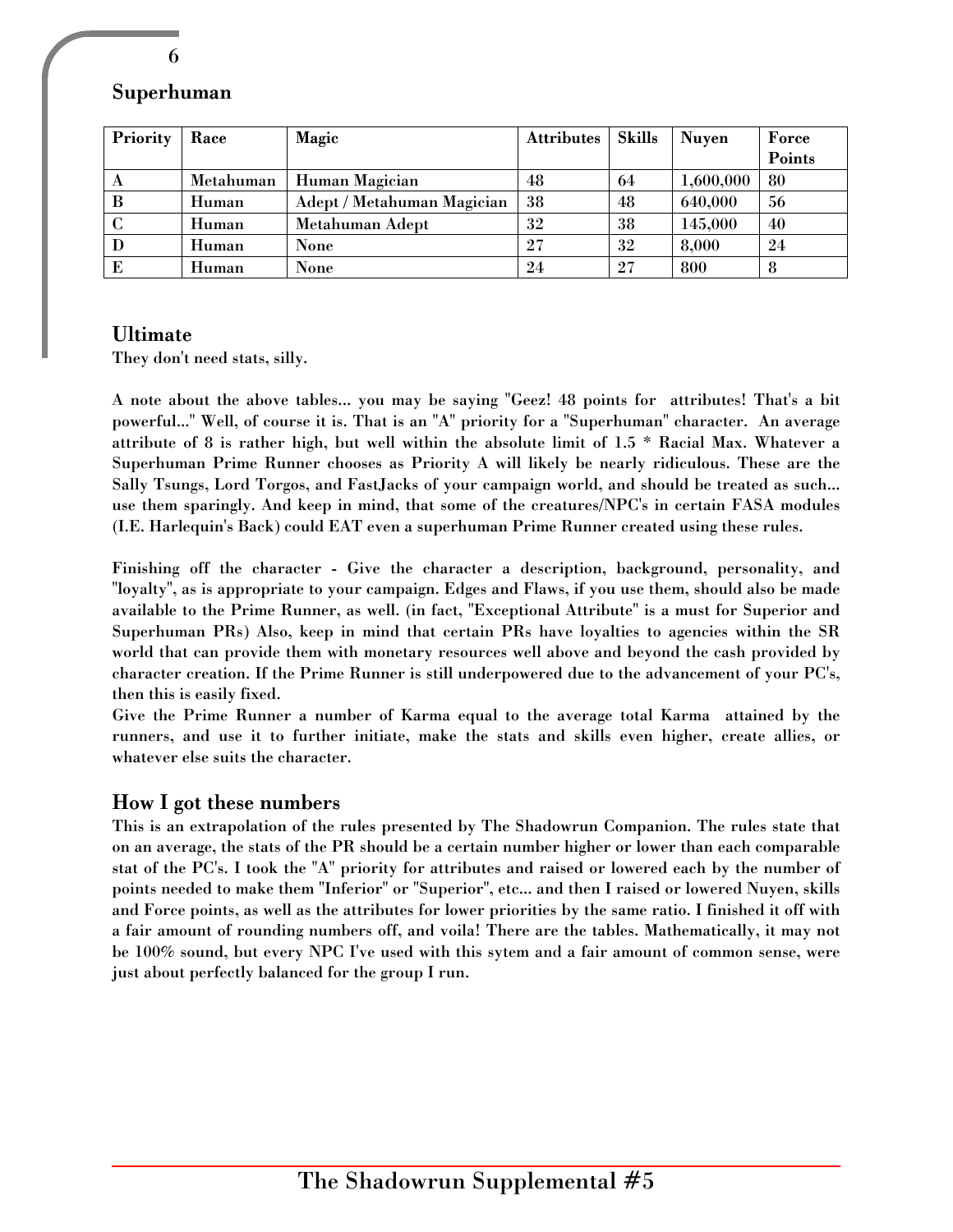# The Cluttered Datastore Various Authors

»Well folks, another installment of 'stuff'. Not much to say this time around, but enjoy — and I expect to be seeing from freaky hairstyles very soon, well, more than normal… »NuDawn

#### Ruthenium Hair Implants [Class: Cyberware (Body)]

Virtually indistinguishable from normal hair, color can be either internally controlled via a ChromaSync SPU, or a datajack or short-range-wireless transmitter (supplied). As a bonus, replacement hair doesn't generally get fizzy, dirty, or unmanageable, nor does it grow :-)

|     |     | Rating   Effects   Essence Cost   Cost   Legality   Street Index   Availability |                     |              |            |
|-----|-----|---------------------------------------------------------------------------------|---------------------|--------------|------------|
| N/A | N/A |                                                                                 | $1000 \times$ Legal | $\vert 0.75$ | $2/24$ Hrs |

#### PMP Hair Implants [Class: Cyberware (Body)]

Yet another application of the new PMP-fiber technology — Hair! No more bad hair days, no more time spent keeping every hair in place... a push of a button, or the twitch of a cybertriggered PMP SPU, and the natural-looking and feeling fibers of your hair will instantly assume any style desired, with as much (or as little) hold as you'd like. You can even download the latest styles from the Matrix Boutique! PMP tresses can even appear to grow or shrink up to a foot in length or more (maximum change of  $\pm 10\%$  of base length) by carefully spaced micro-contractions and expansions.

|     |                  | Rating   Effects   Essence Cost   Cost   Legality   Street Index   Availability |                        |             |            |
|-----|------------------|---------------------------------------------------------------------------------|------------------------|-------------|------------|
| N/A | $\mathsf{I}$ N/A | $\pm 0.05$                                                                      | $1000\text{Y}$   Legal | $\vert$ 1.0 | $3/24$ Hrs |

#### R/PMP Hair Implants [Class: Cyberware (Body)]

The ultimate in cryo-chill! Wiz combo of the Ruthenium and PMP hair replacements, allows TOTAL domination of your 'doo! Blonde in a conservative cut for the halls of Corporate Power, then a head of dark, sexy mystery in a cryo-max style with a click of a button on your way to the clubs — it's easy with the R/PMP implant system.

| Rating |     | Effects   Essence Cost   Cost |                        | Legality   Street Index   Availability |                    |
|--------|-----|-------------------------------|------------------------|----------------------------------------|--------------------|
| N/A    | N/A | 0.05                          | $5000\text{Y}$   Legal | $+1.0$                                 | $\frac{3}{24}$ Hrs |

» Someone I know uses this all the time. Although the tech is still a bit rough, it does what it says, and it may seem useless, but think about it: One day you're a brown haired guy running from the Star. Next day you have short spikey blond hair. Gee.. » Phro

7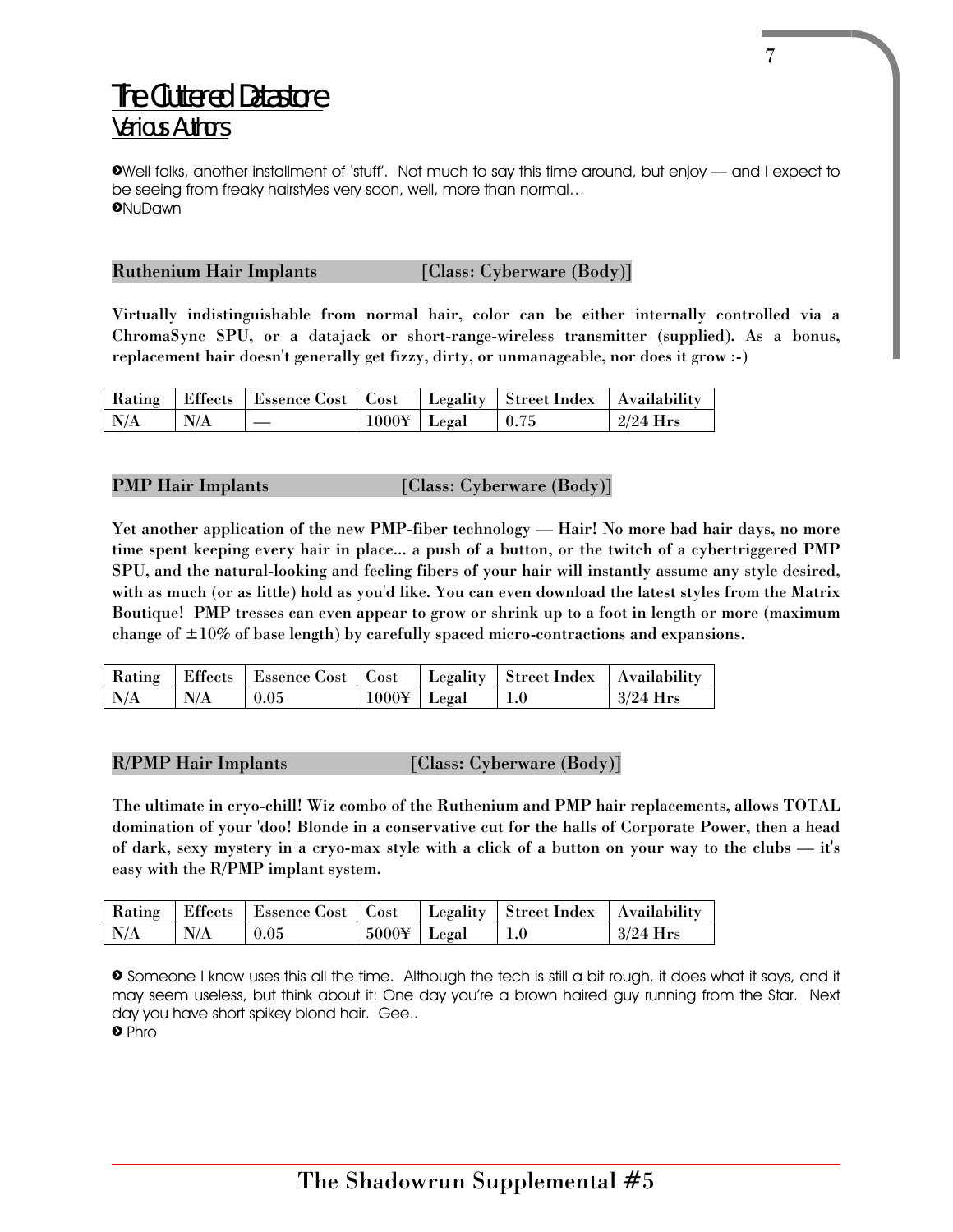#### PMP Musculature Lacing [Class: Cyberware (Body)]

Developed as a new application of muscle augmentation, this procedure utilizes PMP (programmable memory-plastic) to alter the density and shape of flesh and muscle as the mesh of plastic anchors and tiny sub-processors alters anchor points and containment. Alterations both subtle or radical are possible when the process is driven by sufficiently powerful software and extensive modifications. There are two main downsides with the process — it is inherently incompatible with bioware muscle augmentation in many ways — subtract the PMP/ML rating from the muscle Aug. rating to find the muscle augmentations effective rating, though if installed at the same time as Muscle Aug or Muscle Replacement 'ware, Essence cost for the PMP/ML is halved. Also, in use, the system draws heavily on the user, muscle cramps, fatigue, etc. are frequent (take the listed stun damage once per (Body\*10 min)) Note that a system can always be used at a lower-than-max-performance, in which case bonus and penalties are as used. A level 1 system can make minor alterations to facial and physical structure, level 2 more drastic, level three systems can even alter the apparent sex or metatype of the user, particularly in conjunction with the PMP Bone-lace system. [NOTE: The "disguise" modifications listed for PMP usage are an increase to the target number to see through the "disguised" user's guise and recognize them as who they are. Other modifiers effect such a disguise normally, with PMP modifiers applying last.]

| Rating | Effects                 | <b>Essence Cost</b> | Cost                | Legality | Street Index | Availability |
|--------|-------------------------|---------------------|---------------------|----------|--------------|--------------|
|        | $+2$ Disguise, 1 Stun/* | 0.8                 | 45,000¥             | $5P-CA$  |              | $6/12$ days  |
|        | +4 Disguise, 2 Stun/*   |                     | 95,000¥             | $5-CB$   |              | $12/16$ days |
|        | $+6$ Disguise, 3 Stun/* | -2.4                | $150,000\mathrm{Y}$ | 4-CC     | 1.75         | $14/18$ days |

\*=(unaugumented Body \* 10) min

#### PMP Bone-Lace [Class: Cyberware (Body)]

Applying the newly-approved Programmable Memory Plastics (PMP) to the proven techniques of bone-lacing, this implant encases the bone-marrow in an unbreakable but flexible weave of plastic that can alter to suit the users needs... while we can't promise miracles (No actual mass is lost or gained), an apparent increase or decrease of 5% height per level of PMP-lacing installed can be achieved (Of course, if you /gain/ height, you lose bulk, and vice versa). Note that use of this implant requires use of a PMP-SPU to calculate the altered muscular anchors, centers of mass, etc). Also note — once attained, any given state of bone-structure is stable, requiring no further energy to maintain, but, the change itself is horribly painful and even damaging: the user takes the listed physical damage for each change, and a "rating 3" change cannot be done as three spaced-out rating 1 changes, though if the user takes (1 hour \* level of change)/Body, 1 pt of damage may be shifted to the Mental row. PMP/BL is also incompatible with normal bone-lacing, able to co-exist only with plastic bone-lacing of beta grade or higher, not functioning at all with any other forms.

| Rating | <b>Effects</b>       | <b>Essence Cost</b> | Cost   | Legality     | Street Index | Availability |
|--------|----------------------|---------------------|--------|--------------|--------------|--------------|
|        | $+2$ Disguise, 1 Dmg | 0.5                 | 35000  | <b>5P-CA</b> |              | $7/13$ Days  |
|        | $+4$ Disguise, 2 Dmg | 1.15                | 100000 | $5-CB$       |              | $13/17$ Days |
|        | $+6$ Disguise, 3 Dmg | 2.25                | 150000 | 4-CC         | 2.0          | $14/20$ Days |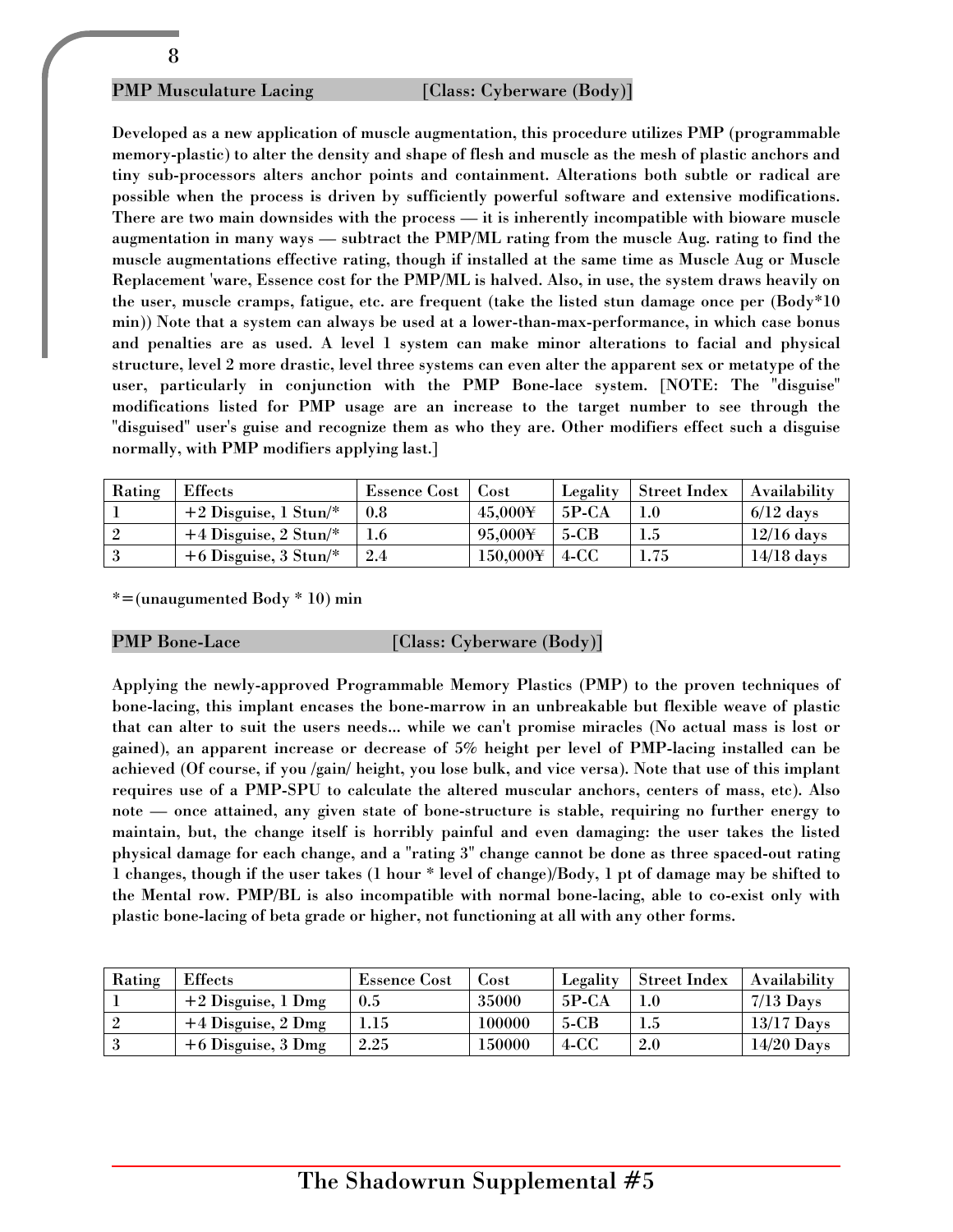#### PMP SPU [Class: Cyberware (Cranial)]

Surgical-grade Programmable Memory Plastic was a phenomenal breakthrough, but to accomplish the full range of it's miracles, you need MAJOR processing power. We've developed a proprietary algorithm for real time processing the way you need. Here are the SPU's you need to use our PMPlacing lines.

NOTE: Bone or Muscle lacing will only function as the LOWEST of SPU and Lacing.

GreyJohn gets himself a R3 Muscle Lace, a R3 PMP-SPU, and finally a R2 Bone lace... the bone lacing functions at R2, the muscle lace at R3. If he'd only sprung for a R2 SPU, BOTH the muscle and bone lacing would function at R2. The sole exception is the R4 SPU — this gives a  $+1$  to Disguise Target Number (for seeing through the disguise) if and only if both muscle and bone lacing are installed at R3 (not necessarily USED at that level).

Note that this configuration is required for any hope of reasonable emulation of other meta-races. Note: the PMP-SPU does not have onboard memory to contain the datafiles needed for successful alteration — such files occupy 2  $^*$  (Body<sup>2</sup>) Megapulses for Bone-lace data and 3  $^*$  (Body<sup>2</sup>) for Muscle-lace data per configuration, and the original muscle/bone configuration must be held in memory as well.

| Rating         | <b>Effects</b>         | <b>Essence Cost</b> | Cost   | Legality | Street Ind. | Availability |
|----------------|------------------------|---------------------|--------|----------|-------------|--------------|
|                | Needed for R1 PMP use  | 0.1                 | 9000¥  | $5P-CA$  | 1.0         | $7/13$ Days  |
| $\overline{2}$ | Needed for R1 PMP use  | 0.15                | 16000¥ | $5-CB$   | 1.5         | $13/17$ Days |
| - 3            | Needed for R1 PMP use  | 0.2                 | 27000¥ | $4-CC$   | 2.0         | $14/20$ Days |
| $\overline{4}$ | <b>See Description</b> | 0.25                | 42000¥ | $3-CC$   | 2.5         | $16/24$ Days |

ChromaSync SPU [Class: Cyberware (Cranial)]

The famous Stealth-suit-chip, declassified and designed for more wide-application use as a cyberchip (Hand held units available at same cost, due to reader, transmitter, etc.) Tying into an in-place ruthenium mesh, the ChromaSync locks colors down the way they should be. Note that the chip does NOT have on-board memory to store color-data, though dedicated memory can be installed at the same time as the chip for  $1/2$  Essence & NY costs. Memory requirements vary based on complexity and size: color/pattern-data for a pair of metahuman eyes takes a little under 1 Megapulses. A 3 foot long mane of hair, maybe 3 Megapulses

Duplicating the surroundings of a naked troll so that his body can blend like a chameleon-suit would require 7  $^*$  (body $^2$ ) Megapulses or more. Live/dynamic chameleon effects require double buffering the visuals, so 2x the above. Also note that real-time response degrades with SLD -- subtract the SLD from the target number to spot a chameleoned individual. On the bright side, a datajack can smoothly link a chameleon suit and ChromaSync SPU and triple the longevity of the suits power, as well as allowing more "visual" input to smooth the camouflage.

A rating 1 chip will hold a single, stable signal, maintaining color of any naturalness or complexity in a non-shifting pattern. (Neon tattoo's, permanent tan, etc.) This single pattern CAN be changed via data-jack reprogramming using normal target numbers and times based on the megapulses of the ChromaSync file.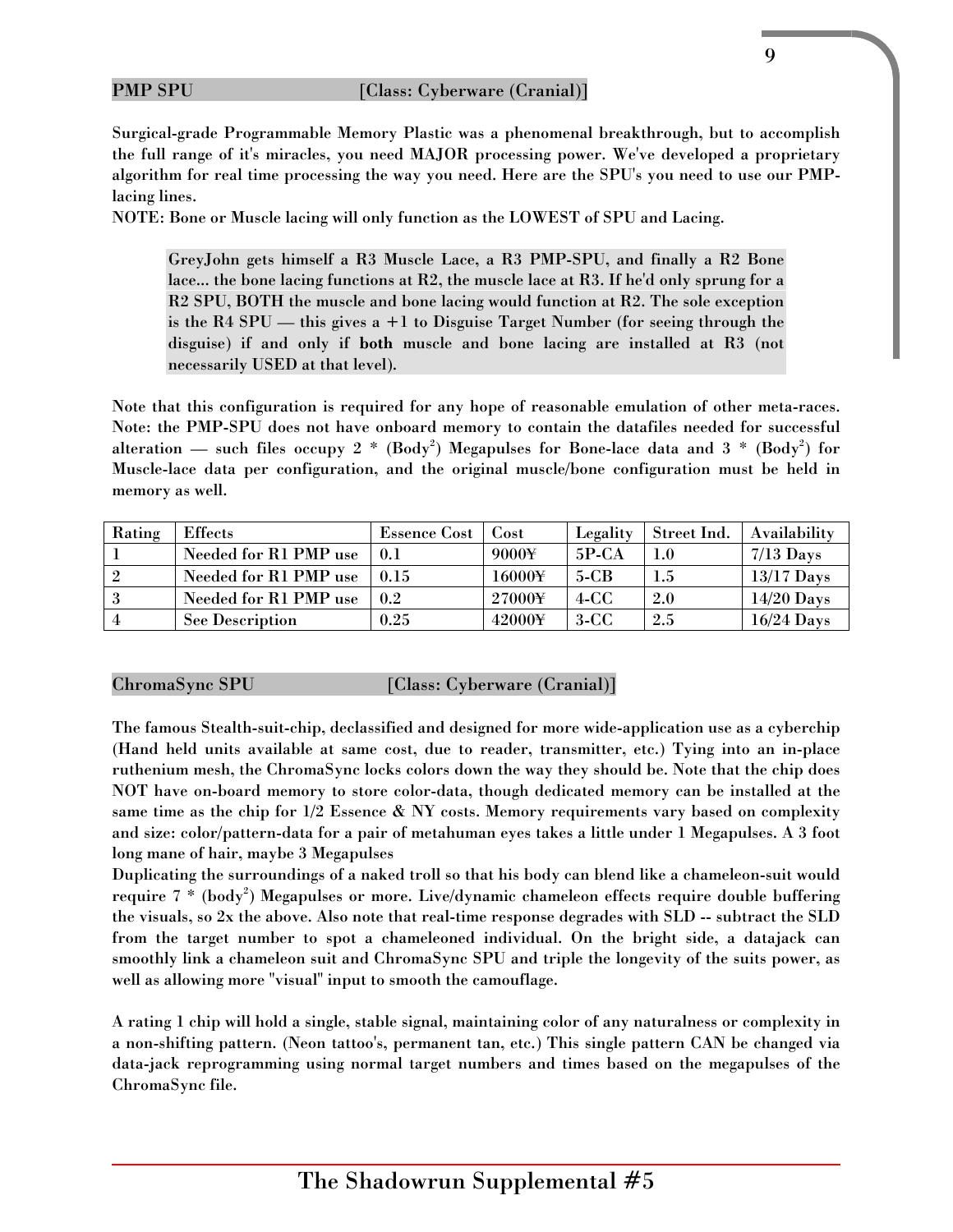A rating 2 chip can handle simple shifts such as switching between not-too-different presets (brown eyes today, or blue? tan skin outdoors, flawlessly-pale indoors, etc.)

Rating 3 chips can handle more complex preset conditions, down to detailed variations of hair, skin, eyes, etc. in mix-and-match datafiles.

Rating 4 chips, however, are required for the rapid, complex changes required for chameleon effects — note that human binocular vision qualifies as ONE video source towards those needed for chameleoning. Most R4CS-SPU's are, for that reason, tied directly to datajacks or other video links.

| Rating | <b>Effects</b>          | <b>Essence Cost</b> | Cost                       | Legality | Street Ind. | Availability |
|--------|-------------------------|---------------------|----------------------------|----------|-------------|--------------|
|        | <b>Stable Signal</b>    | 0.1                 | 5500¥                      | Legal    | $1.0\,$     | $3/24$ Hrs   |
|        | <b>Simple Shifts</b>    | 0.15                | 10500¥                     | Legal    | $1.0\,$     | $3/24$ Hrs   |
| .,     | <b>Complex Presets</b>  | 0.2                 | $17500\mathrm{\mathbf{Y}}$ | $6P-CA$  | 2.0         | $9/14$ Days  |
|        | <b>Dynamic Response</b> | 0.25                | 28000¥                     | $4-CC$   | 3.0         | 18/1 month   |

Biopower Implants [Class: Cyberware (Body)]

10

Bio-energy! Not only the bodies metabolism, but constant internal and external motion generates power 24/7... mostly to bleed away unused. No longer! Biopower implants are a unique blend of bioware and cyberware. Using the same piezoelectric systems that power cyberware, the Biopower implant stores that power, rather than using it. Developed initially to combat the fatigue associated with extensive use of the PMP Musculature Lacing System, these units can power other cyberware, or even cyber-implanted equipment. Alternatively, the special chemical power-storage can be released back into the body to sharply increase the body's metabolism of waste products and fatigue poisons (1 "charge" can be used as 1 die in Stun-recovery tests, 2 equal a taser-equivalent charge, and 3 an electrical power supply equal to a single "gelpack" battery) Charging rates and maximum capacity are below -- note that each listed is a system, and cannot be doubled up any more than buying wired reflexes twice would equal Wired Reflexes rating 2. Note that while biopower implants are "equivalent" to a gel-pack's power output, a special converter is needed to actually USE the power as such. Finally, note that due to the nature of the power generation, the system cannot collect power during any hour where a stun-recovery was taken.

| Rating | <b>Effects</b>                  | Ess. | Cost    | Legality | Street Ind. | Availability |
|--------|---------------------------------|------|---------|----------|-------------|--------------|
|        | $Body/10$ per Hr, max= $Body/2$ |      | 25000¥  | Legal    | $1.5\,$     | $6/2$ days   |
|        | Body/7 per Hr, max=Body         |      | 60000¥  | Legal    | 1.75        | $8/4$ Days   |
|        | $Body/5$ per Hr max=Body*1.5    |      | 125000¥ | 6P-CA    | 2.0         | $12/16$ Days |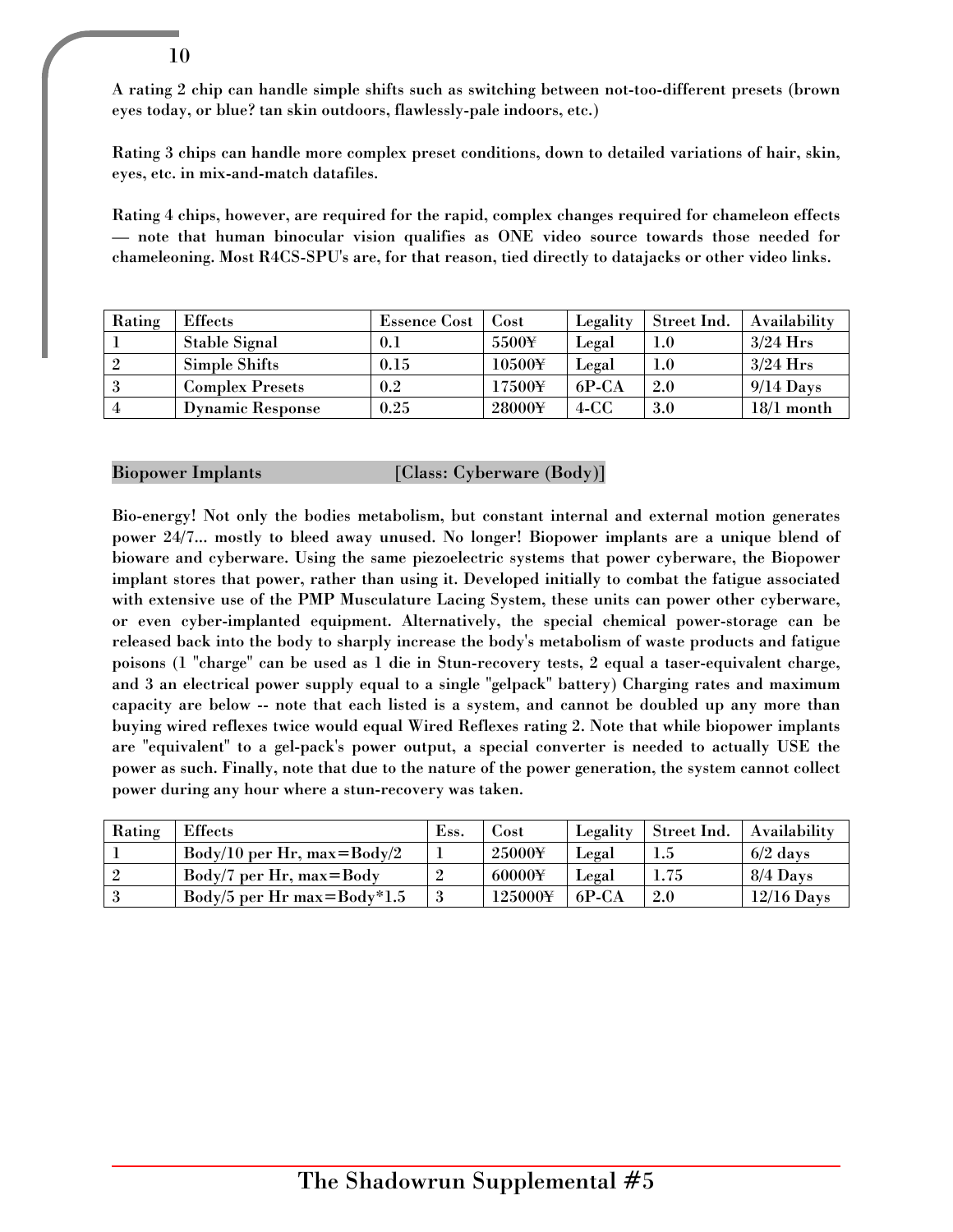#### Ruthenium Ocular Mods [Class: Cyberware (Cranial)]

Tired of looking out at the world with the same old eyes? Rating 1 mods give clear, crisp color, controllable via data-jack, wireless controller, or ChromaSync SPU (vivid color, looks fake :-) Rating 2 mods go deep into the eye itself, allowing great color retention and replication — look as natural or UNnatural as you want. (Rating 3 mods are beaucoup illegal, chummer -- rumour has it they dig the ruthenium into the retina. Very tricky, but real handy when you don't want surgery every time you change your ID... even if you aren't changing it to someone else's)

| Rating | <b>Effects</b>          | Essence | .'ost   | Legality | Street Ind. | Availability |
|--------|-------------------------|---------|---------|----------|-------------|--------------|
|        | Obvious pattern change  | 0.1     | 2000¥   | Legal    | 0.75        | $3/24$ Hours |
|        | Natural looking changes | 0.1     | 5000¥   | Legal    | $1.0\,$     | $4/36$ Hours |
|        | Retinal Pattern change  | 0.2     | 150000¥ | $2-CC$   | 2.0         | $14/21$ Days |

Ruthenalin Implants [Class: Cyberware (Body)]

Utilizing a process similar to ortho-skin implantation (but without the thickening and loss of sensation orthoskin causes), this process replaces the skins natural melanin production with neurolinked ruthenium/bacteriorhodopsin analogs, allowing virtually instantaneous skin-color changes in many patterns, depending on the sophistication of the substructure. Rating 1 and 2 systems do NOT access the central nervous system of the user, and thus can only be altered by passing a reprogrammer (available in many styles and sizes for your convenience) over the effected portion of the body. Note that rating 3 and 4 systems require a ChromaSync SPU linked to the system in order to interface with the users nervous system. If installed simultaneously with and orthoskin graft, all Essence costs for the Ruthenalin implants is halved, but the cost of the Orthoskin itself is raised by an /additional/ cost equal to the the cost of the Ruthenalin implants.

| Rating         | <b>Effects</b>          | <b>Essence</b> | Jost  | Legality | Street Ind. | Availability |
|----------------|-------------------------|----------------|-------|----------|-------------|--------------|
|                | <b>Partial Coverage</b> | 0.2            | 5000  | Legal    | 0.75        | $2/24$ Hrs   |
| $\overline{2}$ | Single static pattern   | 0.5            | 15000 | Legal    | $1.0\,$     | $3/48$ Hrs   |
| - 3            | Instant pattern change  |                | 45000 | 8P-CA    | 1.25        | $4/3$ Days   |
| $\overline{4}$ | Dynamic pattern change  | $1.5\,$        | 80000 | $4-CC$   | 2.0         | 18/1 Month   |

» Heya.. gotta ask for a bit of help here. One of my chums drew this under hypnosis.. She says she saw something similar to this while on an astral quest. She's studied and she thinks it's some sort of metaplaner critter. Could anyone expand on this? » NuDawn

- **•** It's a nasty metaplaner critter?
- » Wize

» Ah yes. I know what it happens to be, but I'm afraid I can't tell you over an open channel..

» Trent



The Shadowrun Supplemental #5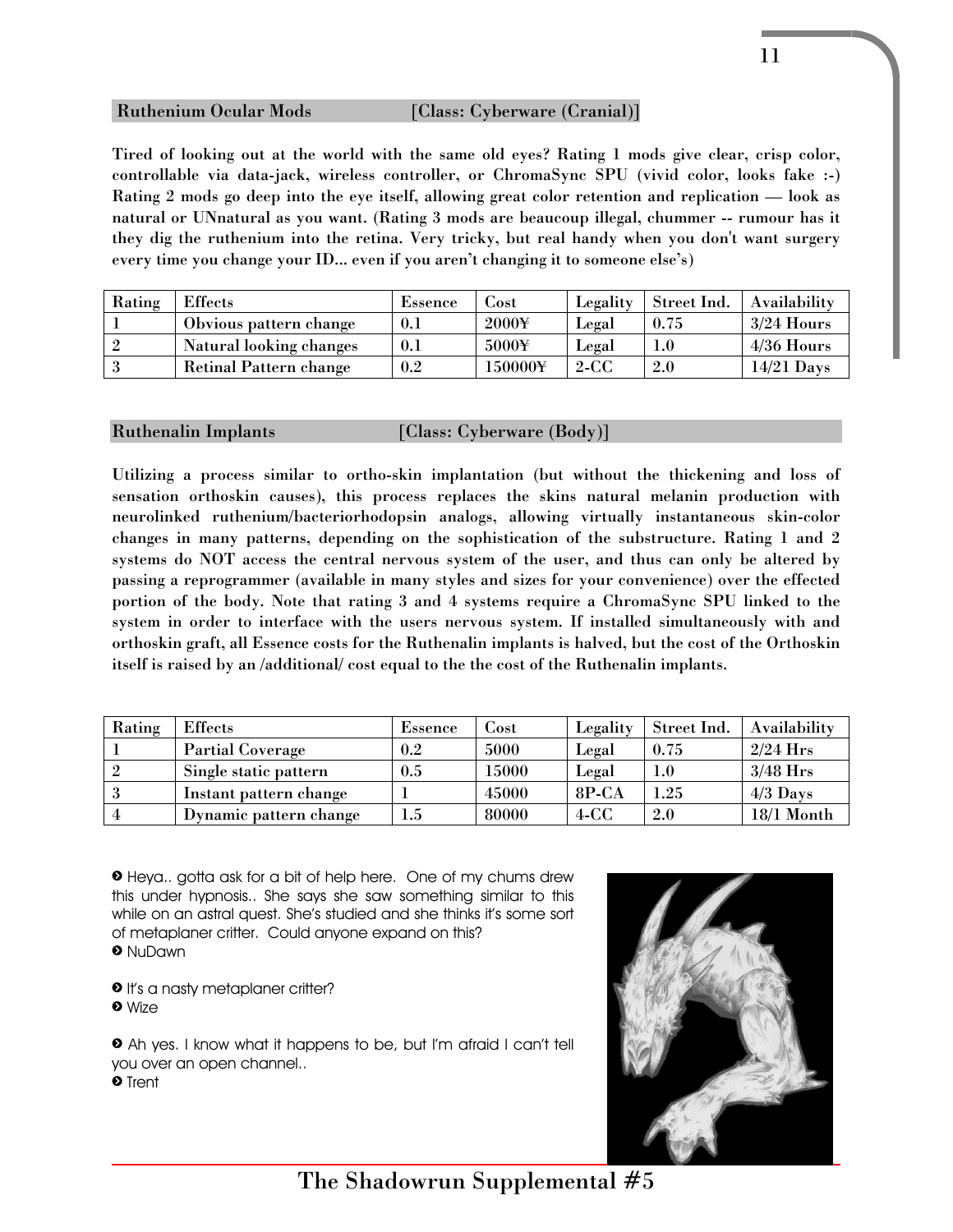» Hey folks, someone snagged this off of some Ares public datastore and sent it my way. Looks like it may be of some interest to you guys and gals, so here it is. » NuDawn

#### Ares Light Rope 2100

The Ares Light Rope 2100 is a huge improvement over a great product of the late 20th century. Flexible like a garden hose, but filled with near-unbreakable high-concentration lights, the ALR 2100 is the most versatile and reliable of similar equipment on the market today!

Originally used as fire fighting equipment, this style of lights has many other practical applications in the corporate world. Short strips can be used to mark locations at night, or during foggy days. With the new Colourstrip, you can pre-order your colourstrip to come in a single fixed colour on the RGB scale. With the Enhanced Colourstrip and Ares Colourstrip Coordinator, you can instantly change to any colour on the RGB scale! Helicopter landing lights, traffic direction arrows, these ropes can do almost anything!

Guaranteed for 5000 hours of operation, ALR 2100 is resistant to water, acid, fire, and will not snap under pressure! (Wish we could make all our corp-execs like that, ha ha :-) ) In the unlikely event that one of the bulbs breaks, the rest of them keep on ticking!

ALR 2100 can run using a dual plug system; taking up both plugs on a standard outlet, one industrial sized outlet, or via an Ares Battery Pack (12 hours of operation).

Ares Light Rope 2100 is shipped in 10 meter increments. Please call for discount pricing on large orders. We guarantee two-day delivery to anywhere in the CAS, UCAS, and most of North America!

Pricing:

| Regular                            | $20\frac{\text{V}}{10}$ metres |  |
|------------------------------------|--------------------------------|--|
| Colourstrip                        | $304/10$ metres                |  |
| Enhanced Colourstrip 40¥/10 metres |                                |  |

Ares Colourstrip Coordinator:

|  | Conceal   Weight   Availability   Cost   Street Index |        |  |
|--|-------------------------------------------------------|--------|--|
|  | Legal                                                 | $300+$ |  |

» This is exactly the kind of stuff for all of you reprobates out there with the burning desire to write obscenities on city buildings in big, twenty foot high letters of flashing neon. » Flayre

» And it can be used to send messages quickly, if you don't mind being spotted. Lay out the line in the shape of the letters you want and switch

it on. » Booter

» Another creative use: it's damn bright, so a quick flash from up close can cloud a persons vision. Of course, most corp-sec types have either sunglasses or flare comp, but it's worth a try. » Alter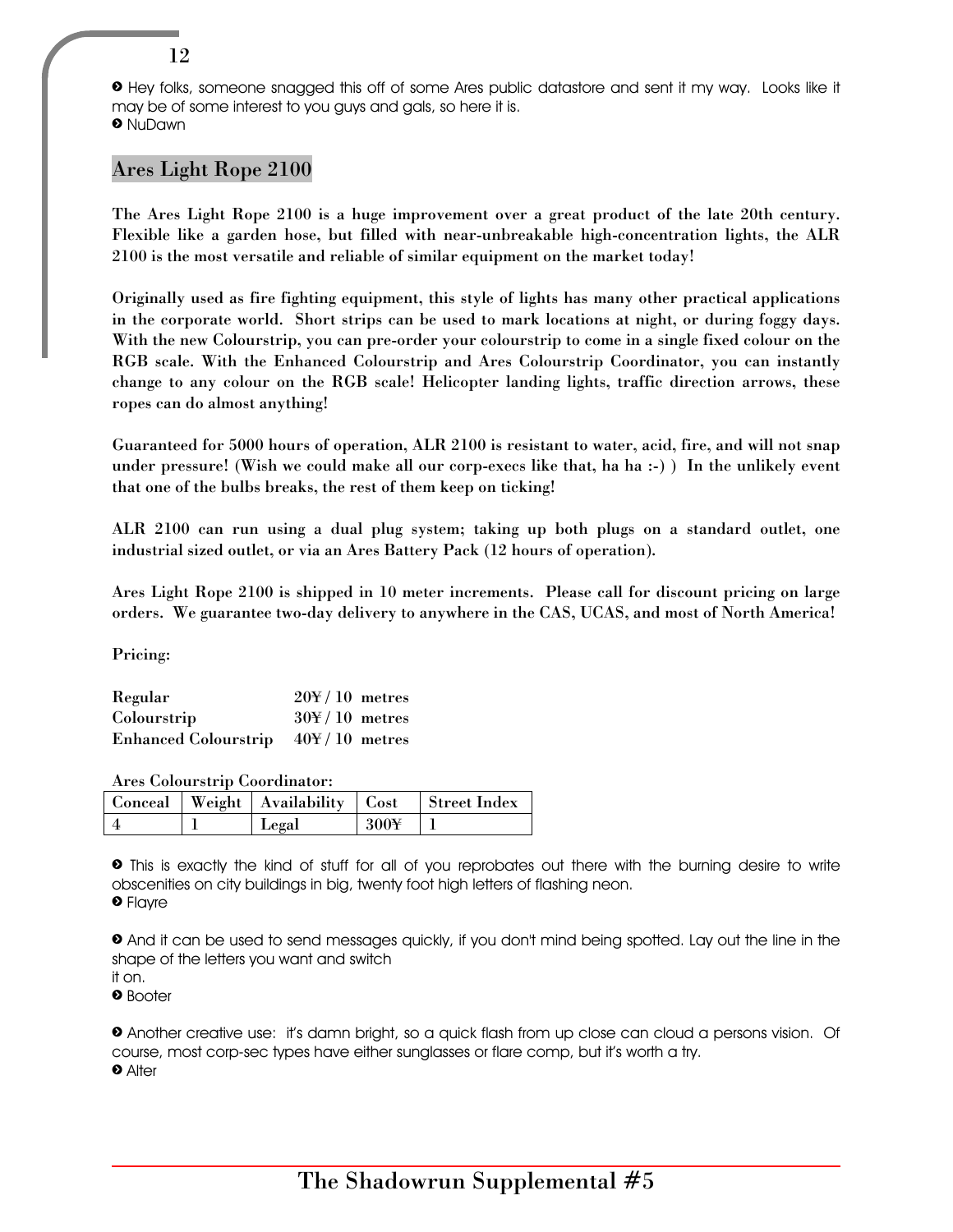» Some businesses use it in place of traditional neon signs. This lightrope is much less prone to breakage (like when some gangpunk throws a brick at your sign) and it can be formed into the same shapes. Plus it's cheaper.

» Steve

» Here's a few new things that have recently hit the streets. The original designs of these nasty little things is from Yamatetsu, of all places, though you won't find them in any catalog. Enjoy, and drop me a line at LTG 286-680601 if you see anything you like.  $\bullet$ Lifeline

# Cyberware

#### Retractable Fangs

Retractable fangs are cybernetic implants within the mouth that replaces the upper first canine teeth with stainless steel teeth capable of extending out to one inch in length, and retracting back to normal length. These false teeth can also be enameled to match your other teeth.

These teeth have become quite popular among the gothic community as they allow a person to gain a "vampire" look.

» Hehe… Who needs fake fangs when I got real ones? » Alucard

Retractable Fangs can also have a venom sac added, allowing the bearer to give a "poisonous" bite.

» Adds a whole new level to the phrase "Bite Me". :) » Plisken

| Essence Cost   Cost |                     | Street Ind.   Availability |            |
|---------------------|---------------------|----------------------------|------------|
| -0.1                | $5,000 \frac{1}{3}$ |                            | $4/7$ days |

#### Venom Sack

The venom sack is a small fluid compartment placed inside the upper jaw, allowing the user to secrete a poison through a set of hollow steel fangs. The sack holds enough venom for up to 20 injections, and can be refilled with minor work. Various poisons and knock out poisons are available.

| Essence Cost   Cost |                      | Street Ind.   Availability |             |
|---------------------|----------------------|----------------------------|-------------|
| $\mathbf{0}$        | $8.000 \frac{1}{10}$ |                            | $8/14$ days |

» Be VERY careful with these, especially if you pick up the Deadly Venom. One good shot to the head in the right place will crack the sack, and leak poison into your blood stream. A guy I ran with on occasion had a venom sack. He got into a bar fight, took a shot to the head, and went unconscious. 2 minutes later, his face is turning black and he's convulsing. Not a pretty sight. » Sin-sin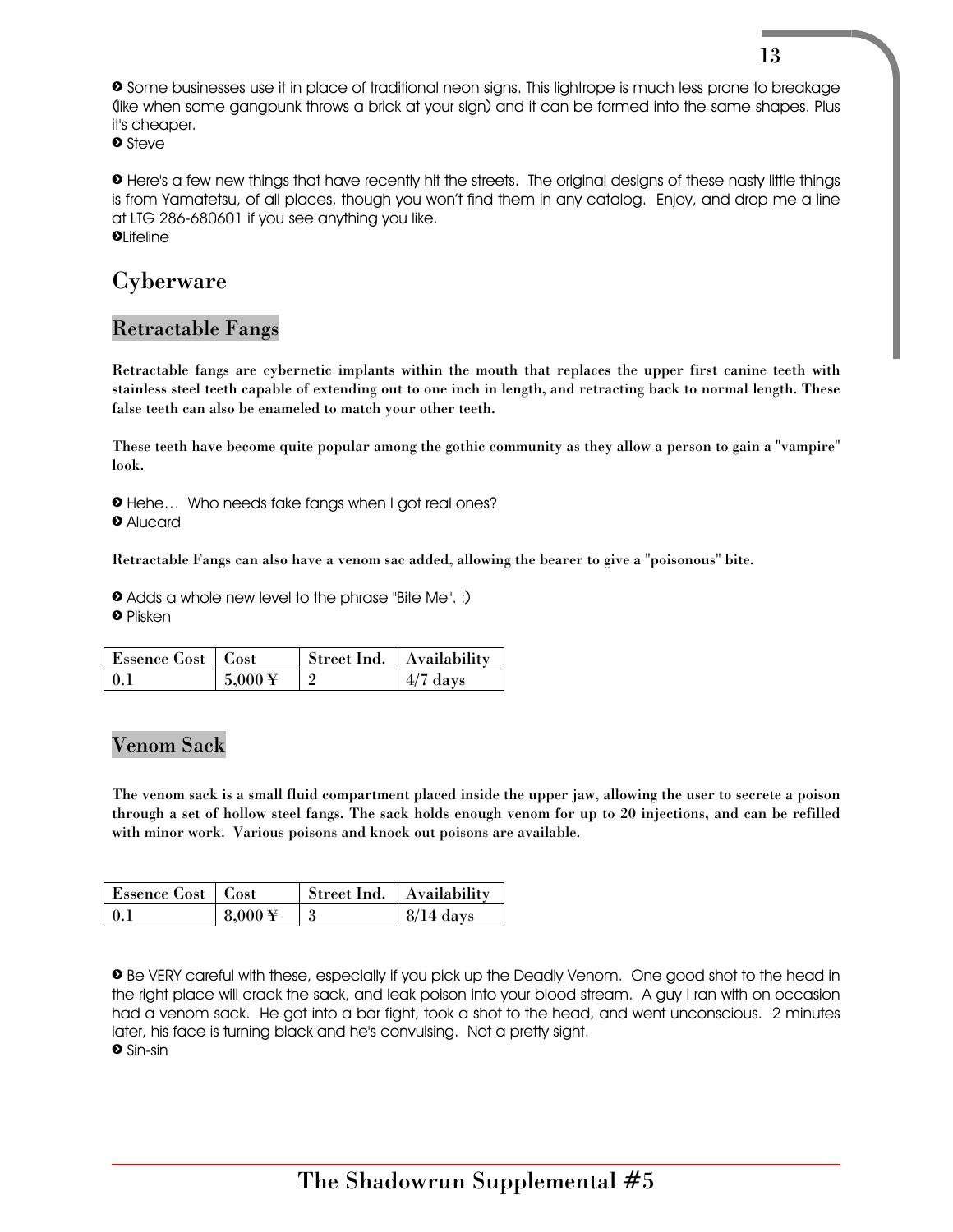» Another thing to worry about is that these things are a pain to refill. I got me a set of the fangs, and ran out of venom a while back. Went in for the "minor work" of having the refilled. The doc had to pull the sack out completely to refill it. Was just as much work to have it refilled as it was to have it put in the first time. More trouble than it's worth. I wish the bioware version of the venom sack was compatible with the retractable fangs. Would make life a whole lot simpler. **•** Troglobite

# Bioware

#### Venomous Fangs

These bio-engineered poisonous fangs are designed similar to a cobra's. A Poison Gland is implanted, along with a venom sack and a set of 1/2 inch fangs. This glad secretes enough for 6 bits at one time, and refills itself every 12 hours.

Two types of venom are available, lethal poison and a non-lethal knock out poison. The lethal deals 8D damage, while the non-lethal deals 8D stun. It is not possible to get both lethal and non-lethal put in.

The venom gland is not compatible with the retractable fangs cybernetic implant.

| Body Index | Cost                                                     | Street Ind. | <b>Availability</b> |
|------------|----------------------------------------------------------|-------------|---------------------|
| $0.5\,$    | Non-lethal: $15,000 \text{ } \text{ }^{\text{}}\text{ }$ |             | $4/7$ days          |
|            | Lethal: 18,000¥                                          |             |                     |

» These are beautiful. Be real careful of biting your own tongue though. This can hurt. A lot. I suggest getting a toxin filter installed with this to keep yourself out of trouble.

» TheC@In.The.Hat.Net

» Take care to whom you show your fangs, some people can get just a little to nervous if they see them. To parade as a vampire is not always a good thing to do.

» Barbie

» What's even worse are the vampire wannabe's who chase after you screaming, "Bite me, bite me!" » Graht

## Nova Infranational

» Who are these guys you ask, well they replaced our old friends Nostalgia Industries, it seems that Nostalgia lost they're market share in a failed attempt to revolutionize the market of melee weapons, along with the fact that they only barely survived in the first place, well needless to say Nova Infranational, a relatively new company with 'Innovative and Impressive ideas' or at least that's what their first brochure said, needless to say, when they bought up Nostalgia's market share, or what was left of it, they also picked up the NI initials, and asked me for a post, so everyone give it a once over, and see if you think I should keep them on until next time.

» NuDawn

## OneShot

Everyone needs a lighter, whether its to light your smokes, help you find your keys in the dark, or save you with a 8mm round through an assailant. With your average lighter the latter is not very possible, but with the Oneshot from Nova Inf. you have that one chance many of you have wished of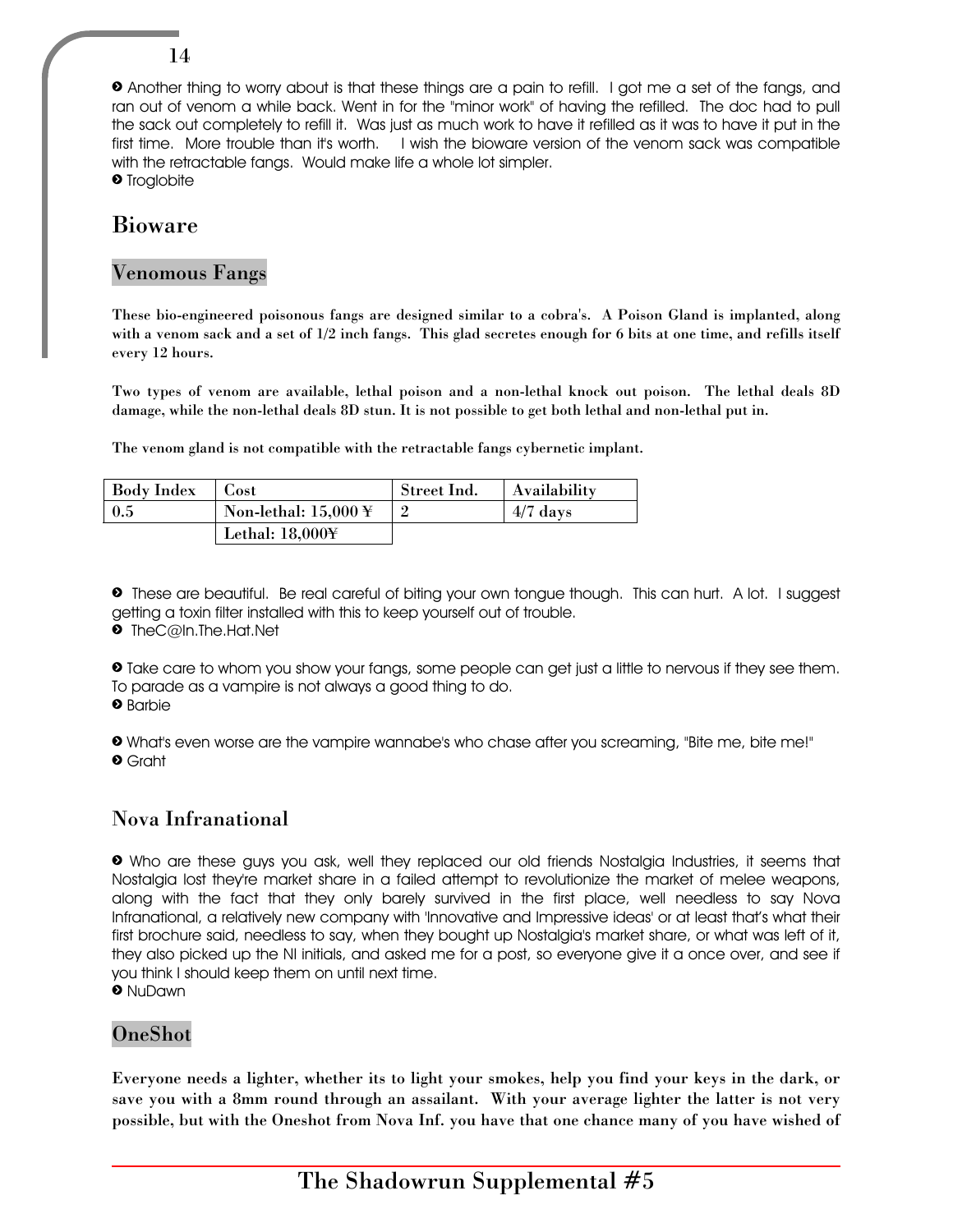at one time or another, not only is the Oneshot perfect for that impromptu distraction it comes in a variety of colors and designs, just note your preference when ordering.

| $\mathbf{r}$<br><b>Type</b> | <b>Goncea</b> ' | Ammo | Mode | Damage | Weight    | $\cdots$<br>Availability | ostٽ | <b>Street</b><br>Index |
|-----------------------------|-----------------|------|------|--------|-----------|--------------------------|------|------------------------|
| Holdout                     | Q/1A            |      | SS   | 5M     | വ<br>ل ک. | 10/7<br>days             | 80¥  | 2. . U                 |

#### Telcom Taser

Operating as a normal Handheld Telcom unit, the T-Taser has one unique function that gives you the ability to quite literally 'reach out and touch someone.' The T-Taser works as a fully functional handheld telecom, and the taser works by pressing the # and \* key at the same time This causes the dual antennae to shoot out tasers, they have the same affect as a standard taser, but at half the range. The T-Taser comes in an assortment of colors and styles, when ordering just be sure to state the color and model you wish to purchase.

| <b>Colors and Body styles</b> |                   |                      |                   |  |  |  |  |
|-------------------------------|-------------------|----------------------|-------------------|--|--|--|--|
| Color                         | <b>Color Code</b> | <b>Style</b>         | <b>Style Code</b> |  |  |  |  |
| <b>Beige</b>                  | 11-010-01         | Palmsize             | 11-012-01         |  |  |  |  |
| <b>Charcoal Grey</b>          | 11-010-02         | <b>Ergo Palmsize</b> | 11-012-02         |  |  |  |  |
| Ebony                         | $11-010-03$       | Standard             | 11-012-03         |  |  |  |  |
| Dayglow Orange                | 11-010-04         | Ergo Standard        | 11-012-04         |  |  |  |  |
| Crimson                       | 11-010-05         | Molded               | 11-012-05         |  |  |  |  |

| m<br>'Type             | <b>Concea</b>        | Ammo | Mode | Jamage | Weight   | $\cdots$<br>Availability | ം പ  | Index<br>Street |
|------------------------|----------------------|------|------|--------|----------|--------------------------|------|-----------------|
| $\mathbf{m}$<br>l'aser | Q / 1 9<br>ŏl<br>-14 |      | SS   | -02    | — —<br>. | 19/7<br>days<br>⊥∠/      | 750¥ | ر. د            |

#### Sample Collectors

#### Ring mounted sample collector

For use when you need to get the sample without holding a scalpel in your hand, the ring mounting is concealed in a decorative face. With a simple twist you can produced the circular blade that takes tissue samples from the palm of the hand, or the shoulder. Whichever way you prefer.

#### Sample Collection Kit

Everything you need to take samples of paranormal animals or anything else of the like. Included in this is a pen with a collector rod in the rear. It looks like a fully functional fountain pen, until you twist off the back to expose the reinforced collector.

#### Sample Storage Unit

Without the storage unit, the samples go bad within a day or so, but with the storage unit you may hold them indefinitely, just like the corps do when they catch you doing something they don't want you to, and keep your sample on record.

Pricing: Designer Ring: 275¥ Generic Ring: 70¥ Kit 480¥ Storage Unit 11,175¥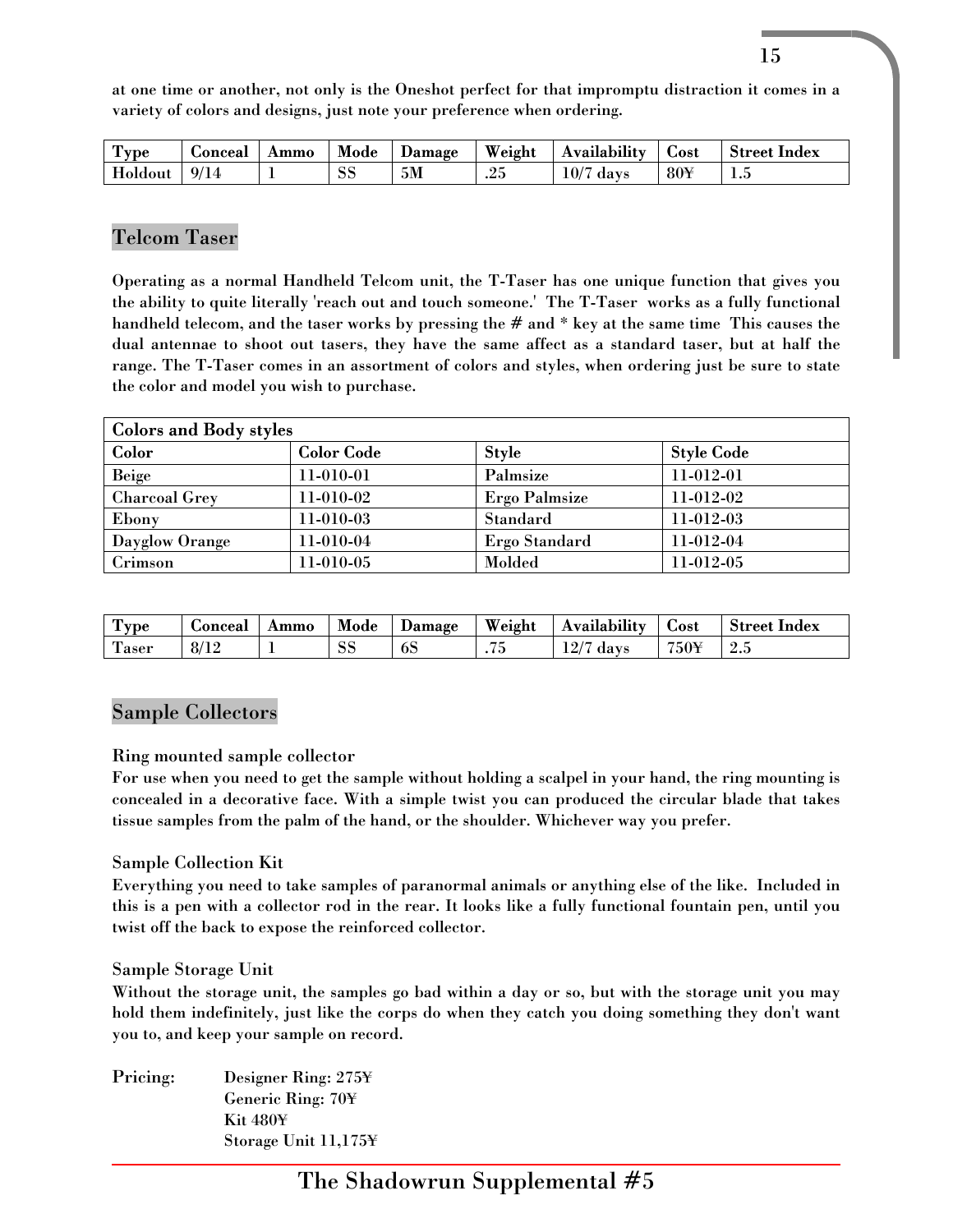# SwiftOne Speaks by SwiftOne <swiftone@bigfoot.com>

Covered this Month: Rigger 2 (sourcebook), Headhunters (novel), Clockwork Asylum(novel), SRTCG (trading card game), SRCARD (mailing list)

Welcome to my new column! SwiftOne Speaks should become a regular feature of The Shadowrun Supplemental, offering reviews of recent sourcebooks, novels, and other Shadowrun developments.

I'll take this opportunity to attempt to impress you all with my qualifications. I've been playing Shadowrun since  $1<sup>st</sup>$  edition was released in 1989, I own almost every sourcebook ever printed for it (with the notable lack of adventure modules), and have followed the novels religiously. 'Nuff said.

```
» In other word, I 'hired' the best : )
» Adam
```
My reviews will try to cover the points of a work that are of interest to players and GMs, while not revealing any surprises. I'll also offer a summary and a rating on a 10 point scale of everything I review. I tend to be a cynic, so don't expect to see many 10's. On the other hand, any 10's you see must deserve it.

#### My 10 Point Scale

 $0 = I$  pity the tree that died for this  $1 = \text{Ignorance}$  is bliss 3 = Pretty Bad 5 = Borrow someone else's  $7 = A$  good read 9 = Practically Mandatory for all good SR players 10 = Gibson and Tolkien in one

I will gladly accept any feedback from the readers. The email address swiftone@bigfoot.com should be good for several years. If not, simply search for SwiftOne. Please, however, make sure I can understand that you are writing regarding my SwiftOne Speaks column. I get lots of other mail and I might not realize what you are referring to.

I'm interested in hearing if anyone is interested in me running a summary of previous SR novels, giving only the Rating, pros, and cons of each. Email me with your vote and I'll respond in turn.

These mundane details completed, lets get on with the reviews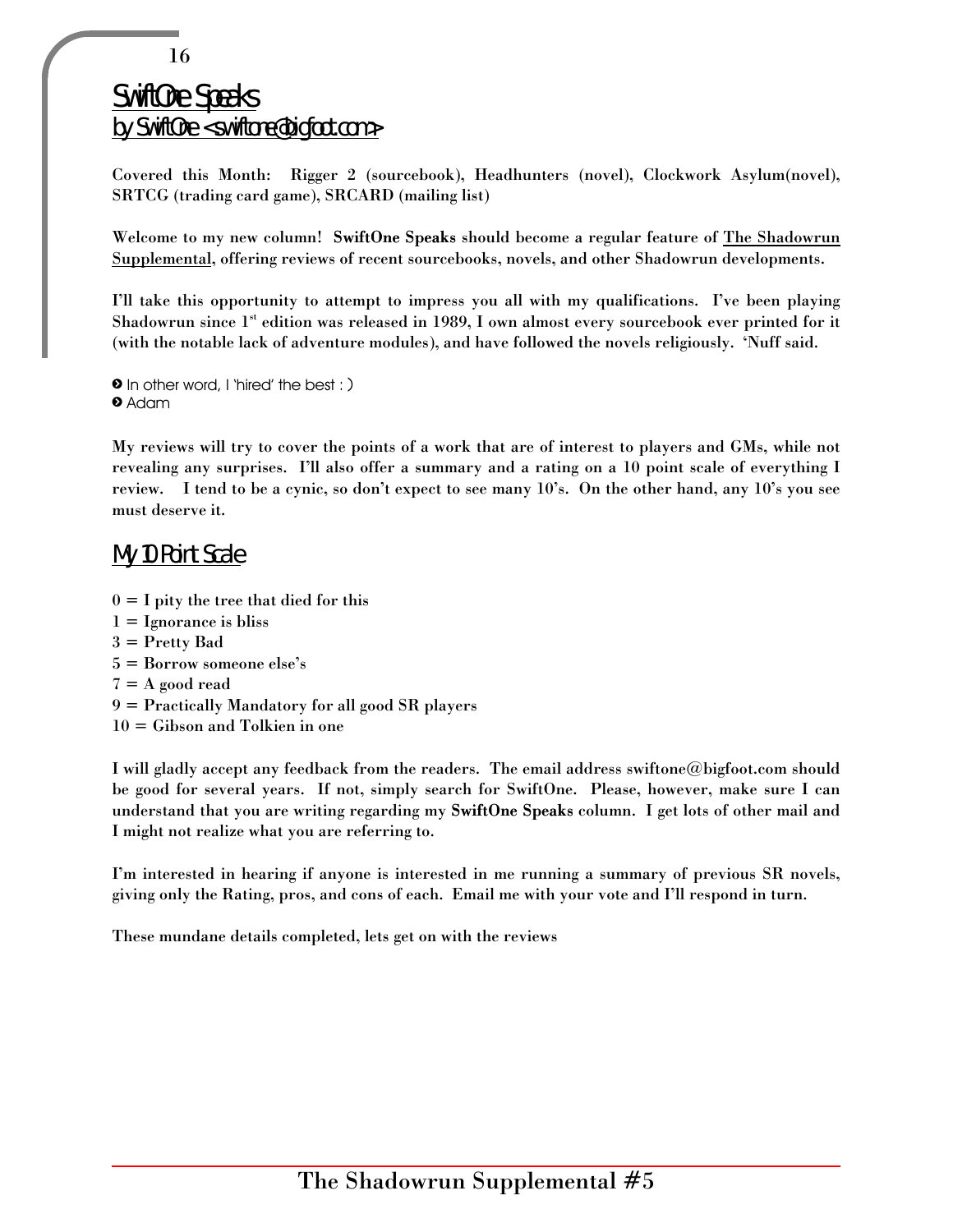Rigger 2 Sourcebook Author: Jonathan Szeto Rating: 8

Pros: Rules given for most aspects of a riggers life, including vehicle maintenance, combat, drones, vehicle creation/modification, and security riggers. New vehicles and a few nice bits of cyber are included as well.

Cons: Rules are given…a lot of rules. Some of the new combat rules will take a long time to get used to. No useful table of combat rules in the back.

Rigger 2, one of the most anticipated and requested books since VR 2.0. Not surprisingly, the two books have quite a bit in common. Like VR2.0, Rigger 2 makes a formerly difficult type of character a real possibility to play. The vague areas of vehicular combat and usage are cleared up, drones are explained with more detail, and many new vehicles and toys are introduced, including a reasonable set of vehicle creation/modification rules. This is a book long overdue.

However, like VR2.0, anyone wanting to use the rules will have to read the book a few times and take careful notes. Vehicle combat is now possible, but involves many tests and chart-based modifiers. Until you are used to it, expect to be thumbing through Rigger 2 quite a bit when you try and use it.

The book itself is laid out in a more consistent manner than VR2.0, but still suffers from the "information overload" effect that book had. The only real way to handle these rules is to try them. Again and again. After 5 combats, you'll have the basics down pat. Players being players, however, you can expect that this will become a frequently consulted book to decide on particularly curious rulings. ("Okay, so if the dwarf gets wrapped around my axle, what does that do to my cruising speed?")

The book also offers a whole bunch of new toys and goodies in addition to clarifying old rules. The new vehicles are decent, nothing too overwhelming. Some of the new drones offer interesting possibilities. The vehicle creation rules are acceptable, but a wise GM wouldn't let a player numbercrunch too long…the rules were created as a guide, not as a guaranteed flawless method. Other toys, such as the BattleTac for vehicles, offers plenty of reasonable abuse potential for both GM and character alike. Of course, the favorite device of riggers everywhere is the new Cranial Remote Control Deck.

While some modifications were great things, (such as upping the cost of a Windjiina) others I'm not so sure about. Introducing robots, as very fast, very strong machines doesn't really fit in with the SR universe. (my principal question would be: "Why develop robots, when drones/vehicles could do any job better?") Other tricks, such as allowing a rigger to take over a rigged security system, threaten to destroy "standard" security setups for many a GM. The book also suffers from many long-standing FASA errors, such as examples that contradict rules, a lack of Street Index and Availability listings, and other such editing errors. I didn't notice any references to page xx however. A new editing formatting annoyance popped up: In an attempt to break away from the one vehicle/gear per page format, they push several items onto each page. Unfortunately, the resulted in headings on some pages for the items on the following page, pictures next to the wrong items, and a generally hard-to-read format. I guess we're never happy.

Overall, this is a long overdue book and Mr. Szeto has done a wonderful job of filling this gap. As with VR2.0, this will become part of the "core" collection. Non-riggers or anyone for whom vehicle combat is happily abstract will have little use for most of this book, however.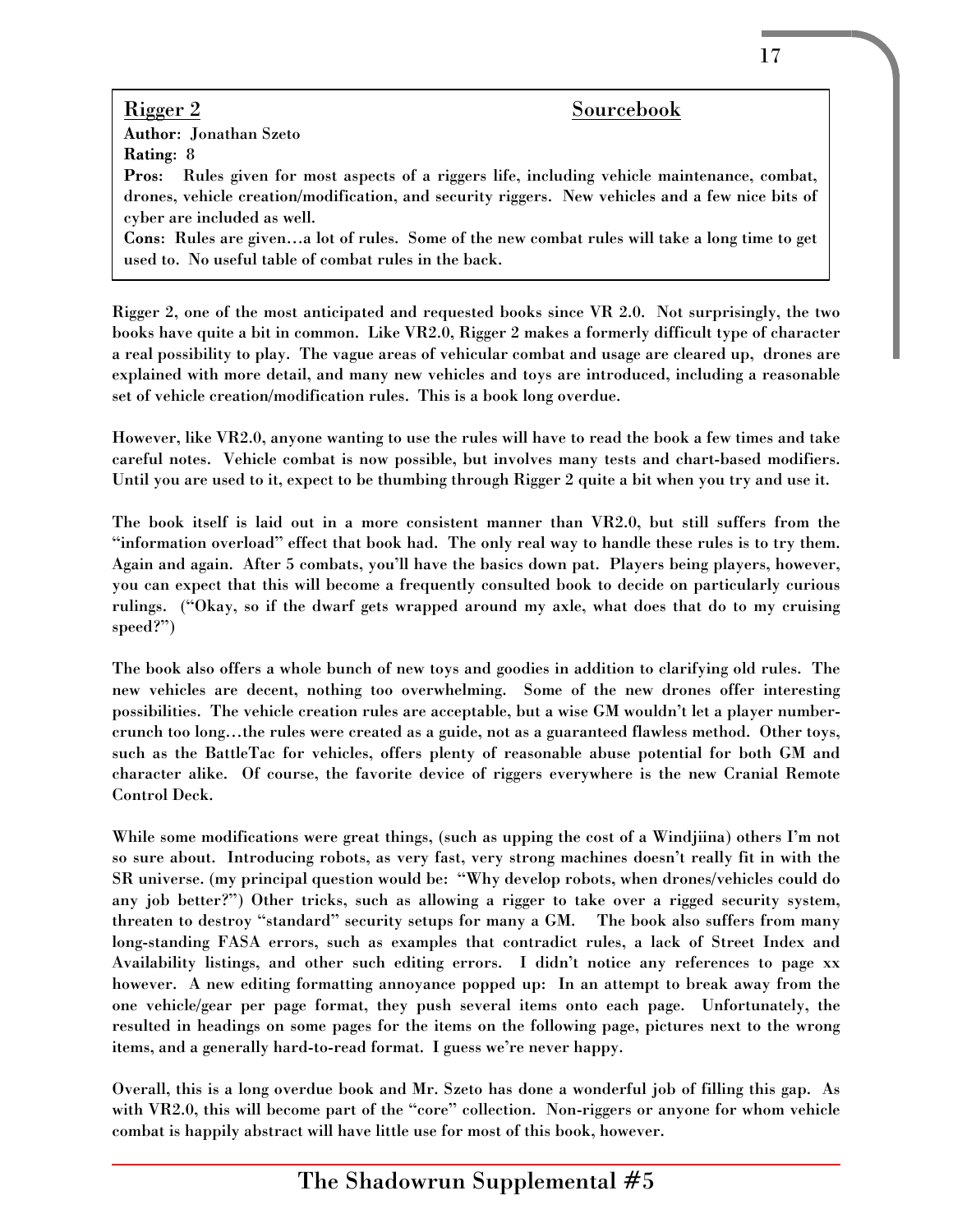The basic rules from Rigger 2 will be included in SR 3<sup>rd</sup> edition, and the advanced rules are not expected to become outdated. If you or your group has a decent amount of vehicle interaction, this

#### Headhunters Novel

Author: Mel Odom Rating: 6

book is worth the investment.

Pros: Good character development, great attention to detail. Focuses on the shadowrunner outside the run.

Cons: More appealing to the emotions than by action. Some nasty blatant disregard for some SR rules of reality. Some of the moon-eyed actions of certain characters can induce nausea if you aren't inclined to that sort of thing.

The continuing adventures of Jack Skater and his team (of Preying for Keeps fame), this time with his infant daughter in tow. While he learns to adjust to the pressures and responsibilities of fatherhood, his team gets caught up in a vile plot of which they have very little understanding. (don'tcha hate it when that happens?)

Without revealing the plotline too much, Jack and his team are on the run with a very popular corpse…and they have to figure out WHY it is popular and what to do about it while they are still alive to have a choice. All this happens while Jack is having an identity clash between his runner half and his paternal half, not to mention a conflict that he doesn't understand (although everyone else, including the reader, does from page 5 on) with Archangel.

Odom shows his strengths once again in the captivating characters of Elvis the troll and Duran the ork, making heroic stereotypes seem fresh, round, and interesting. His attention to detail is doubtless what does this…small little notes he makes about things that lend them a believability that many authors should strive for.

While some of his characters are wonderful, the novel is not perfect. Many, perhaps too many, SR realities get tossed out the window in the name of artistic license. Also, as the novel focuses on Jack's emotional battle(s), and the group is on the run, anyone looking for a good action novel will spend most of the time disappointed. There is also an attempt to tie in the running "Who killed Dunklezahn" plot which seems a little weak and contrived.

Overall, Headhunters is a good novel, and worth a look. Anyone interested in developing a characters personality beyond the facts of a run might find this a useful source to begin with.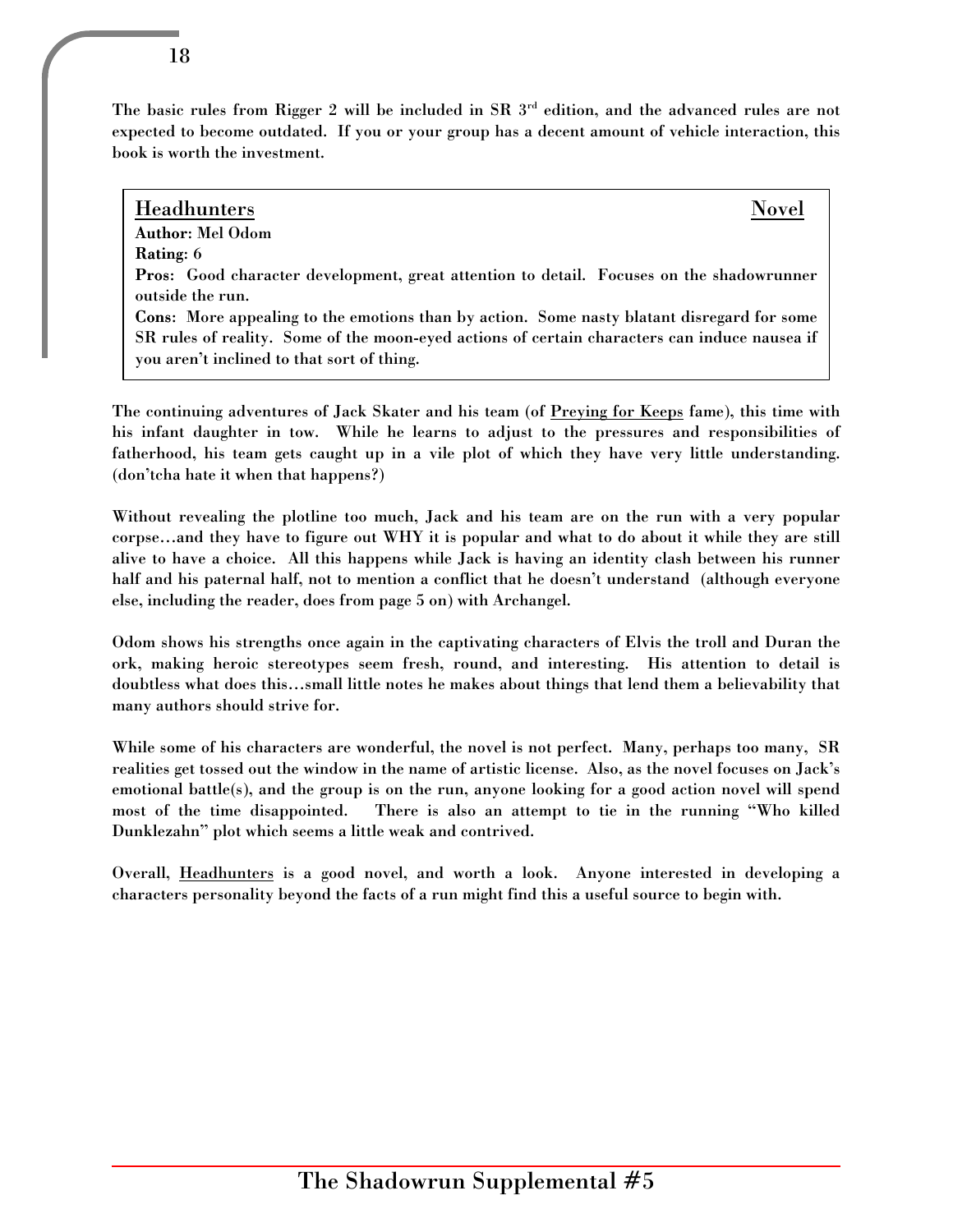Clockwork Asylum Novel Author: Jak Koke Rating: 7 Pros: Vast character development beyond Stranger Souls. The Dunkelzahn plot thickens. Cons: I'm a little tired of Dunkelzahn myself, and Mr. Koke has a large number of high powered characters running around.

In this sequel to Stranger Souls, we return to Ryan Mercury, as he struggles to understand his loyalties, recover the Dragon's Heart, and locate Dunkelzahn's killer. Also included are Burnout, Lethe, another expendable mage, the Incorporated Assets team, and the pneumatic Nadja Daviar.

Mr. Koke really out does himself when it comes to character development. The rather potent characters introduced in Stranger Souls take a step back from their considerable powers to answer to the realities of their emotions. Mr. Koke manages to do this well, without the constant pathetic whining that is the result of failed attempts at character development. The characters deal with a variety of emotions, and become full, round characters. Heck, even Burnout the cyberzombie shows some human traits.

The novel does have its weak points. I tend to dislike overly powerful characters, which abound in this tale, and which the hero is in particular. The novel also pays more attention to the workings of these high individuals rather than the street-level shadowrunning that most of us are interested in. The plot was also weakened by characters stepping in saying "aha, this is the answer! Here is all the proof you need" rather than having the facts slowly present themselves. For a book that in a large way revolves around a mystery, there was very little mystery.

Still, the novel was a great read, and the characters were very well developed. Mr. Koke has succeeded in making a sequel that is better than the original. In particular, if you are following the growth of the SR universe, I suggest you pick this one up and read it before the next novel in the Dragon Heart trilogy, Beyond the Pale, reveals the answers to some long burning questions and changes the game world.

| <b>Shadowrun Trading Card Game (SRTCG)</b><br><b>Trading Card Game</b>                     |  |
|--------------------------------------------------------------------------------------------|--|
| Author/Creator: Mike "Skuzzy" Neilson et al                                                |  |
| <b>Rating: 8</b>                                                                           |  |
| Pros: Very good game, well thought out. Designed to avoid many of the traps that M:TG has  |  |
| fallen into. Much better balanced than other CCG attempts.                                 |  |
| Cons: Many "alpha" type bugs. Amount of future development still unknown. Art is less than |  |
| great, and flavor text is pretty boring.                                                   |  |

It's inevitable that every time a new CCG comes out, it gets compared to Magic: The Gathering. In this case, however, it is a comparison that was expected and prepared for. FASA has designed a game specifically to occupy the niche that Magic does not: ease of rules. Ads have been printed targeting players who would play Magic, except they have not received the hourly update of the errata and timing rules. The game seems to deliberately attempt to correct errors and flaws in other popular CCG's.

19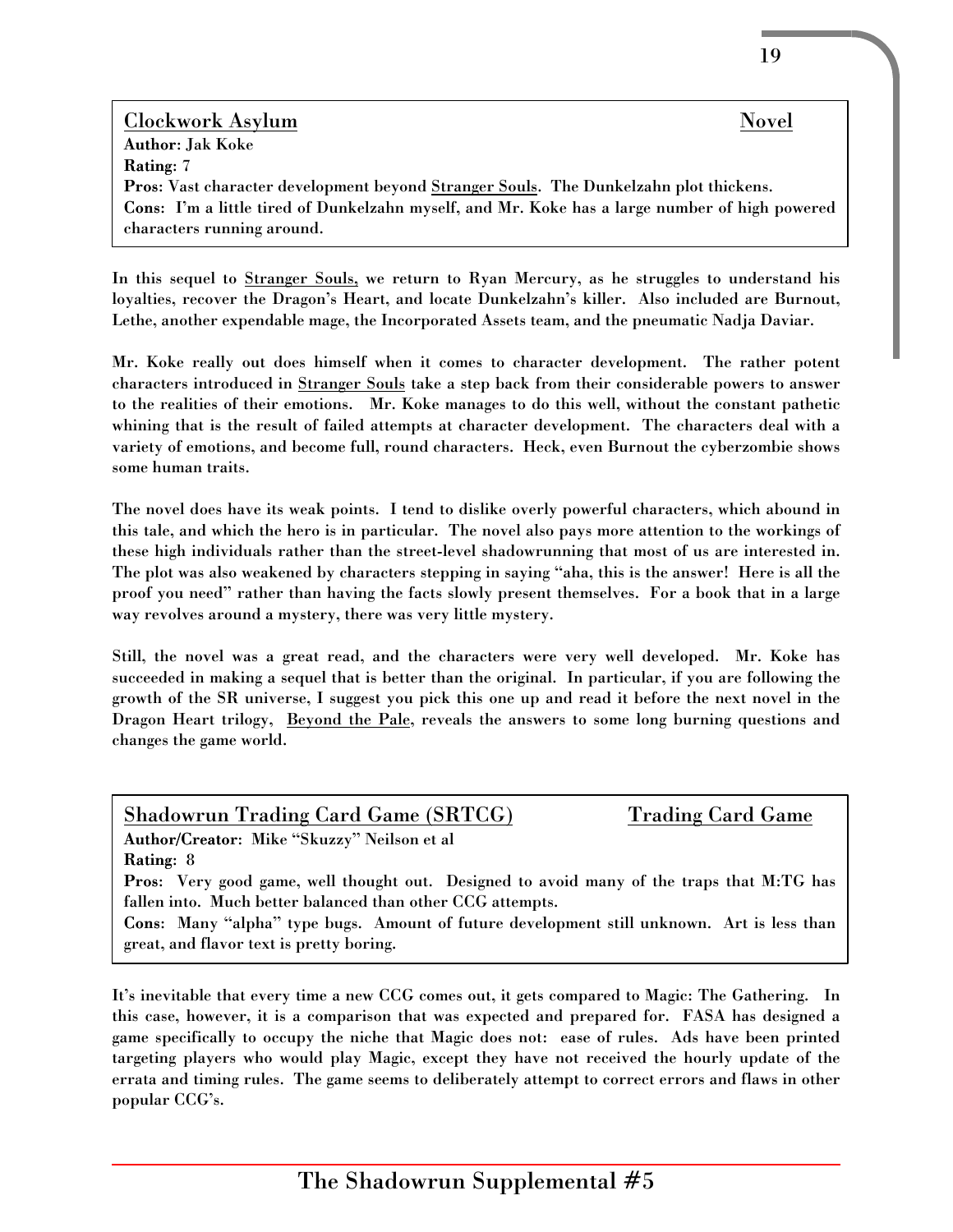Does FASA measure up? Does SRTCG offer something that Magic and its many clones and knockoffs can't? I'll say yes.

First, the basics. The game is designed for 2 or more players, with multi-player games functioning fairly well, but 2 player seems to be the most popular. Each player lays out Objectives, which any player can then try to accomplish. Each player builds teams of runners and their gear to attempt to accomplish the Objectives. Each Objective has a certain number of Reputation points, and the players go towards a previously established amount of Reputation. Each player lays Challenges on any Objective in play that others must defeat before they can accomplish the Objective.

Does it work? Yes. The gameplay is well-explained in the rulebook, and is very easy to pick up. The different cards offer a large amount of variability, so that a deck is not a predictable thing. Starter decks are supposed to come with a pre-set arrangement that will allow even one starter deck to be playable. [There was a large number of complaints of poor separation/distribution in the first printing. FASA has reportedly dealt with the error with the company that actually prints and sorts the cards for the second printing.]

Did they accomplish what they sought? Mostly. Timing issues have indeed been greatly simplified by application of an "instantaneous" rule. That is, a card played takes effect instantly, without time for another card to be played to effect it, with a very limited number of obvious exceptions. The only trouble is convincing the players of this. Most experienced players are not used to such a concept, and have troubles understanding the timing rules for the first few games. After some trial, effort, and a few clarifications from the FAQ on FASA's web page, the rules are obvious and fairly easy.

Overall, I find the game fun, and much better balanced and thought out than most CCG's coming to market. The disadvantages are mainly in the resemblance to the Alpha edition of Magic…many terms need strict definition, and timing issues need to be clarified. The second run printing should fix many of these, and future expansions should clear them all up. FASA has really done their best to avoid getting into a constantly growing vortex of rules and clarifications and errata. An expansion set, The Underworld, is already planned, and some areas, such as physical adepts have not yet shown their face.

The game does have weaknesses. The art is typical FASA fare…some good, mostly bad. The flavor text is almost always boring and dull. (With some hilarious exceptions).

Now the basic question that you all are left with I have not yet answered: How good a translation is it? The answer: Decent. I would say that the flavor is the same, while details differ (Such as a Stim Patch healing Physical damage). The flavor is close enough that I've heard of GMs grabbing a few Challenges and Objectives and using them to create instant runs. I don't think any SR players will get disgusted by playing this game.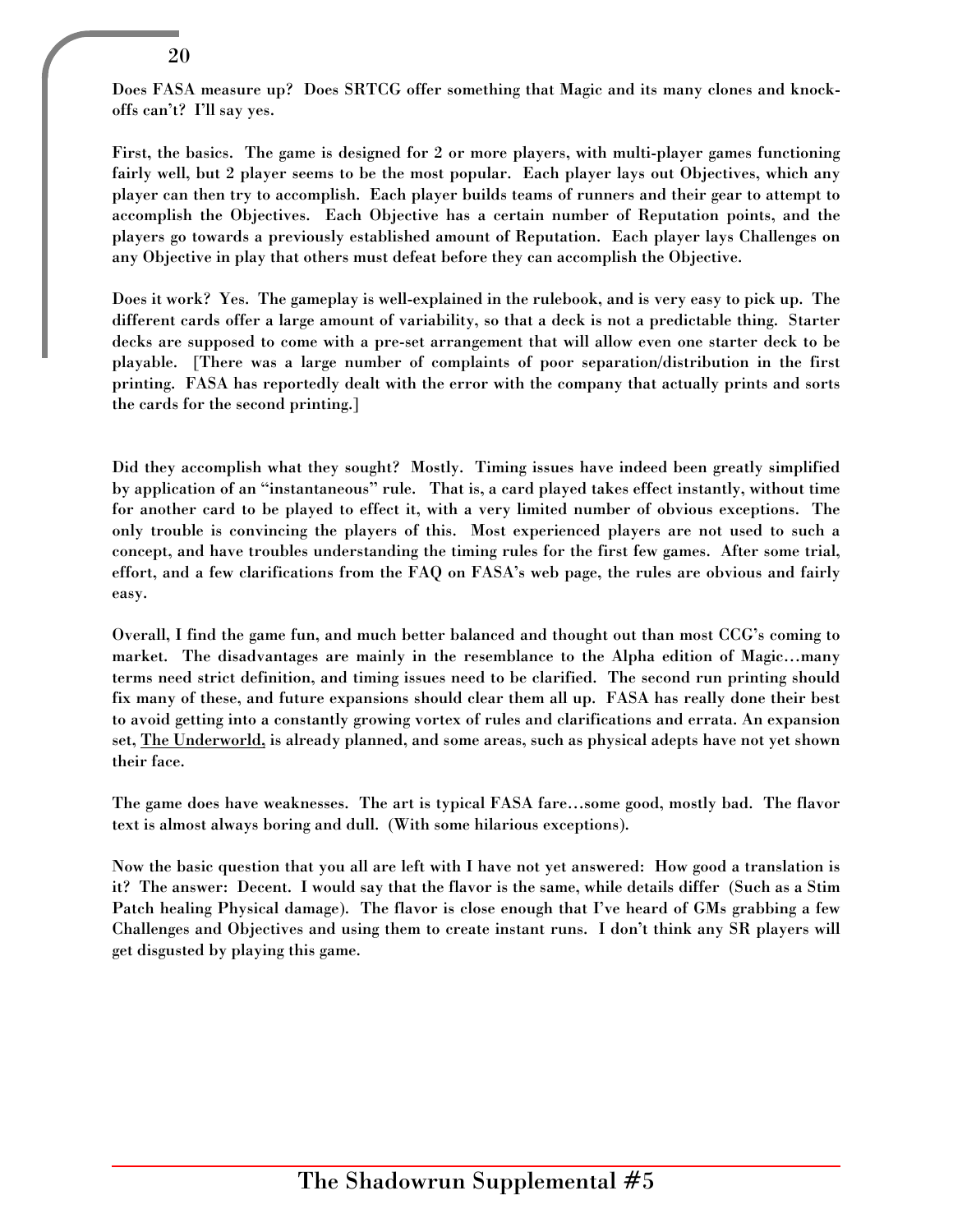#### SRCard Mailing List List Fearless Leader: Loki Rating: 8 Pros: Great place to get clarifications on commonly asked questions and issues with SRTCG. Very little traffic for a mailing list. Cons: Not trafficked by any official FASA reps. Not as helpful once you understand the basic rules.

SRCARD was created only days after SRTCG was released. Loki, the head honcho, and several others led the way in trying to get a complete set, and testing the game out as well. Early timing issues and poor card texts were first discovered and corrected here.

I joined the list only a few days after it was first started, and quickly found answers to my SRTCG questions. While not trafficked by any official FASA reps, they quickly recognized Loki and the SRCARD list as a place where their answers (semi-official, only answers appearing in the FAQ on the FASA web page are considered official) could get distributed, and respond to questions he forwards rather quickly.

I really found the list an invaluable tool. While the SRTCG rulebook was well-written, sometimes you need things explained out in lengthy detail. The list was someplace where I could get those answers. I also was kept informed of the raging timing debates, whereas if I had played the game without the lists, who knows how ignorant I would have been. Trade lists are occasionally posted, but more often are kept on Web pages with links in email messages, so the group is not overwhelmed with trade requests and replies.

Since those first few days, I've remained subscribed to the list, but found very little use for it. New people join in and ask many of the same questions I did, but there are already a lot of people to answer before I even get their messages. Traffic is fairly low (for me, that is. It gets about 20-50 messages a day) so I've stayed subscribed. I fully expect that I'll be needing and enjoying the list again as soon as the expansion set comes out.

Details concerning list etiquette [Etiquette (Mailing List)?] and subscription information can be found at the SRCARD FAQ at: http://www.primenet.com/~gamemstr/srstuff/tcgfaq1.htm and http://www.coastnet.com/~dvixen/srtcg/tcgfaq1.html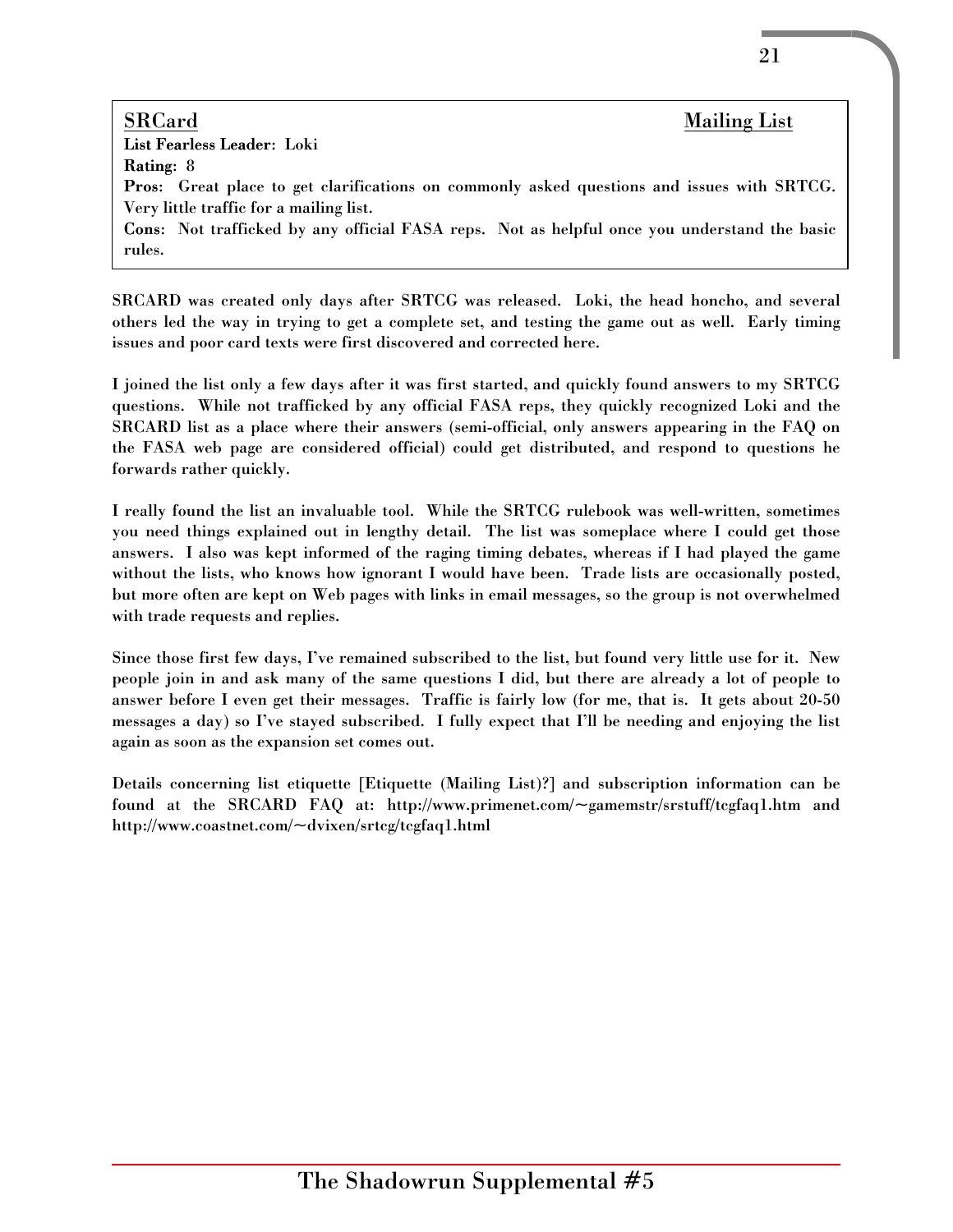# Target: Jak Koke Interviewer: Bull <chaos@ncweb.com>

Jak Koke is a freelance novelist and short story writer. His works for FASA include Dead Air and Stranger Souls. His current Shadowrun novel is Clockwork Asylum

#### *First, the important question. How did you get involved with FASA?*

This is a long story, though I'll try to make it relatively short.

A few years back, I wrote part of a supplement for Steve Jackson Games — an adventure called "Jericho Blackout" in GURPS: Cyberpunk Adventures. There's a whole sordid story behind the writing of that as well, but I won't go into it now.

I was writing a lot of short stories at the time, and had sold one or two to genre magazines. "Jericho Blackout" was based on a short story that Jonathan Bond and I co-authored. When the supplement was published I showed it off at my writer's workshop — The Pulphouse Gang group in Eugene Oregon. We had a lot of publishing writers: Dean Smith, Kris Rusch, Nina Hoffman, Jerry Oltion, and others.

After the workshop, this guy comes up to me. I didn't know him, really, except his name was Greg and he drove down from Portland every other week for the workshop. He introduced himself and said that he hadn't known that I did game supplements. He said that he was a game designer and that he was currently designing a fantasy role-playing game.

We talked about role-playing and fiction writing and generally hit it off.

A month or two went by before anything else of significance happened. I kept writing short stories and kept sending them out. It's a tough lot, trying to break into the fiction writing business. I made a few sales and had a lot of rejections. I have over three hundred now.

Anyhow, back to the story... Writer's workshop a month later, Greg announces that he is working for a game company, designing this very cool fantasy game, and that the company needs good writers to submit novel proposals. Talk to him after the workshop if interested.

He was mobbed.

I got the guidelines from him. All proposals were to go through him, the company was FASA, the universes were Battletech and Shadowrun. The FRP he was designing was Earthdawn, but FASA didn't want any proposals for Earthdawn novels at that time.

I started thinking about ideas for novels.

Two weeks later, Greg talks to me after the workshop. FASA has a problem. They have to produce five Earthdawn novels to give to Roc. Chris Kubasik is writing the first three, Greg is cranking out the fourth, and the fifth is a braided anthology featuring six stories. They only have five writers: Lou Prosperi, Tom Dowd, Chris Kubasik, Scott Jenkins, and my friend, Greg Gorden. They need a sixth writer -- someone who can learn the rules of the Earthdawn universe quickly and submit a proposal for the story. Would I be interested?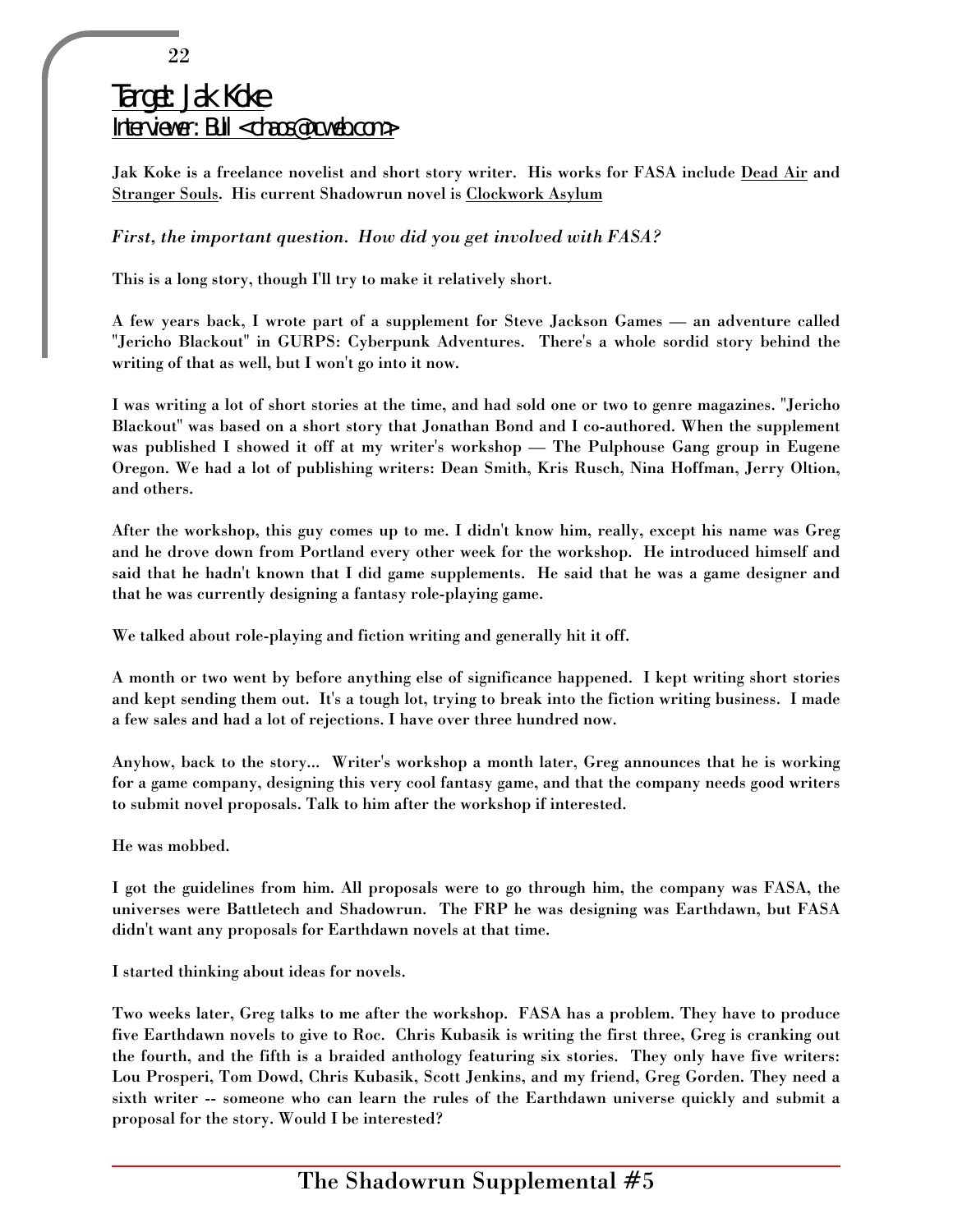Don't have to ask me twice. I wrote the proposal for what became "Coiled in Dark Amber" — my story in the TALISMAN anthology. Sam Lewis who was then president of FASA, liked the proposal. He sent me a contract and I wrote the story. It was published in Earthdawn: TALISMAN in 1994.

That's how I first wrote for FASA, but the story doesn't really end there. After they bought "Coiled in Dark Amber," I submitted seven (count them) SEVEN novel proposals — four Shadowrun and three Earthdawn — before I got a response on one.

Donna Ippolito, the editor of the novels, contacted me and asked me to write a detailed outline and several chapters based on the proposal I sent in for LIFEROCK, an Earthdawn novel which chronicles the story of a young obsidimen and his quest to save his liferock (and his entire Brotherhood) from annihilation.

I wrote these chapters and the outline, and made the sale. The book is written now, awaiting publication. It's really a very cool book. I'll talk more on it later.

After LIFEROCK, I switched to Shadowrun exclusively, mainly because FASA quit buying Earthdawn novels. I wanted to write a Shadowrun book anyway, but I still liked the Earthdawn universe. Still do.

I came up with the plot for DEAD AIR based on a short story that Jonathan Bond and I wrote in collaboration. You can read the original short story from my web page (http://ursula.uoregon.edu/~jkoke/). Jonathan and I have written over forty stories and about one and half novels together.

Anyhow, Donna liked DEAD AIR and took me seriously when I suggested writing a trilogy about some "big events" that would give movement to the Shadowrun universe. She passed my desire to participate in these sorts of discussions along to Mike Mulvihill, and he invited me out to Chicago for the series of meetings which spawned the ideas for the election, the assassination, etc. Steve Kenson and Paul Hume were the other non-FASA people at these meetings.

After that, I began to work on the "uber" plot of my trilogy and how it tied in with the other events. Mike Mulvihill and Steve Kenson and Jordan Weisman were all intricately involved in this plotting. Together we refined the entire sequence of events from SUPER TUESDAY through PORTFOLIO OF A DRAGON and ending with the last book of my trilogy, BEYOND THE PALE. Steve wrote the majority of the key game products while I worked on my novels. Mike, meanwhile, was busy coordinating and setting up clues to the big events.

All in all, a very exciting time to be associated with Shadowrun.

I hope that answers your question.  $\leq$ smile>

#### *Tell us a little about yourself, if you would. Where do you live, how old you are, that sort of thing.*

I am 33 years old. My name, while spelled Jak, is pronounced exactly like Jack. My parents decided that it would be cool to change the spelling because my initials are JAK. I think it's cool now, too, but when I was in grade school, I caught mega-doses of crap for it. Oh well...

I'm married to a wonderful woman who is a Ph.D. candidate at Scripps Institution of Oceanography in the Marine Biology department. She does research on a bacterial symbiont of a marine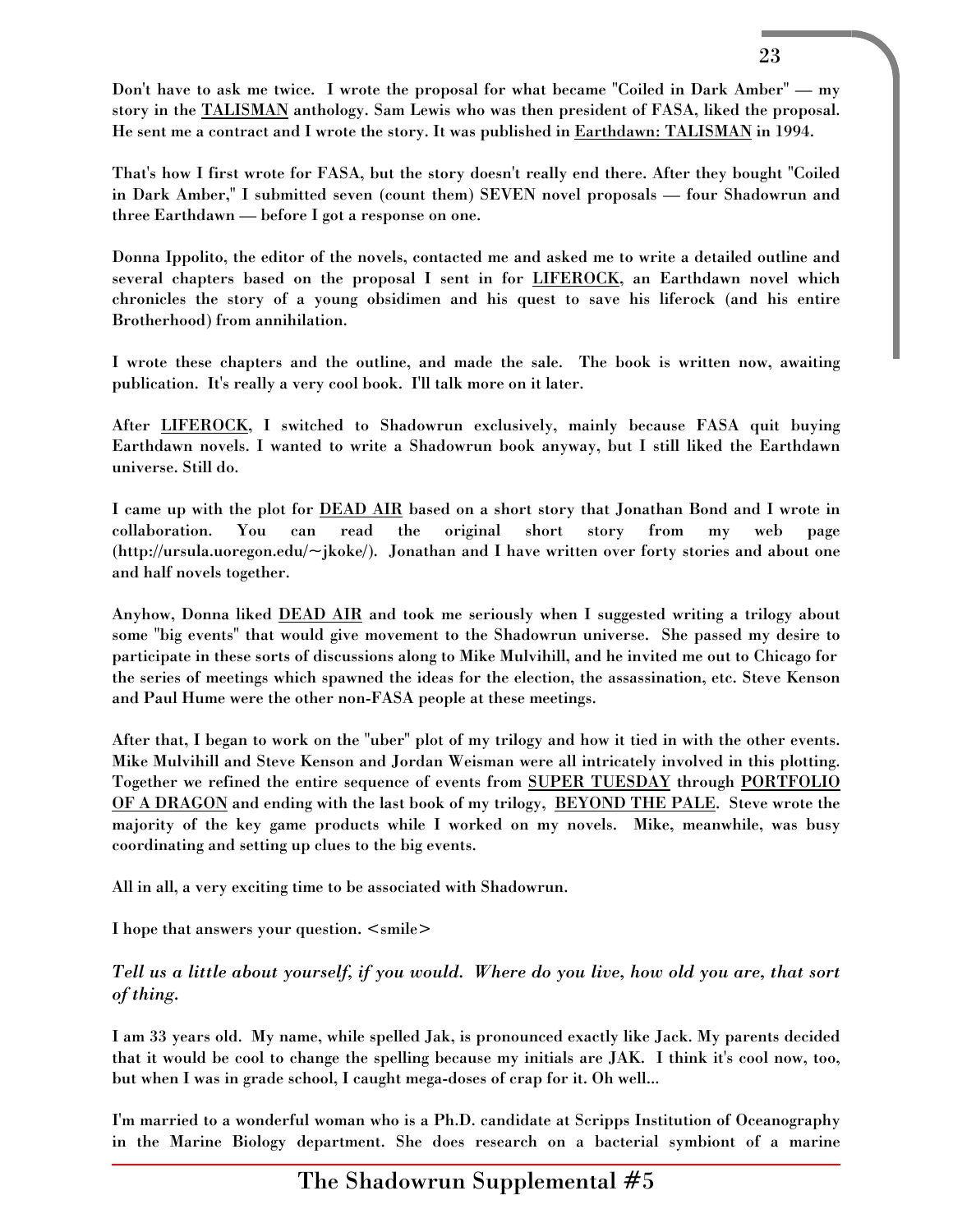invertebrate which produces a chemical called Bryostatin. Bryostatin has been effective against leukemia.

We have a four-year-old daughter, and we live in La Jolla. It sounds ritzy — La Jolla is the rich part of the San Diego area — but it's not. We live in married and graduate student housing. It's nice, but not fancy, and it's surrounded by condos, million-dollar mansions and streets filled with Lexuses (Lexi), BMWs and Mercedes.

We drive a Honda.

It is very nice here. Close to the beach, lots of sunshine, but not hot. Average temp is 70, and it's never been below 58 or above 88 in the nearly four years we've been here.

Eventually, we'd like to move back to the Pacific Northwest. We miss the mountains and the green and the forests and, yes, even the rain. The main thing we miss is the scarcity of population. It's hard to get away here, sandwiched between L.A. and Mexico with 8 million other people.

#### *What else have you written that we should keep an eye out for?*

My full bibliography is listed on my web page.

(http://ursula.uoregon.edu/~jkoke/) My novels are DEAD AIR, STRANGER SOULS, CLOCKWORK ASYLUM, BEYOND THE PALE, and LIFEROCK.

All of them are in print except for BEYOND THE PALE which is due in February or March of 1998 and LIFEROCK which is due at some unknown future date.

I've also had several short stories published, some written solo, some in collaboration with Jonathan Bond. My first sale was a cyberpunk novella called "Deadwise" — one of the collaborations. It ended up in Amazing Stories with full color art. Way cool for a short story. I've also sold horror and fantasy.

Almost none of my stories are available in print anymore, but I have put some of the up on my website. "Coiled in Dark Amber" can be found in Earthdawn: TALISMAN edited by Sam Lewis. It is still available through FASA, Amazon.com or any bookstore can order it. There is a horror piece called "Pieces of Prison" which was published in YOUNG BLOOD edited by Mike Baker that might be available. The others will be hard to find. Perhaps I'll eventually make it big enough to have them anthologized, but I'm not holding my breath.

I do have a current short story out in a great little 'zine called TALEBONES. The story is called "Cadillac Truth" and was just published. It was written as a tribute to the brilliant short fiction of Harlan Ellison. Visit http://www.nventure.com/talebones/ for info and an excerpt.

#### *What upcoming Shadowrun projects do you have coming up, besides the rest of the Dragonheart series?*

Recently, I have shifted my attention away from Shadowrun to focus on trying to break into more mainstream science adventure fiction ala Michael Crichton. I suspect that the step into this arena is going to be as difficult if not more so than it was to sell my first novel. I have confidence in my writing ability, but there are many, many other good writers out there who are competing for a very few openings in popular mainstream fiction. My agent has advised me to keep my current projects a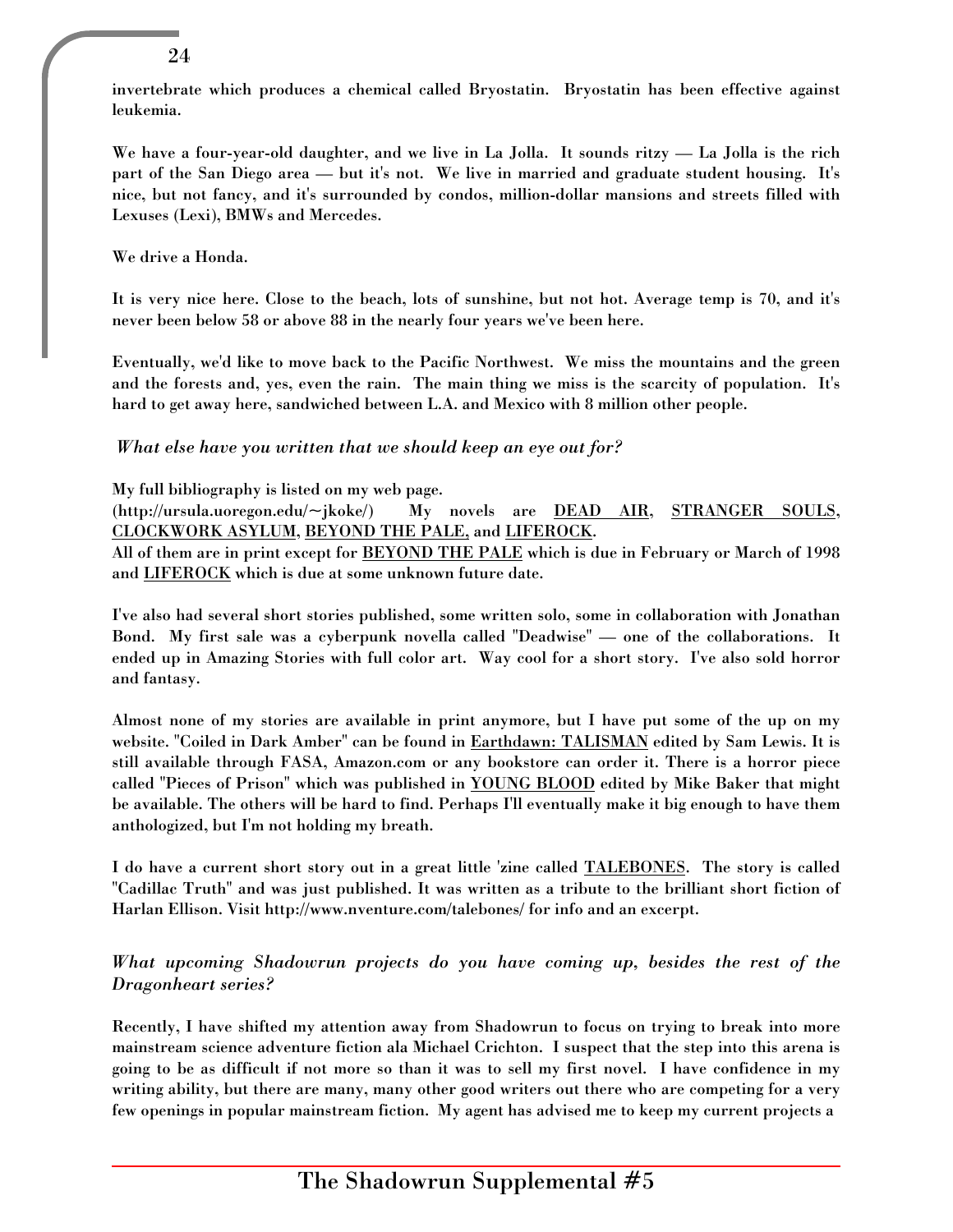What I can talk about is the Shadowrun novel that I am writing in collaboration with Jonathan Bond. The working title for this book is Edge of Fadeout and although we both like that title, it has almost nothing to do with the book so I'm sure it'll change before we're done. This novel is about vampires and magical genetic experimentation and organized crime and well, lots of drek. It has nothing to do with Ryan Mercury or the Dragon Heart Saga books, except that we've put in a cameo appearance by Nadja Daviar, and it has a very, very loose tie to Dunkelzahn's will.

I think people will like it. Jonathan is a really good writer and I'm glad to be working with him again. Look for more novels from him in the coming years.

Other than that, I don't have anything in the works. I did write more entries for "Threats" than made it into the THREATS sourcebook so perhaps FASA will publish those down the road.

Also, as I mentioned, FASA has yet to publish Liferock. They experienced trouble with their Earthdawn novel line a few years ago (after Talisman). Several Earthdawn novels have been commissioned, written, but not published.

Caroline Specter has two books, the first and second Aina books — Scars and Little Treasures. I have read these books and they are excellent. I have one novel, Liferock, and I think there are one or two others. It is a shame that these books remain unpublished because they are very good. I wrote Liferock in 1993. I have been paid for it, but no one has been able to read it. One of the main reasons that I write is to reach people, to entertain and occasionally to teach. I am very distressed that my book may never see print.

I'd really like to see the Earthdawn novel line start up again, and if enough people tell FASA that they'd like to see them, perhaps the books will eventually get published. Send email to FASAMktg@aol.com

#### *What advice would you give someone who was interested in writing something for FASA?*

First of all, go to my web page and look up the "7 steps to becoming a professional writer" They apply to all venues, not just FASA

As I mentioned above, the first novel I sold was LIFEROCK. I had already gotten an "in" with FASA via Greg Gorden, and still it took me seven proposals to get a good response. If I had stopped after 4 or 5, I would never have sold LIFEROCK, and never have moved on to DEAD AIR or any other books and we wouldn't be doing this interview.

My main advice is to write and keep writing. If you don't enjoy sitting down at the keyboard and creating story and characters, you'll hate being a writer. I know a lot of published writers who don't actually like to write; they like being published, but they don't enjoy the act of writing. My question to them is: why do you do it then?

So if you know you like to write, and you have the drive to keep doing it through rejection after rejection, then just keep doing it. Keep meeting editors, keep improving your craft, and eventually you'll get a break. That's just the way it happens. It is true that you can be a good writer and not get published, but the business of making a living as a writer is also about networking and finding an agent and a lot of things that aren't actually writing, but are more about business in general. I hope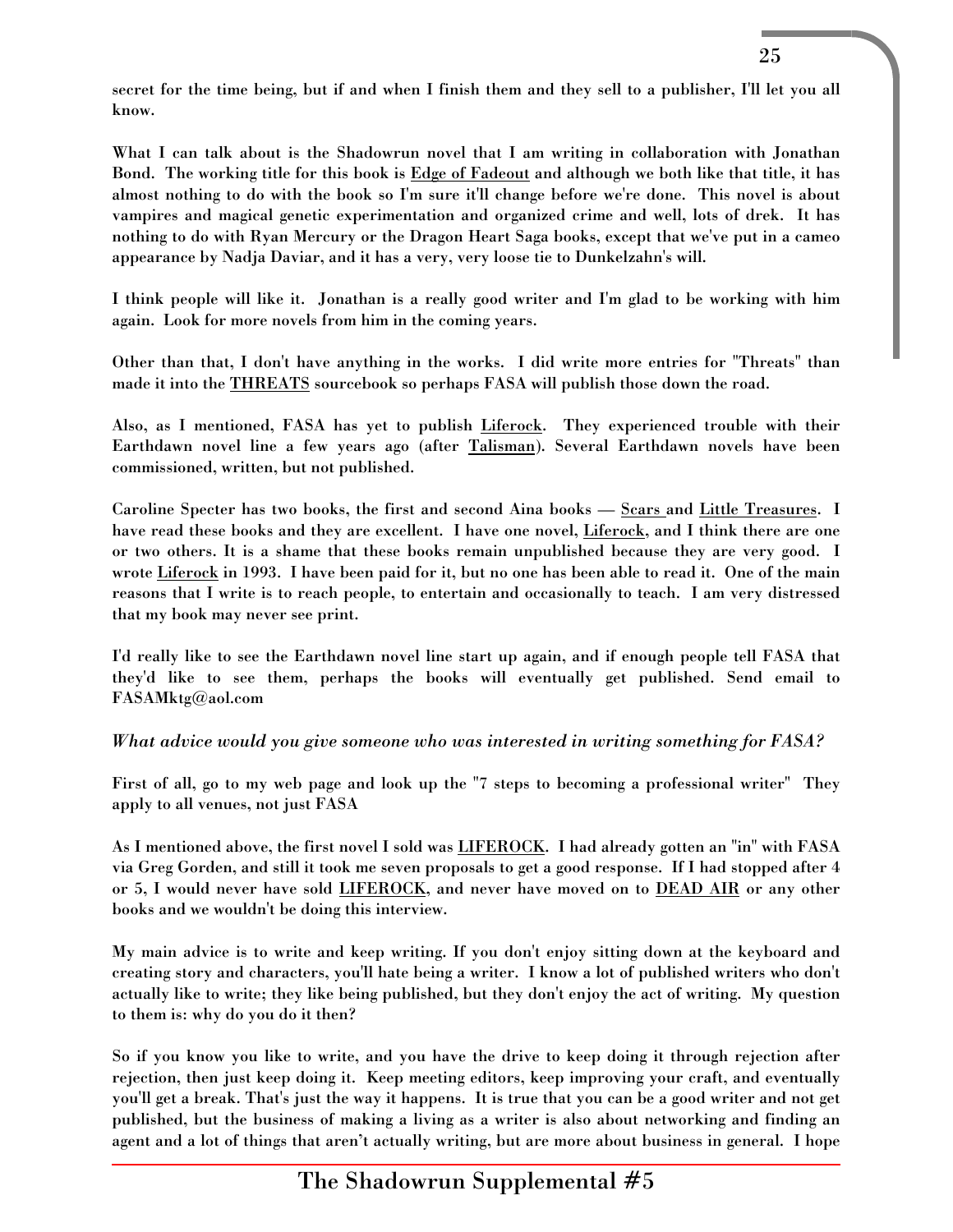I'm being clear. If you don't like to the non-writing parts, you won't like being a writer either. It's all part of the package, at least it has been for me.

Specifically, if you want to write for FASA. Get the guidelines and follow them. Send in proposals and more proposals. That's the basics. Now to give yourself an edge, go to a convention like GenCon and meet Mike Mulvihill and talk to him about your proposal ideas. Perhaps try to set up an appointment to talk to him. Be confident and act professionally. Novels are edited by Donna Ippolito and are much harder to get, but it can be done. Same tactics. Remember that there is a fine line between persistence and annoyance. Stay on the side of persistence!

Good luck.

#### *Do you play Shadowrun?*

This one is easy. I have played Shadowrun once. When first edition came out, a friend of mine GM'ed a single run. I enjoyed it, but he didn't like the game mechanics so we never played again.

My background in role-playing consists mostly of playing original Dungeons and Dragons and later AD&D. This was a long time ago when role-playing was in its infancy. I have also played GURPS and several custom games designed by friends, but I never again was part of a group which tried out Shadowrun.

#### *Do you still play on a regular basis?*

I only role-play about once or twice a year now at best. I just don't know anyone in this area who plays, and I don't really have time to search out a group anyhow. I find that when I'm writing books, I don't need the creative outlet that I use to get (long ago) from role-playing. So I suppose I don't really miss playing because novel writing serves the same purpose, I get to interact with my novel characters all the time.

I think I should use this opportunity to point out that I believe that role-playing did have a positive impact on developing my creativity. The act of creating a character and playing him or her taps into the same part of the brain that is involved in writing fiction. I believe that role-playing fostered my creativity and allowed me to develop some of the skills I now use as a writer.

With that said, however, I must hasten to add that I think it is rare that a role-playing session will make a good story. The fundamentals are different: In role-playing, characters are confronted with a situation and the outcome is uncertain, based on probabilities, luck of the rolls, and skill at roleplaying. It is a game.

In fiction, characters are also confronted with a situation, but the author has spent myriad hours picking the exact nature of the situation and the characters such that he or she knows the outcome, which leads to the next situation, and the next, building and building to the climax of the novel where the character undergoes internal change or solves the mystery or whatever. The author knows the outcome of each situation that will arise, or he learns the outcome as it arises and discards those situations in which the outcome is not consistent with the desired movement of the story. Thus plot, theme and structure are developed and maintained throughout the narrative.

Some of these things can be present in role-playing, and often are, but rarely all of them.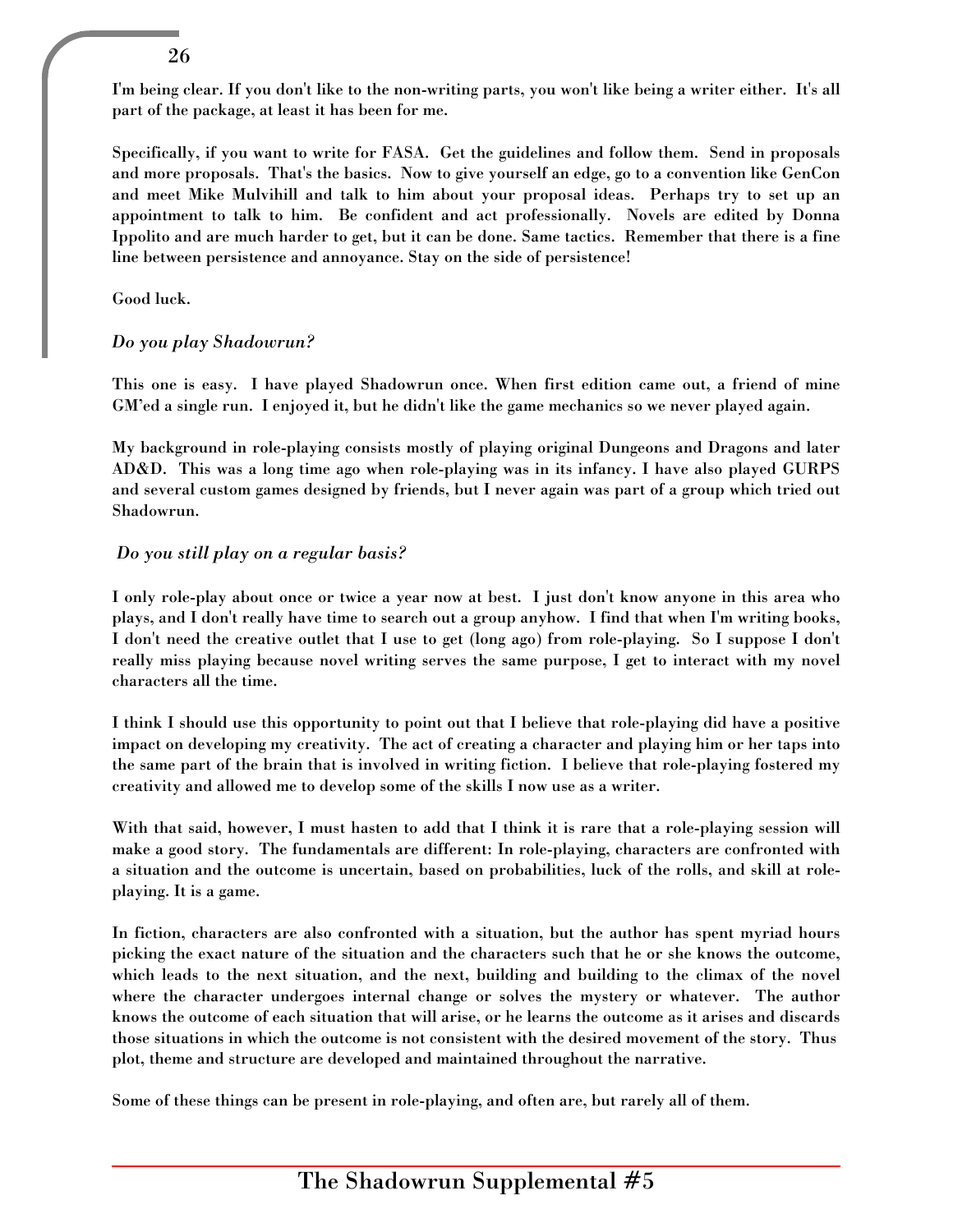

*What is your favorite type of character to write about?*

27

So far, my favorite type of players to write about are physical adepts (thus Ryan) or riggers (Jonathan Winger), but I believe that any type of character can be fun as long as he or she is fully developed and fleshed out, then played out in a non-munchkinous way that is consistent with the internal motivation of the character.

The main character in Edge of Fadeout is an artist, a mundane really, though he has latent magical powers which he expresses through sculpture.

He happens to be the heir to a Mafia family's biz, but other than that, he's not special. Also featured is Martin DeVries, vampire who is also a vampire hunter. Not that I've ever played a vampire character, but he is a fun one to write.

#### *When Role-Playing, do you prefer being a GM or a Player?*

When I role-play, which as I said is rare these days, I much prefer being a player. First of all, I don't have the time to create an entire campaign. Also, when I did GM in the past, I tended to ignore rules in favor of

cinematic storytelling. Sometimes it pissed off my players and sometimes they did things which didn't jive with the predetermined plot of the adventure. I know that that is the nature of roleplaying, but as a GM, I wasn't very flexible or great at encounters that weren't predetermined.

I do however, like to develop cool interesting characters when I have the chance and play them in other people's campaigns. I like to focus on the adventure.

#### *What is your opinion of Immortal Elves, Horrors, and all the really big, oddball stuff that has crept into SR over the years?*

I know it is fashionable to hate Immortal Elves and Shadowrun/Earthdawn crossover stuff like Horrors in the Sixth world. I don't. I can see how Immortal Elves and Horrors can unbalance a game, but so can powerful NPCs like Great Dragons and unstoppable mega-corporate executives with thor-shots at their command.

I must admit that when I was first exposed to the concept of Shadowrun when first edition came out, my initial reaction was; how ludicrous! How can they expect anyone to believe that magic and dragons and elves can coexist with the Matrix and smartlinks and guns and drones? I didn't buy into it at all.

After I got over that, however, and I actually read the background material that discussed the Mayan calendar and tied the SR universe into an established historical context, I started to think; you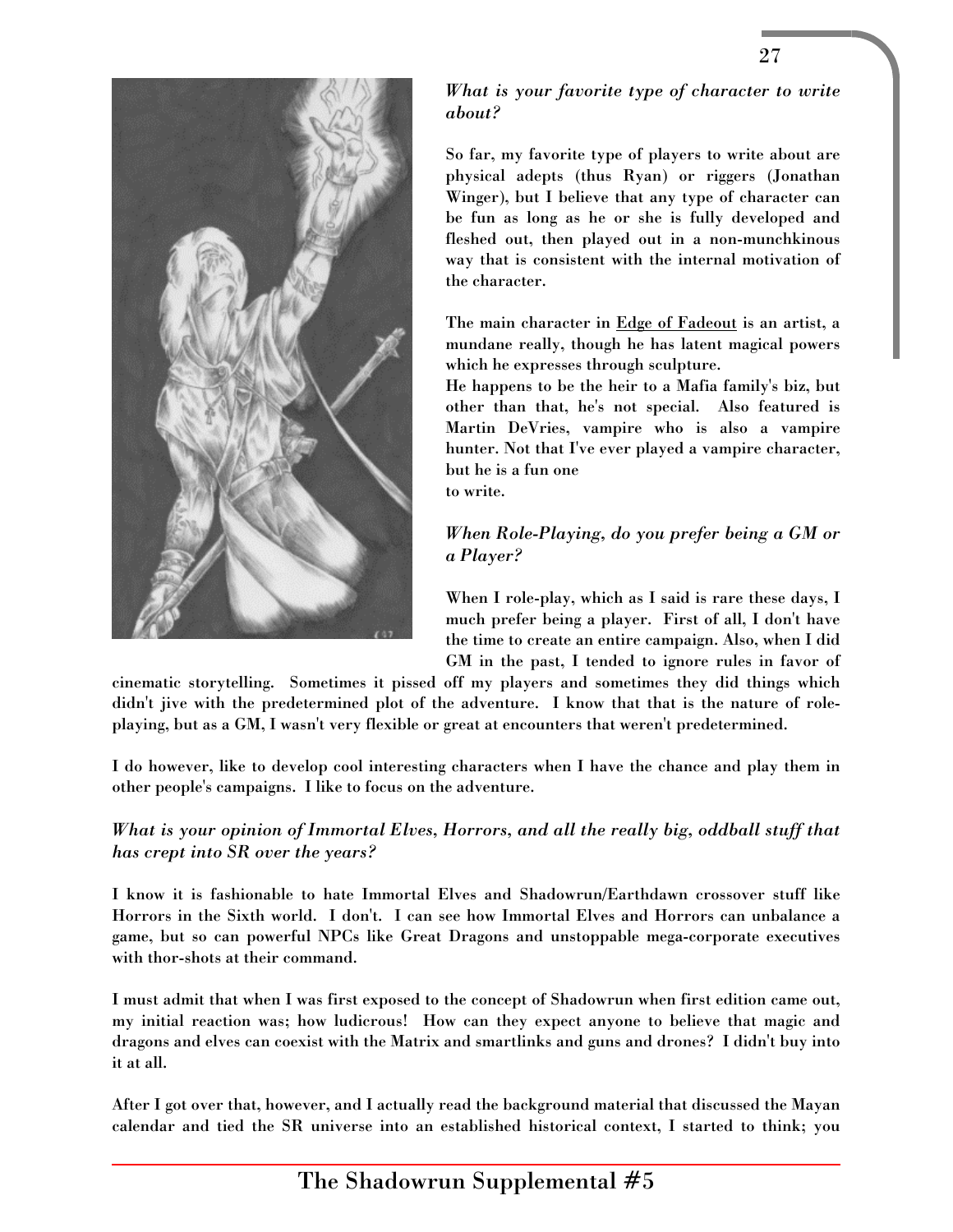know, this is actually pretty cool. The background is consistent. Once you suspend your disbelief and buy into the cycles of magic (for which there is a historical/mythical precedent) then everything flows.

It works because the SR universe is internally consistent.

This consistency includes such untenable creatures as Immortal Elves, Great Dragons, The Enemy, and a previous high-level of magic (IE Earthdawn). Therefore I think these elements are appropriate for Shadowrun. However, I also believe that in many respects they have been over-emphasized in the fiction. Some novelists loved Immortal Elves, and they wrote solely about them. I believe that creatures of such power are part of the universe, but should not always take center stage.

Shadowrun should be primarily about shadowrunners, the little guys with exceptional skill and a lot of guts who move among giants (including IE, megacorps, dragons, etc...) and accomplish things they cannot.

#### *What do you like to do to relax?*

Hmm, let me see. I like to have fun with my daughter; she usually picks the game. I also play soccer or basketball, and I like to go camping, and have recently learned to scuba dive.

Of course I also do the typical things like watch TV, rent movies, drink good beer and read books (although reading seems to be less and less of a typical thing to do for most people). The shows I currently like on TV include but are not limited to Babylon5, Buffy the Vampire Slayer, Star Trek (both), Xena, and X-Files. Also recently, I've taken a liking to Earth: Final Conflict. It sounds like I watch a lot of TV, but I usually record the shows and watch them with the commercials edited out.

#### *What was the last good movie you saw?*

This is a tough one. I don't get to go to movies in the theater much, being a father and a pretty active guy, and I am very tolerant of those I do see in the theater. I loved Contact, for example, and Men in Black, though for obviously different reasons. I don't usually see a movie in the theater unless I'm going to have fun. Too expensive in both time and money. If the chances are low that I'll enjoy it, I wait until the video is released.

While I'm in the theater I try to let the movie carry me into its world. I know a lot of people who can't enjoy movies anymore; critics or wannabe critics who feel compelled to comment on everything; this scene sucked because Jodi Foster's lipstick was a different color than it should be, or whatever. I don't see the point; it just ruins an otherwise fun experience that I have already paid for. After the movie, days later, if it is appropriate, I dissect the elements of the story or the filming if I think I can use something for my writing, but I don't do it in the theater, unless the movie is just so horrid that I can't help it. But as I said, I have gotten pretty good at predicting which movies I'm going to like and stick to those.

I just recently got to see The English Patient on video and was impressed by its power. The filming was very good, but it was the story which brought tears to my eyes at the end.

I did see GI Jane in the theater and really liked it. It was much better than I expected, but I have never been disappointed by Ridely Scott. Demi Moore was excellent and the movie touched on the role of women in the military and gender roles in society as a whole. Perhaps not quite as good as Thelma and Louise or Bladerunner, but worth seeing.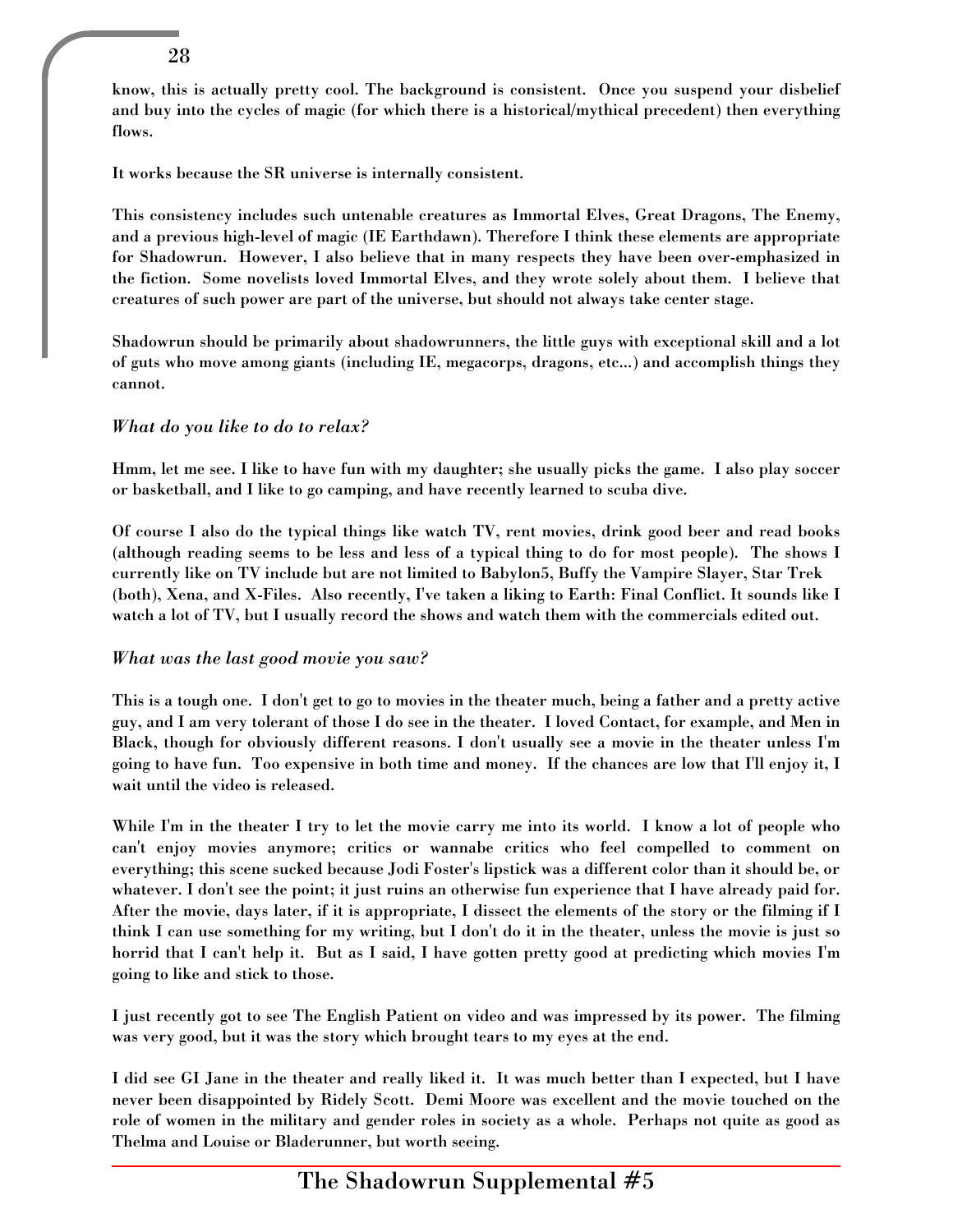#### *What is one thing you would like to accomplish some day?*

Career-wise, I'd like to get a book on the New York Time's Bestseller list, and I'd also like to have a movie made of one of my books. In my personal life, I'd like to have a positive impact on the world to make it better for my daughter and her generation. I am hoping I can do this through writing, but I am also supporting environmental organizations like the Planetary Coral Reef Foundation and the Institute of Ecotechnics in their efforts to develop and provide technology which can help society lessen its impact on the environment in which we must live.

#### *What is one thing about you that we never needed to know?*

Let me tell you a story. This one is true.

Multi-millionaire John E. DuPont shot my brother-in-law, Dave Schultz, to death. DuPont was not insane at the time. He was not delusional. As Dave was walking toward DuPont's car, coming over to say hello, DuPont raised his .45 and shot Dave in the chest. Dave fell to the ground, face down in the snow, crying out in pain.

Dave's wife, Nancy, was inside the house. She came to the door when she heard the scream. She watched as DuPont shot Dave two more times in the back as he lay in the snow. She started to run out to help Dave, but DuPont pointed the gun at her. Then, abruptly, DuPont drove off. He went back to his mansion and locked himself in. A stand-off with police ensued.

Nancy called 9-1-1 and ran to Dave. She held him for several minutes urging him to hold on, that the ambulance was coming. Dave was probably the strongest willed person I have ever known, and the most generous. He was a world-champion amateur wrestler (Amateur wrestling is an actual sport, unlike the freakshow that is professional wrestling. Amateur wrestling was in fact the first Olympic sport.) If anyone could have held on, Dave could have.

But DuPont had loaded his .45 with hollow point rounds. Rounds that tear up flesh instead of passing through. Rounds that are designed to kill. How could DuPont's intention have been something other than murder?

Dave died before the ambulance arrived.

A little over a year later, DuPont was convicted of third-degree murder. He was sentenced to between 13 and 30 years in prison. He should have gotten first-degree and life imprisonment, but his high-priced lawyers convinced the jury otherwise.

Nancy and Dave's two kids, my nephew and niece, will live the rest of their lives without Dave. I will live the rest of my life without him.

Perhaps you never needed to know this about me; it is not directly related to my Shadowrun work. But it is a significant aspect of my life; it has helped define who I am, and how I currently view the world.

I am cynical about justice. I am cynical about the media. Whose name do you know better in this whole affair; Dave Schultz or John DuPont? The victim is often forgotten as the media focuses it's sensationalist machinery on the killer, the psychopath or the rich defendant.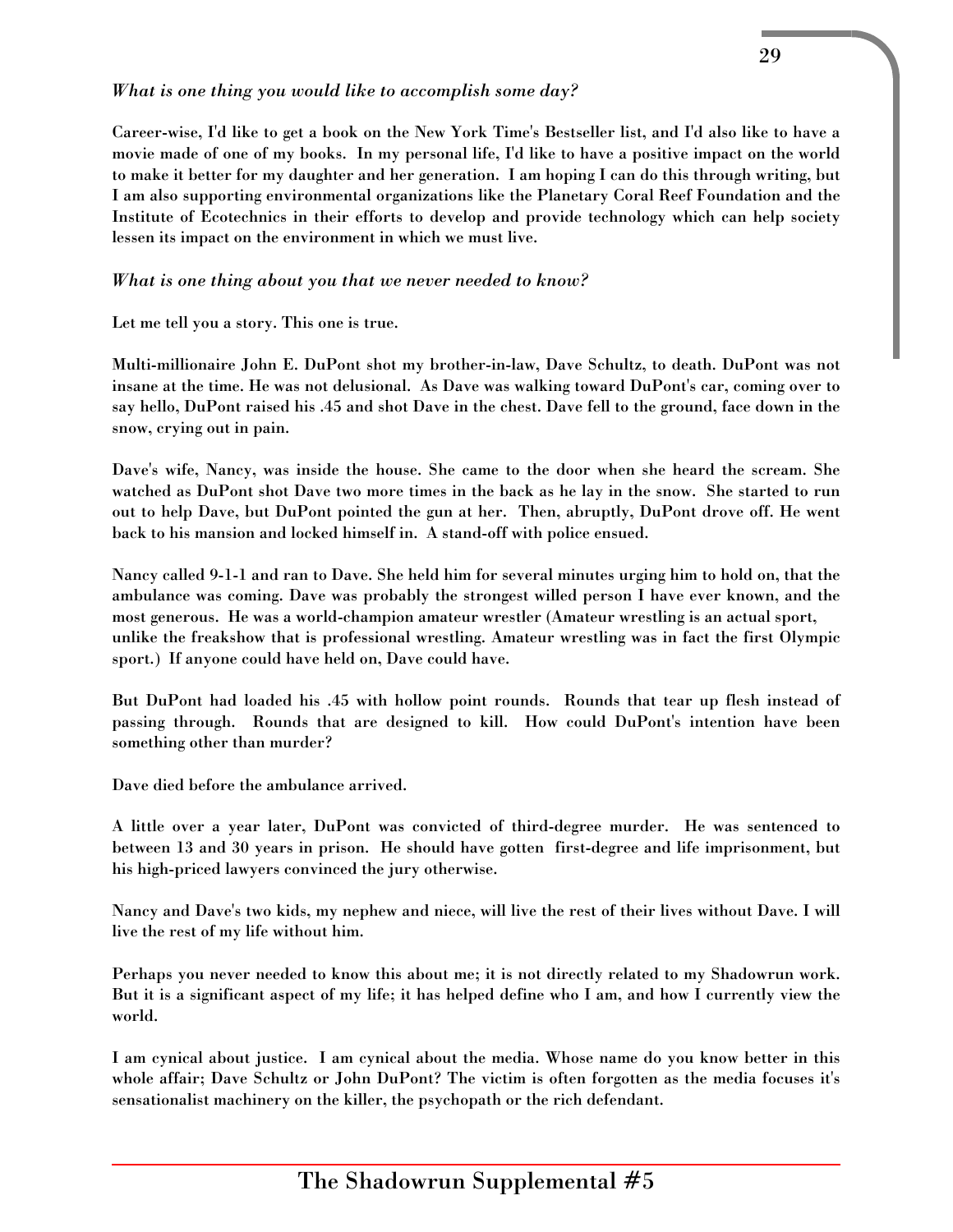However, despite all my cynicism, I retain hope that positive change can happen. If Dave taught me anything from the way he lived his life, it was that the impossible can be accomplished through hard work, a continual quest to better yourself and an unquenchable love for others.

Thus, I try to use my writing and the rest of my life as an instrument to affect positive change in the world. I don't think I'm there yet; my Shadowrun novels are first attempts. But I do know that I'll continue to work at it until the day I die.

Thanks for the chance to discuss all these things with you.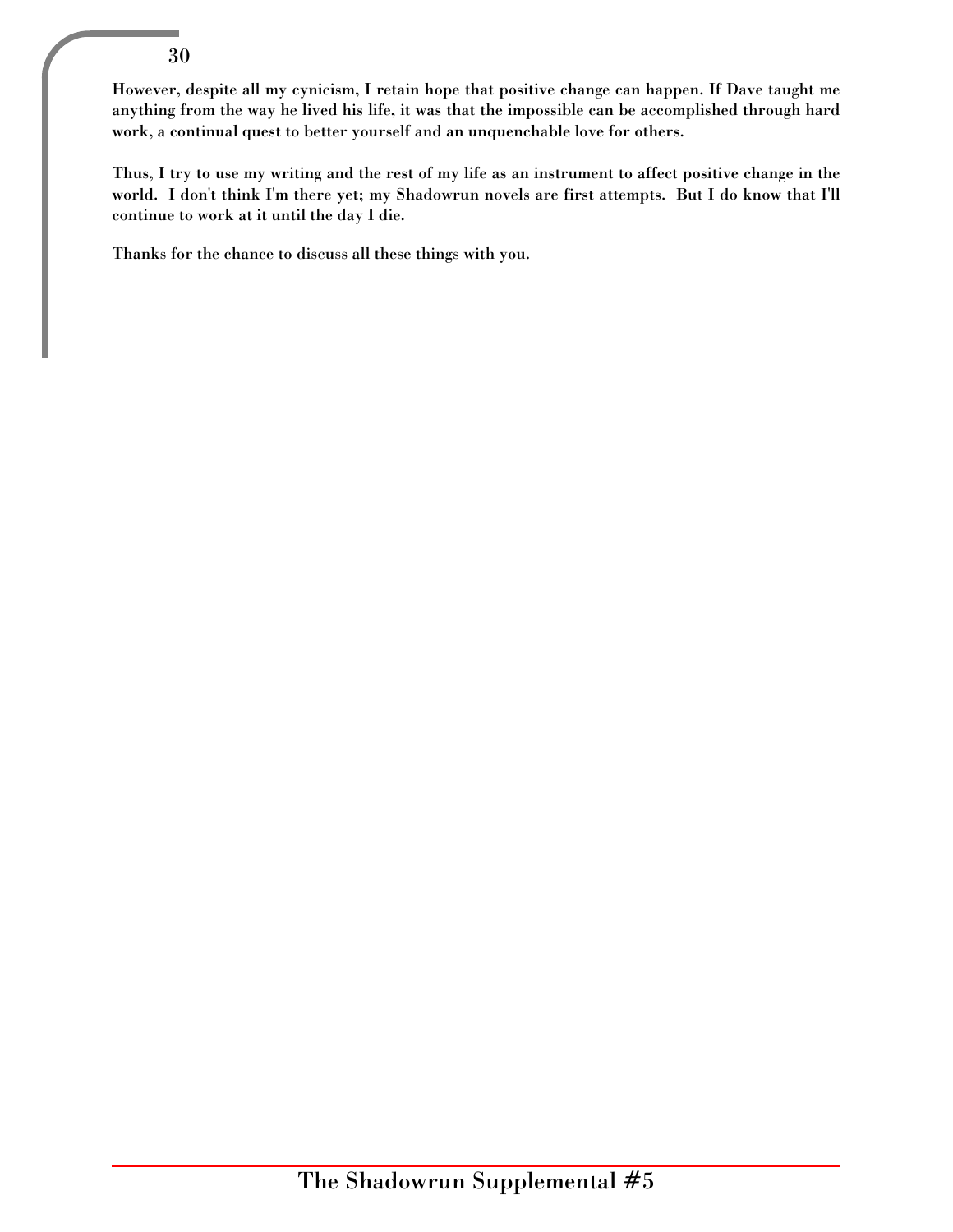# QUICKSILVER LIGHTNING, Part 4 Steven "Bull" Ratkovich <chaos@ncweb.com>

#### Chapter 6

Sally stood up, stretching, testing out her suit of armor. In hopes of keeping her alive, and knowing that she was strong enough to run full tilt with even the weight of such massive gear, we'd outfitted the big Troll ganger with a full suit of Heavy Armor. Angel, on the other hand, stuck with a suit of light security armor, and both our new partners were outfitted with Ares Combat Guns.

"Won't we have probs with the Star, Bull?" Sally asked, hefting the Combat gun for emphasis. "I mean, this much heavy ordinance is bound to get noticed."

"I think we'll be ok for a little while Sally." I replied, pulling my own armor on and double checking my Deck. "The installation is outside the city, out near the Toxic Zone. The Star rarely goes out there. And I've got some Matrix pals running interference, so any calls to the Star should get slowed down some."

Ahh, the toxic zone. Such fun. Back a few dozen years ago, The cities of Cleveland, Ohio, and Erie, Pennsylvania got together and decided they needed a new Nuclear Power Plant. The old one, in Perry, really wasn't large enough to power both the city of Cleveland, a metropolis in it's own right, and the growing cities of Ashtabula, on the Ohio side of the border, and Erie, on Pennsylvania's side of the border. They were already close to growing together into a sprawl back then.

The job of building a new, and very large Nuke Plant was contracted out to the lowest bidder, of course, and that proved to be a major problem. The contractor decided to skim money off the project. Lots of money. And that meant that the building suffered in a lot of areas.

Three days after the plant went online full time, it suffered a major meltdown, the worst since the Chernoble Plant in Russia in the late  $20<sup>th</sup>$  century, and irradiated the surrounding area. There is now a 25 square mile radius that used to be the city of Ashtabula that's now mostly an unlivable toxic hell-hole, and for miles around the TZ everyone refuses to live there except the dregs of society. It's mostly wilderness, so it's also a haven for criminals, shadowrunners, and others who'd like to be left alone, and with the land cheap as it is, there's more than one corp installation hidden out there, working on projects they don't want anyone to see.

Sally nodded, but still looked dubious. I smiled reassuringly and hefted a Panther Assault Cannon, after checking to see if my pair of Ruger Warhawks were secured to my waist. Her eyes goggled at the sight of the huge anti-tank weapon, but I ignored her and turned to Johnny.

"The van is fragged, dude. We're going to have to take the Landrover, and that things not armored or modded up at all." I told him.

Johnny 99 nodded. "That's ok. We shouldn't have any problems getting in, but on our way out we may run into problems. These are the Azzies, after all. You know how they get when you take their toys away."

I sighed and nodded back at him. "I know, Johnny. But Sorrento's got our number now, and he knows we're after him. And, he knows that I have data on Quicksilver Lightning. Until that info is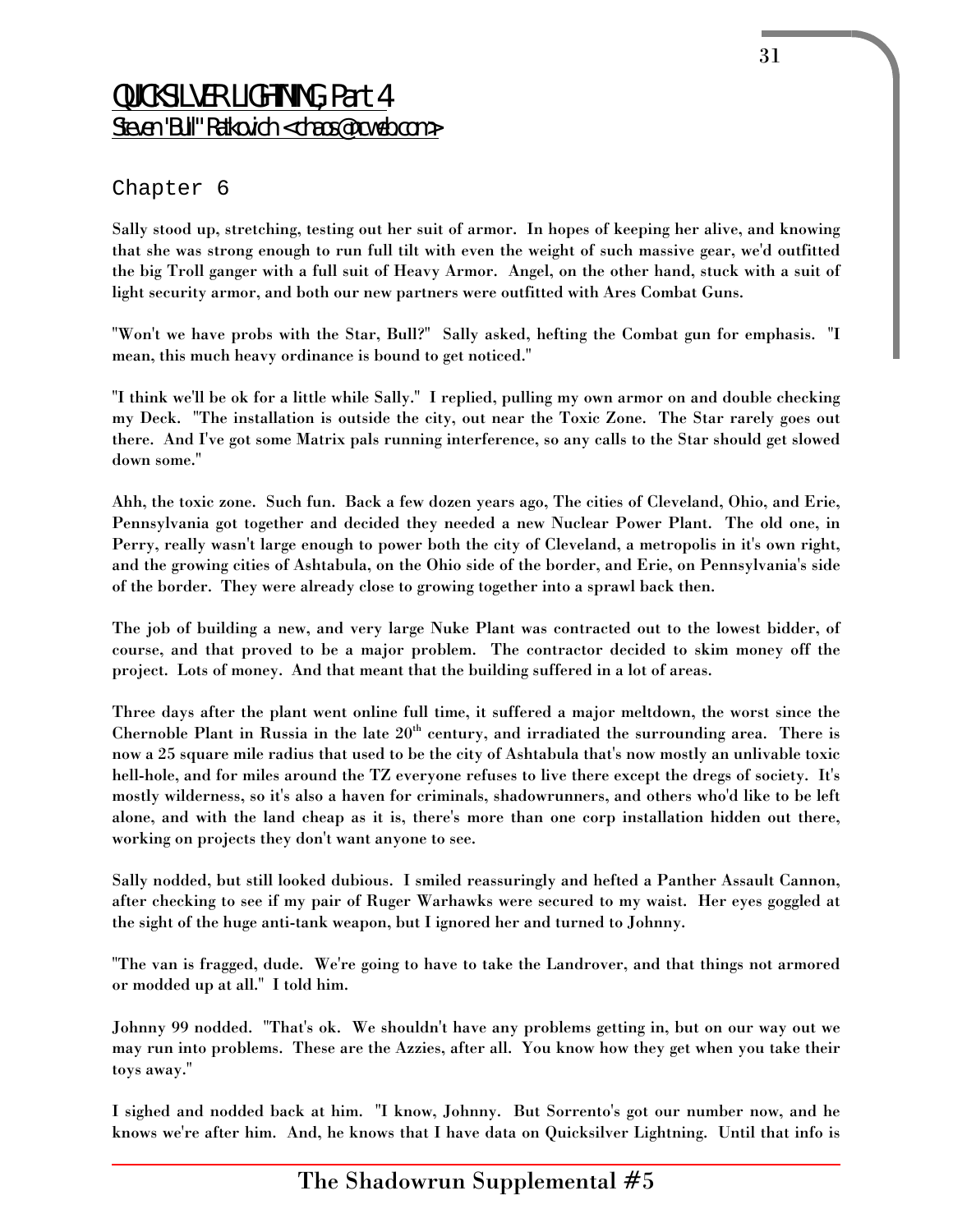no longer worth anything, which will be anywhere from one to six months from now, he'll be on our asses. We have to get in there and get this info, and get it into someone else's hands, fast. That way, they'll have bigger fish to fry, and hopefully, we'll no longer be that big of a threat to them."

That was always a shadowrunners worst fear. That the corp would decide that THIS time, they were worth the effort of hunting down and killing. And if a corp decides to do you in, then you're done. No matter how good you are, there's no way you can survive for long against the kind of man-power and money they have to bring against you. With a half million nuyen bounty on your head, even your mother will turn your ass in.

"What's our time frame, Johnny?" I asked.

"45 minutes, Bull." He replied, looking at his watch. "We need to get going if we're gonna hit the place on schedule."

With a sigh, I motioned to Angel and Sally, then we loaded into a somewhat battered Landrover and headed off into the night.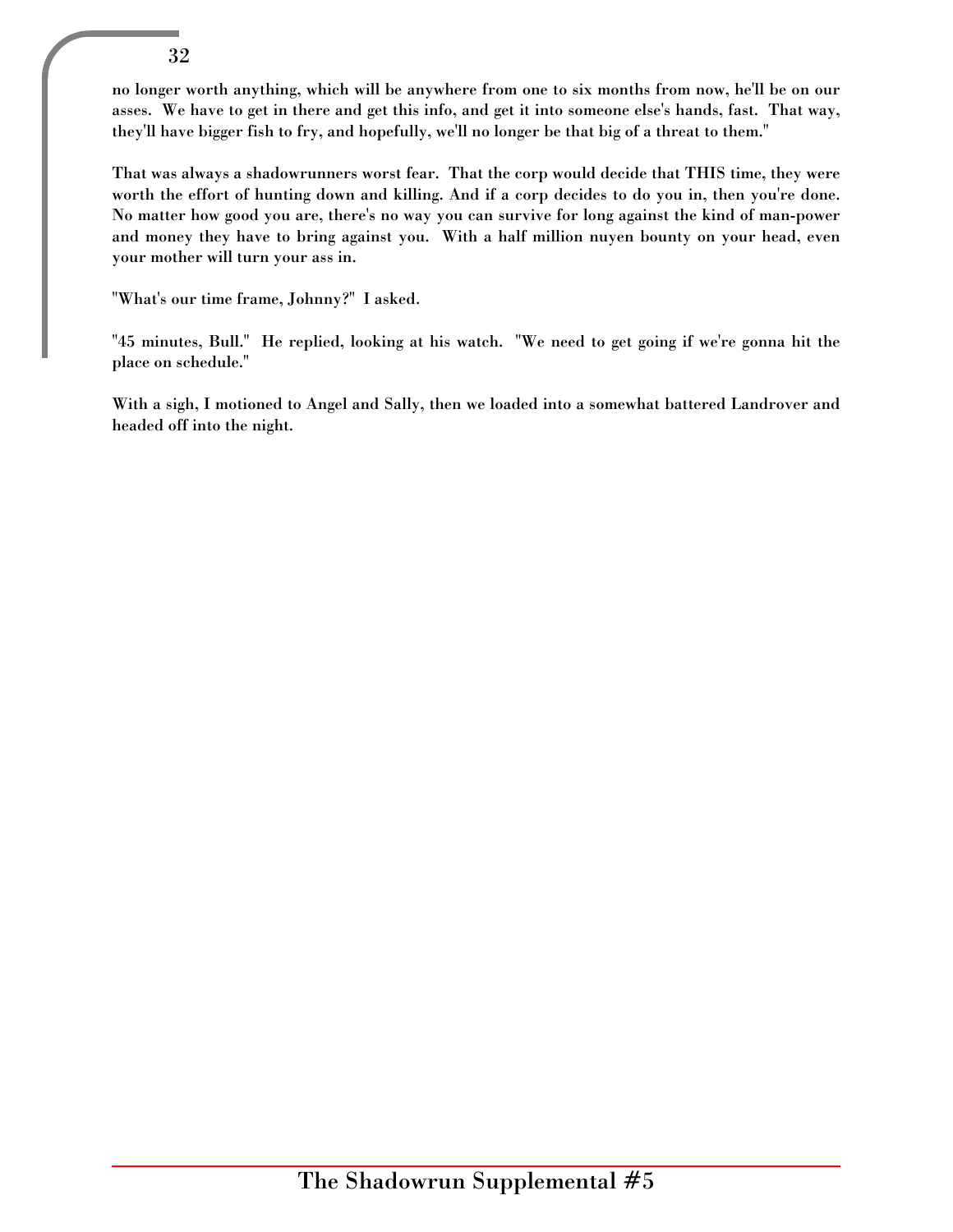# Field Trip Gurth <gurth@xs4all.nl>

This is an adventure intended as a relatively straightforward run for inexperienced players, though it could be used as in-between adventure in an ongoing campaign. It can be played using starting characters — the playtest group used standard archetypes — and the basics of the game can be explained to inexperienced players during the adventure. That doesn't mean it's a piece of cake, though...

Thanks & hello's go to Anja Berger, Meikel Dschey Janissen, Rainer Nagel, and the bearded dwarf lady Stefanie Pulla for "playtesting" this adventure (I made 99% of it up on the spot) at European GenCon 1997.

Finally, a spoiler warning: reading this article may spoil the fun if your gamemaster wants to use the adventure. Ask him or her if it's okay to read it; until then, IF YOU'RE NOT A GAMEMASTER, STOP HERE, AS THIS ADVENTURE CONTINUES TO THE END OF THIS ISSUE.

#### Background

In this adventure, the PCs get hired by Winternight, an organization out to destroy the world. Extensive information about the group appears on pages 23 through 30 of Threats, but that book is not necessary for this adventure unless the players want to investigate their employers; that possibility is not covered by this adventure (new players often don't think of this anyway, in my experience) so refer to Threats if they do. The adventure also includes insect spirits, for which reference should be made to the Grimoire II or Bug City.

Winternight has been stockpiling, among other things, nuclear weapons; a cell in the runners' city has the task of assembling enough information to build a reliable missile for delivery of such weapons. The cell has determined that it is lacking some information necessary to achieve this goal, most likely because it was lost in the Crash of '29. However, the cell does have a reasonable idea where to get it: if they can get to an old ICBM (intercontinental ballistic missile) silo, that was not connected to the computer networks of 30 years ago and still has its computers intact, they may be able to retrieve the data from there. They believe they've found one that is remote enough so that a) nobody important cares it's there, so the theft won't be discovered, and b) it's still intact. Trouble is, it's in Kazachstan, built in the 2000s to house a PAN-27 *Demon* ICBM by the Kazachstani government.

This is where the runners come in: the Winternight cell hires them to go to Kazachstan, take out the computer core, and take it back with them. All in all this should be a fairly simple operation, were it not for the survivalists who've built an armed camp on top of the silo. They are basically afraid of the Awakened world in much the same way 1980s American survivalists feared the Russians, and for this reason they withdrew to a remote area to build a new community where magic would get no chance.

The Winternight cell knows about them, but reckons they are not all that much of a threat — they may be well-armed fanatics, but they have no one to fall back on or would even come to their aid. Unknown to Winternight, though, the survivalist group have been gradually overtaken by insect shamans and spirits, who saw the survivalists as an ideal starting point for taking over the surrounding area. The survivalist were made to believe that the best way to win once the magic-users would come, was to ally themselves with the insect shamans. Since the survivalists had no magicians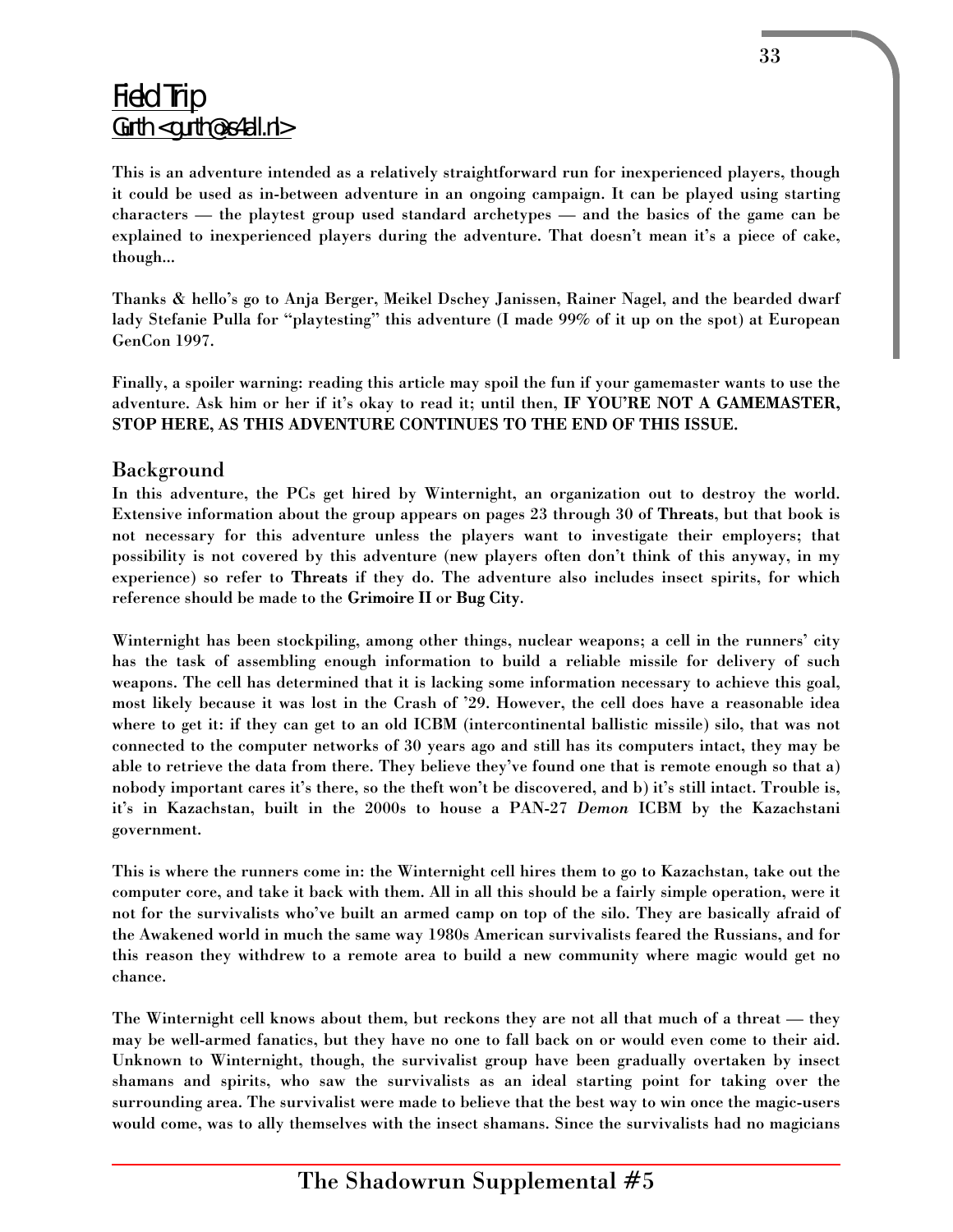of their own, this was a relatively easy thing to achieve using mind control magics and carefully hiding all spirits except the perfect-meld flesh forms. The advantage for the insect shamans and spirits is that the survivalists provide excellent protection for the hive, and the survivalists' strong will allows the creation of more human-looking spirits than otherwise possible.

At the current time, several survivalists have undergone the summoning ritual that transformed them into insect spirits, though the majority are still human. The insect spirits have taken over the actual missile silo, extensively rebuilt the interior, and use it as their hive. They have absolutely no interest in the computer core, which is still present, even though getting at it may not be easy.

## Getting Hired

The characters are contacted by a fixer about a job. Mr. Johnson wants to meet them in the back room of The Orange Oyster, a bar in the East Gate neighborhood of Bellevue. East Gate is a lowerclass area, while the Bellevue district as a whole is much more high- and upper-class. The runners are to be at the bar at 15:00 hours and ask the bartender to use the back room. Mr. Johnson will meet them there.

The back room can only be accessed through a door behind the bar, and a door leading out into the alley behind the bar. The outside door is always locked, though, and cannot be opened from either side except with the key the bartender has in his possession. The back itself is about 3 by 4 meters and has once had its walls painted white; now, they're a dirty gray-brownish color with stains everywhere. The floor is tiled, and there is a single lightbulb in the center of the ceiling. Directly below it is a circular table with five kitchen chairs around it, and along one wall is an old sofa, big enough for three people.

No matter at what time the runners arrive, Mr. Johnson and her aide are already there. Mr. Johnson is an elven woman with long brown hair and wearing glasses, dressed in a conservative business suit. (This is armored, Ballistic/Impact ratings 3/1.) The man, also an elf, sits on one of the chairs and is using a laptop computer that's on the table. Its screen is facing away from the runners, so they can't see what's on it. If someone tried to look, the man folds the screen down and gives him or her an "It's none of your business what I'm doing on my computer"-look. The man doesn't say anything during the whole meeting.

The woman stands near the table, behind and to the side of the man. She does all the talking, occasionally giving a quick glance at the computer screen or looking at something on it for a few seconds. When game statistics are needed, use the Mr. Johnson contact (SRII p. 210) for both the man and the woman, but add Firearms: 3 skill and a Fichetti Security 500a in a concealable holster to each.

Once the team is assembled, the woman tells them that she represents a certain party which wants to hire the runners for a shadowrun that will take them to Europe for up to a week, depending on how quickly they execute the mission. Payment is 15,000¥ per runner, plus 15,000¥ for expenses. Of this money, they will get 5,000¥ each plus 5,000¥ for the team up front. (For example, with four runners the total payment will be  $4\times15,000+15,000+75,000+6$  which they'll get  $4\times5,000+5,000+7$  $= 25,000Y$  up front. Try to avoid doing this calculation in front of the players — work it out beforehand and just let the woman say "We can pay you 75,000¥, of which 25,000¥ will be up front. The rest follows after successful completion of the mission.")

Should they want more money, they can negotiate about it; each side rolls a test pitting their Negotiation skill (which is 6 for Mr. Johnson) against the Willpower of the other (Mr. Johnson has

34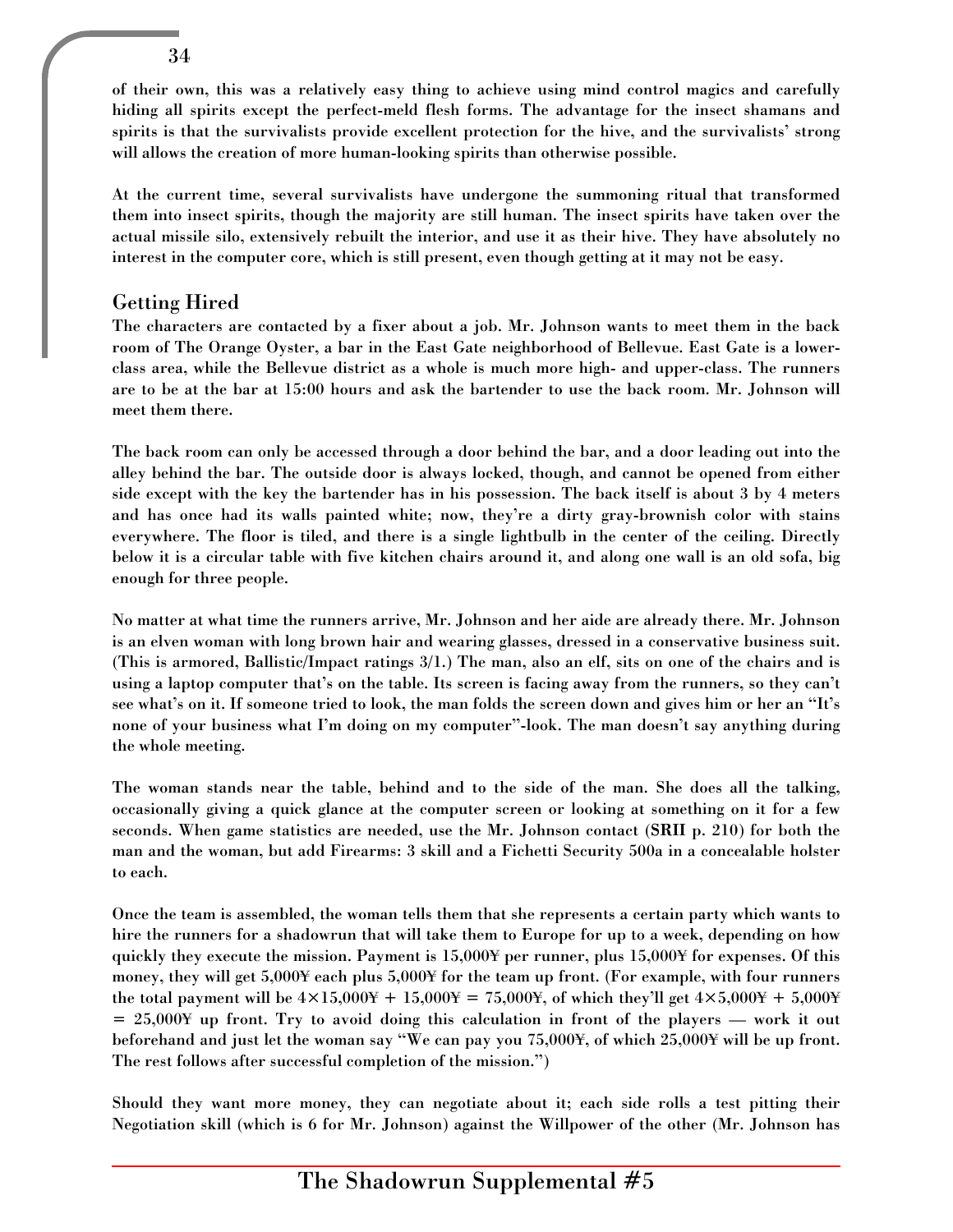Willpower 5). If Mr. Johnson gets more successes, the price will stay at what she offered initially; if the players get more successes, perform the following calculation: subtract the players' asking price from what Mr. Johnson offered, and divide by the total number of successes the players got. Then multiply it by their net successes (i.e. their total number of successes minus Mr. Johnson's number of successes). Finally, add the result to Mr. Johnson's offer.

For example, Mr. Johnson offered 75,000¥ but the players want 100,000¥; they got 5 successes, Mr. Johnson got 3. The difference in prices is 25,000¥, which divided by 5 is 5,000¥. This is multiplied by 2  $(5-3)$  to 10,000¥. That's then added to the base 75,000¥ to arrive at a total of 85,000¥.

If the players ask some outrageous sum (more than twice what Mr. Johnson offered), she will tell them "no" outright. Unless they're prepared to drop their price to acceptable standards, this job will pass them by.

If the players don't feel like doing this job at all, then it's too bad. Mr. Johnson will let them leave and contract the job to another group of shadowrunners who are willing to take it.

With the negotiations out of the way and the players agreeing to do the job, Mr. Johnson will give more details. She will tell them the run takes the characters to Kazachstan, where they are to get into an old, pre-Awakening, ICBM silo that is unoccupied. Once inside, they are to remove out the computer core from the computer room and take it with them to Seattle. Once back in town, the core is to be placed in a locker in a bus station in downtown Seattle. The remainder of their payment will be in the locker.

Transport to Kazachstan has been arranged: they will leave tonight at 20:00 hours from an address in Redmond. The runners must be there at that time with all the kit they intend to take along with them. If the players ask about it, she will mention that the runners will have to carry all equipment they bring along themselves.

At this point, Mr. Johnson tells the runners what she knows about the silo site: it is in a remote area of Kazachstan, on a plain with woods close by. However, the silo isn't abandoned, as a bunch of survivalists has built a camp around it. The survivalists number around 200 men, women, and children, but not much else is known except that they're well-armed and willing to defend their terrain.

All the info that Mr. Johnson possesses (and wants to share with the runners) is on a datachip which she hands the runners. It includes a map of the general area and of the camp, the texts on the labels that are on the computer core (so the PCs will be able to recognize it), as well as the address in Redmond where the PCs are to be picked up tonight. She also gives them the key to the locker at the bus station.

Unless the players have any questions, this concludes the meeting. The runners can go off and do whatever they want until it's time to go to Redmond. This won't give them much time to buy equipment, though, so if that's what they want to do, keep Availability times in mind. Likewise keep an eye on the time when they're talking to contacts. Exactly what contacts may be able to tell them is up to the gamemaster, but it's not much. Winternight is a secretive organization, after all, and there isn't really anything that links this run to Winternight.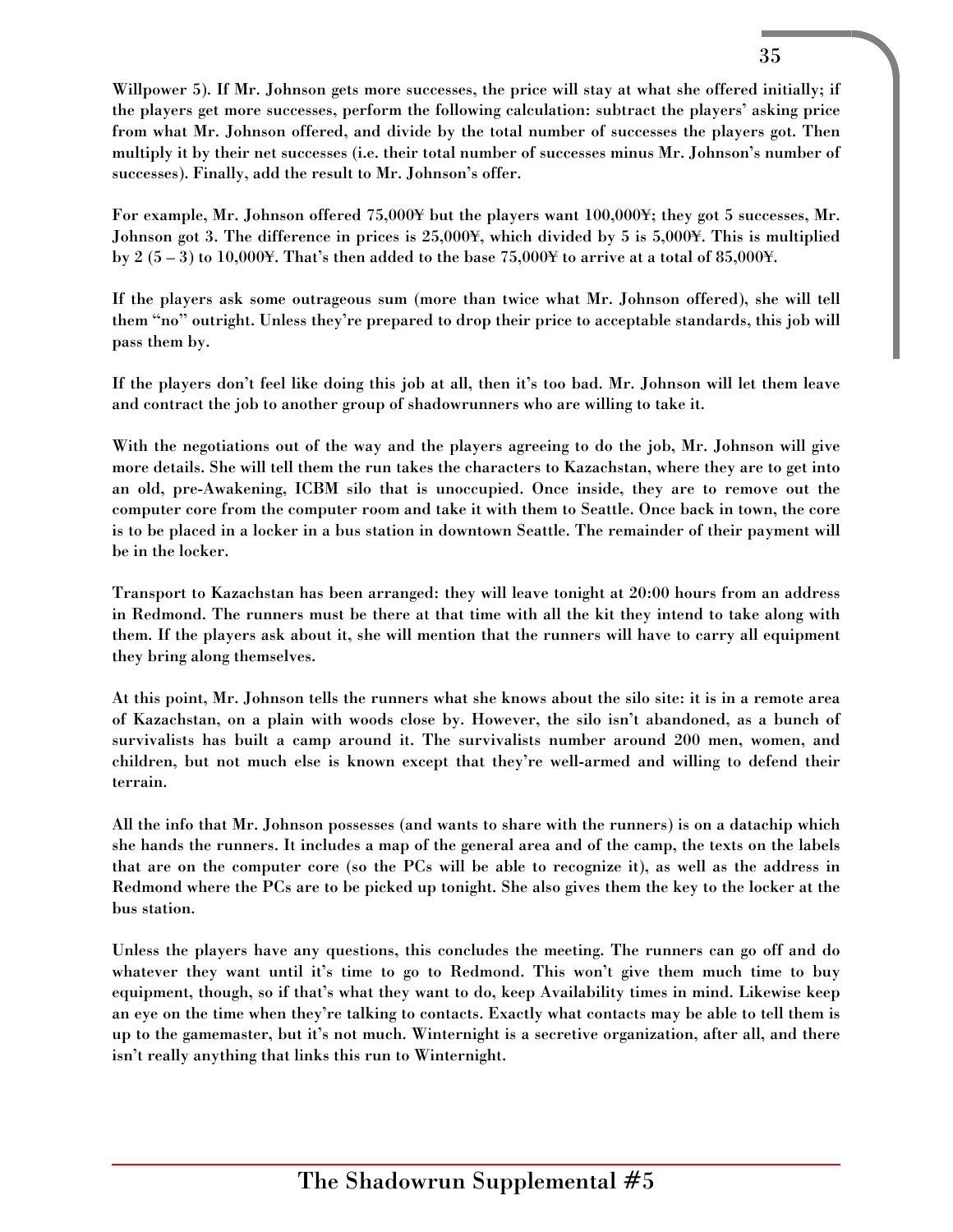#### Taking The Plane

This bit is fairly straightforward, since it goes just as Mr. Johnson explained. At the address they've been given — which is an empty lot in a bad area of Redmond — they are picked up by a Hughes WK-2 Stallion helicopter (Rigger Black Book page 53) which lands a few minutes after they arrive.

The helicopter has no markings except for a registration number. Should the players want to check this out, it belongs to a private owner living in Bellevue; if questioned, he will deny any knowledge of Winternight (even though he is one of its Seattle members). It is unlikely players will want to investigate this far, but if they do just wing it, keeping in mind that the helicopter owner is a reasonably high-level corporate employee and is a member of Winternight — plenty of ways for him to make the PCs' lives difficult.

The side door opens and a man inside motions for them to climb in. Once the player characters are inside, the helicopter takes off and flies at very low altitude (about 25 meters, only pulling up for tall buildings) toward the east. After a while the border between the Seattle Metroplex and the Salish-Shidhe Council is crossed at high speed, and some 15 minutes later the helicopter touches down at the edge of a wide road at the edge of an open plain. About 100 meters away is a small jet transport aircraft with its rear ramp lowered and its engines running. The helicopter pilot tells the players to get on board the transport, and takes off again as soon as the PCs are out of the helicopter.

The aircraft, like the helicopter, has no markings except a registration number. It is registered to the same person as the chopper, should the players want to investigate when they get back home.

Inside the aircraft is a Polish jeep, secured to the tie-down points on the aircraft's floor so it won't move around inside the plane.

There are very simple (and uncomfortable) folding bench seats along the sidewalls of the cargo bay, and there is plenty of room for the runners and their equipment. The aircraft's crew consists of two riggers, one of whom is always jacked into the plane. The flight will take some 28 hours, during which time there will be very little to do for the PCs. If they want to sleep, they'll either have to sleep on the benches (which are uncomfortable and not very wide), the floor (hard and full of tie-down points), or rig up hammocks using the cargo nets on the walls (probably the best solution, if they think of it). The flight itself is uneventful, after which the plane lands on another road near a wood, this one in Kazachstan.

The pilot and co-pilot help the PCs unload the jeep, and tell them the plane will wait here until the runners get back; however, they also mention that if someone should discover the aircraft, they will attempt to leave with the aircraft whether or not the runners have made it back yet. Unless something the runners do gives away the aircraft, though, nobody will come across it.

When the runners drive the jeep away, if they look back they'll see the aircraft crew remove camouflage netting from 200-liter fuel drums and start refueling the aircraft from the drums.

#### Polski-Fiat Jeep

This jeep is a very simple vehicle, open-topped and with seats for four people. It has rollbars with a searchlight mounted on the top, and the body of the jeep is very lightly armored. This armor only protects the passengers if shots strike the vehicle, though, and as there are no doors or roof it's easy enough for attackers to fire at the people in the jeep rather than at the jeep itself.

| Handling | Speed                              | Bodv/Armor | Signature | Autopilots |
|----------|------------------------------------|------------|-----------|------------|
| 4/3      | $30/90$ (off-road speed: $20/60$ ) | 3/1        |           |            |

# The Shadowrun Supplemental #5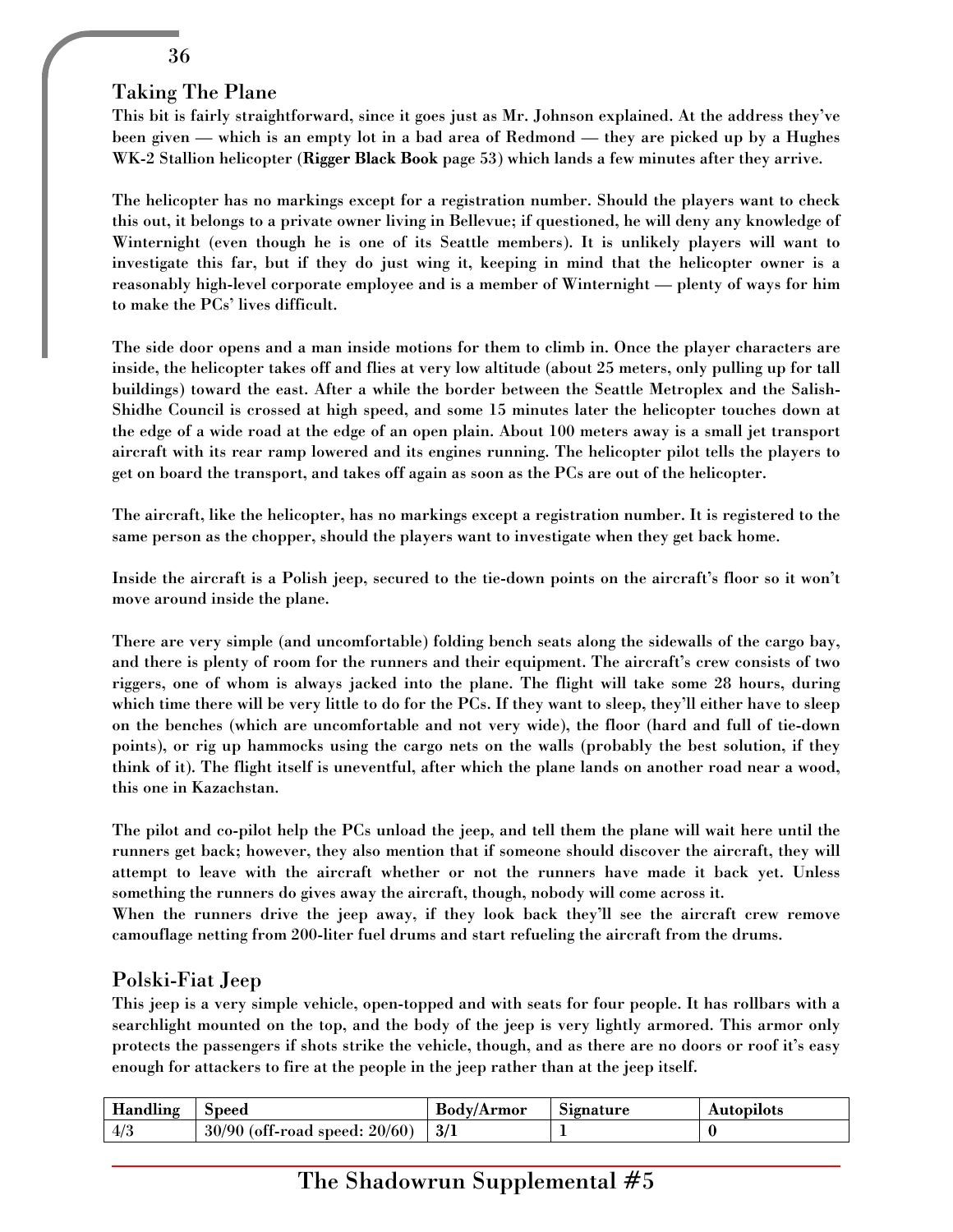Using the jeep and the map that Mr. Johnson gave them, the players should have little trouble getting to the camp. From the landing strip to the edge of the wood nearest the camp is about 5 km, but there are no roads leading there directly, so if the players want to take this approach they'll have to walk through the woods for several kilometers. The jeep can be used to traverse the forest, but only at Cruising speed; faster movement will result in lots of rammed trees at the very least.

Whichever route the players decide to take, one or two encounters with paranormal critters can be used to build up some tension and make the runners expend some ammo and/or medkits.

#### The Camp

The camp is circular, with many little shacks built of wood, corrugated metal, and plastic sheeting; many tents of various shapes and sizes also appear in the camp; there is not a single multi-story building to be found anywhere. All of these buildings are used for housing and storage of food, water, weapons, and ammunition. More or less at the center of the camp is a larger building constructed of the same materials as the smaller ones, which is used as a communal hall, for meetings, councils of war, feasts, and so on. It is also used as the guards' barracks.



#### **Security**

The fence around the camp is about 5 meters tall, consisting of razor wire (see the Corporate Security Handbook page 99) nailed to wooden poles hammered into the ground every 5 meters. At the bottom is a roll of concertina wire, and another one has been fixed to the top of the fence. There are no high-tech sensors attached to the fence, so it is possible to cut the fence without any alarm going off.

There are six guard towers: two at each gate, plus one at the northern and one at the western side of the camp. The guard towers are about 7 meters tall (their floors are level with the top of the fence)

The Shadowrun Supplemental #5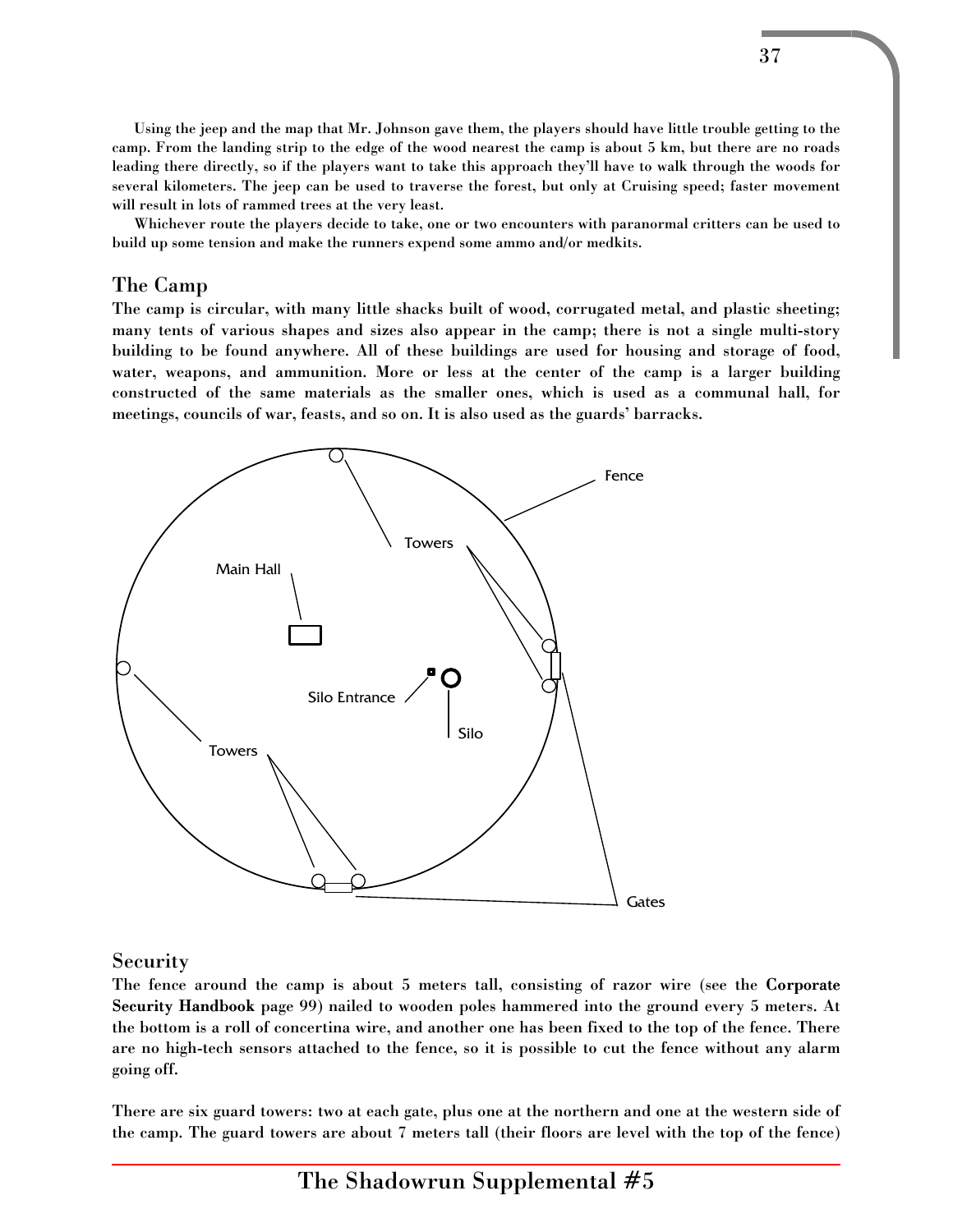and made of wood, with wooden sides and a wooden roof. A ladder leads up to each tower from the ground. Anyone in the tower has partial cover (+4 target number modifier), and the wood at the sides and top of the towers has a Barrier Rating of 3. Note that the towers stand about a meter *inside* the fence, so the runners can't just climb up them.

There is a medium machine gun with 500 rounds explosive ammo pintle-mounted (this counts as a tripod) at one tower at each gate, as well as at the northern and western towers. These are mounted to fire the outside, so once the runners are inside they are safe from these weapons unless the guards remove them from the mountings. Each tower also has a powerful searchlight with a range of about 100 meters, but like the machineguns this cannot be turned to the inside of the camp.

The two gates in the fence are both made of wood and flanked by a guard tower on each side. One gate is at the southern side, and one at the eastern side of the fence. The gates swing open to the inside and can be barred from there as well. Their Barrier Rating is 12.

Around the camp, the grass has been cut short for about 10 meters, after that it grows almost a meter tall. However, tripflares are hidden in the long grass. These consist of a tripwire, about 3 meters long, attached to a flare. When someone pulls the tripwire, the flare goes up and the guards in the camp are alerted that someone is out there.

When the characters move through the grass, roll 1D6: a 1 indicates they may activate a tripwire if they're not careful. Let the players roll a Perception (10) test to spot the wire; success means they spotted the wire or the flare and can avoid it. If the Perception test is failed, roll two dice against a target number 4 if the characters are walking, or 2 if they are crawling; any successes means the flare is set off.

#### Guards

For the guards, use the stats below. One guard at each gate has an AK-98 instead of an AK-97, with 6 offensive minigrenades loaded into its grenade launcher. No spare grenades are carried, though.

|  |  |  |  | B O S C I W E R Armor                         |
|--|--|--|--|-----------------------------------------------|
|  |  |  |  | $4 \t 4 \t 4 \t 3 \t 3 \t 5 \t 6 \t 3 \t 5/4$ |
|  |  |  |  |                                               |

Initiative: 3+1D6

#### Threat/Professional Ratings: 3/3

Equipment: AK-97 [Assault Rifle, 38 (c), SA/BF/FA, 8M, 3 clips Regular ammo), Camouflage Clothing  $(0/0)$ , Helmet  $(+1/+1)$ , Knife [4L], Vest with Plates  $(4/3)$ 

Remember that these survivalists fear anything to do with the Awakened world, meaning they have no magicians and will concentrate their attacks on anyone displaying magical abilities. Note that they do recognize magic when they see it (make a Perception test as per Noticing Spellcasting, SRII page 132) seeing how they do have to know what to fight, after all. However, this is also one of their weak points as no magicians means no spell defense.

There is one guard in each tower, plus two additional guards at each gate. Furthermore, there are 10 more guards on call in the main hall. If a fight breaks out, these guards come rushing out and can be there in about 2 minutes, less if the fight is close to the hall. Two of these guards walk around the fence (on the inside) every hour, starting at the western gate and going clockwise. This takes them about 10 minutes, after which they'll go off to the hall again.

#### 38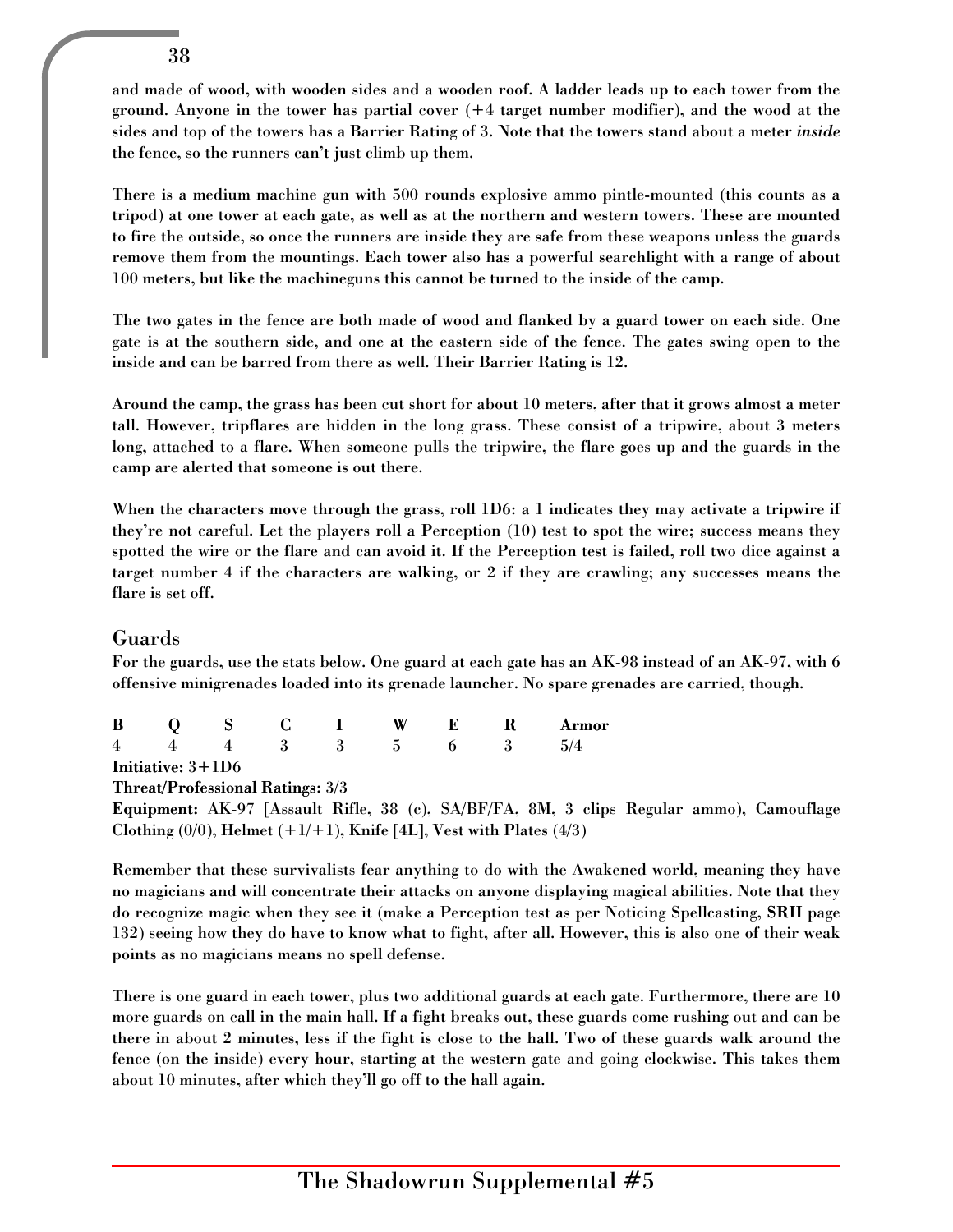## Getting In

The runners have several options to get in. They will undoubtedly come up with others, but some of the more obvious ones are included here, together with the guards' reactions, if any.

Over The Wire: Climbing the fence is a definite possibility, but also one where the runners might get stuck or wounded on the razorwire. The runners must make two Athletics skill tests, using the Climbing concentration if they have it, against a target number 6. The first test is to climb up the wire, the second is to climb down on the other side. See the table below for the results of the test; against all damage from this table, impact armor can be used.

| Successes      | Result                                                                                             |
|----------------|----------------------------------------------------------------------------------------------------|
| $\mathbf{0}$   | The runner falls down on the side he or she was climbing, taking $(1D6 \div 2)D$ damage (roll 1D6, |
|                | divide by 2 and round up, and use that as the Power Level of the "attack")                         |
|                | The runner gets stuck and takes 4M damage trying to free him- or herself from the                  |
|                | wire                                                                                               |
| $\overline{2}$ | The runner gets stuck and takes 5L damage trying to free him- or herself from the                  |
|                | wire                                                                                               |
| $3+$           | The runner climbed the fence over successfully                                                     |

An alternative, if the team's magician has a Levitate Person spell, is to use that. The camp's defenses don't really have anything to stop someone coming in this way, except by shooting at them if they're spotted, so this is probably the easiest way in.

Through The Wire: If they have a wirecutter, the runners can cut the concertina wire and the fence to get in more easily. However, the guards that walk around the perimeter every hour will notice the cut fence when they reach it. They will raise the alarm within one minute of finding the hole in the fence.

Knocking At The Door: The stupidest thing they can do, as the guards will not let them in, or even open the gate for them, under any condition, and the guards will now also be alerted to the presence of possible intruders. By the way, unless someone among the runners speaks Russian, they have no hope of communicating with the guards.

Magicians with a Control Thoughts, Influence, or Mob Mind spell may want to use this to get the guards to open the gate. The gamemaster should judge the feasibility of such a plan, but as before, seeing that the camp has no magical defenses the only barrier to overcome with this approach is the guards' Willpower.

Taking Out The Guards: This is a definite option, but unless done silently the rest of the camp will be warned to the runners' approach. Taking out tower guards is a problem because they're up in the towers, out of melee reach. Spells or silenced firearms have no problem with that, though remember there are multiple guards at the gates who will have to be taken out in very rapid succession to prevent them from sounding the alarm and/or returning fire.

Knocking out the guards patrolling the fence is also possible, but the guards in the main hall will get suspicious if the foot patrol stays out too long; if they're not back 15 minutes after they started out, the other guards will investigate. Needless to say, the discovery of unconscious or dead bodies will lead to the alarm being raised.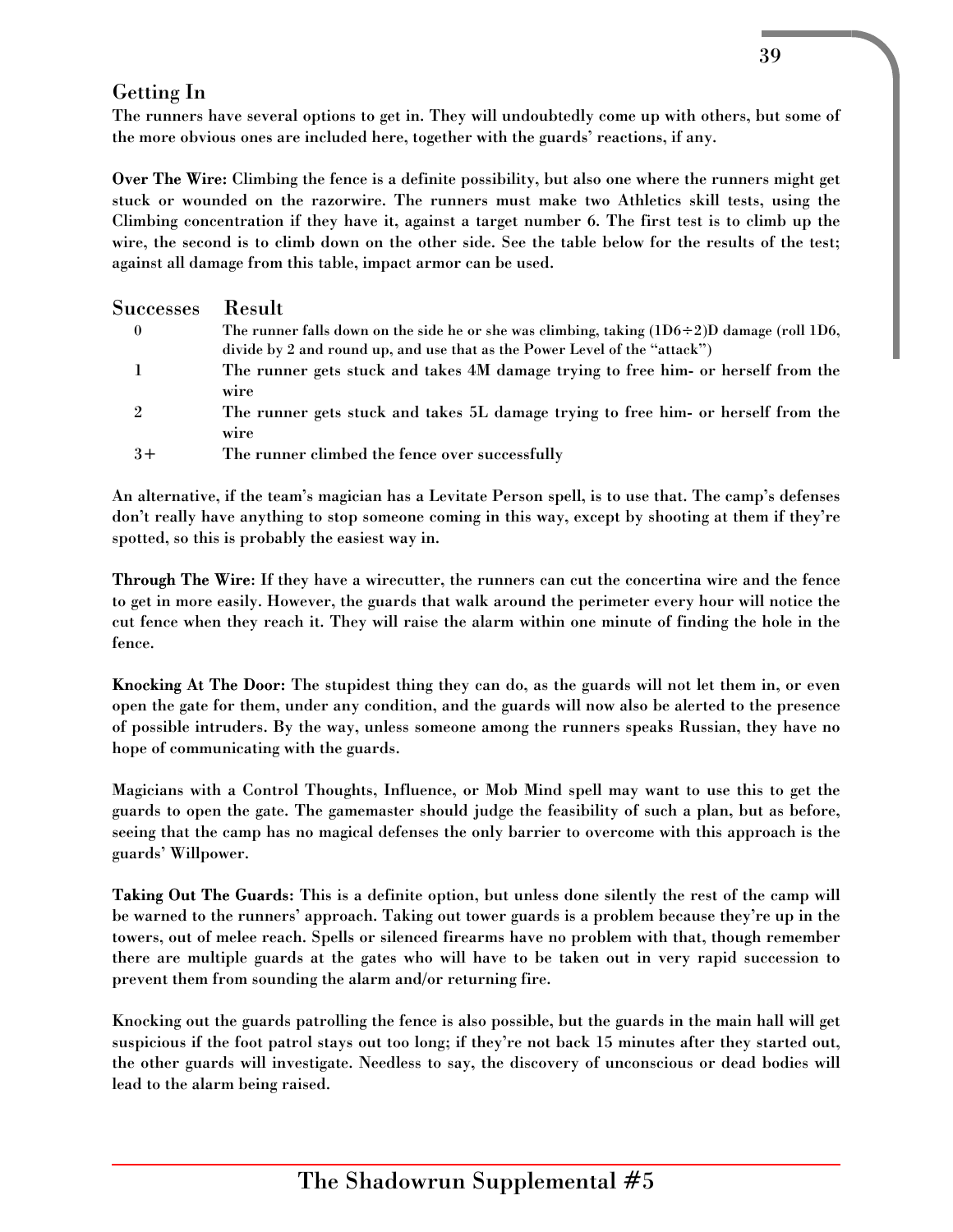#### Walking Around In The Camp

Being inside the camp can lead to detection as well. Since this is a small and very closed community, everyone knows everyone, and outsiders rarely arrive without everybody knowing about it. During the day, the people living in the camp are walking around, working, and so on, and for this reason, should the runners walk around in the camp during the day, they will be identified as intruders in 1D6 minutes. This will happen even if they're dressed up as guards, since everybody knows the faces of the real guards.

At night, hardly anyone ventures outside except when absolutely necessary, like for going to the toilet. There is a chance the runners encounter guards, but this is up to gamemaster's discretion based on where the runners are and whether it is time for the guards to do their round or not. However, if the runners look like they don't belong in the camp (going by their clothes), they will automatically be seen as hostiles and the alarm raised. If the runners decided to dress up as Kazachstan natives, the guards (or camp inhabitants) get a Perception (3) test to identify the runners; increase the target number to 5 if they're dressed up as camp guards.

The runners' best move is to get to the silo entrance ASAP once they're inside the fence, though. Remember that the camp's inhabitants are all survivalists, which means that even the children know how to use firearms and are continually being trained in small-unit tactics. Nearly everyone has at least one weapon in their homes, and though many of these are old-fashioned, they can still be used to kill people very effectively. Should the players start a major firefight, then everybody in the camp jumps in. (Arm them with whatever seems likely, keeping in mind these people don't have the latest hi-tech weapons from North America at their disposal. Their armament will be mainly pistols, SMGs, assault rifles, and sporting rifles, plus the odd shotgun, LMG, grenade launcher, and other weapons.)

#### Getting Captured

Runners stupid enough to get captured by the camp's population will be questioned for at least a day about their reasons to enter the camp. Metahumans and anyone who appears to be a magician will be treated more roughly than the others, but the interrogations aren't pleasant for anyone. Prisoners are locked up in a strong room in the main hall, constructed from metal sheeting and with windows too small to crawl through.

The runners should get a chance to escape, but the chance shouldn't be too obvious and they should get away only if they do it sensibly — everyone in the camp knows there was an attempted break-in (or "invasion" as they refer to it) and is on guard.

Anyone left in the camp's prison after the interrogation will be scheduled for public execution the next day (they will be told about this by one of the prison guards who speaks English), but the insect shaman from the hive in the silo will argue with the survivalist leaders about taking the prisoners into the silo complex, promising they won't bother the camp any longer if he is allowed to take care of them. In the end, the leaders give in, and the players are dropped off in the silo entrance (room 1 on the silo map). Once the camp guards have left, termite spirits take the runners into the silo and put them into cocoons to invest them with an insect spirit. Smart runners may get a chance to escape here as well, but if they don't take it, it'll be the end of the characters as everyone knows them...

# The Silo Complex

The complex consists of six structures, connected to each other by tunnels. Unless otherwise noted, all buildings have concrete walls about 3 meters thick (giving them a Barrier Rating is unnecessary), while the doors are 15 cm thick steel, Barrier Rating 50 and equipped with handwheels to lock and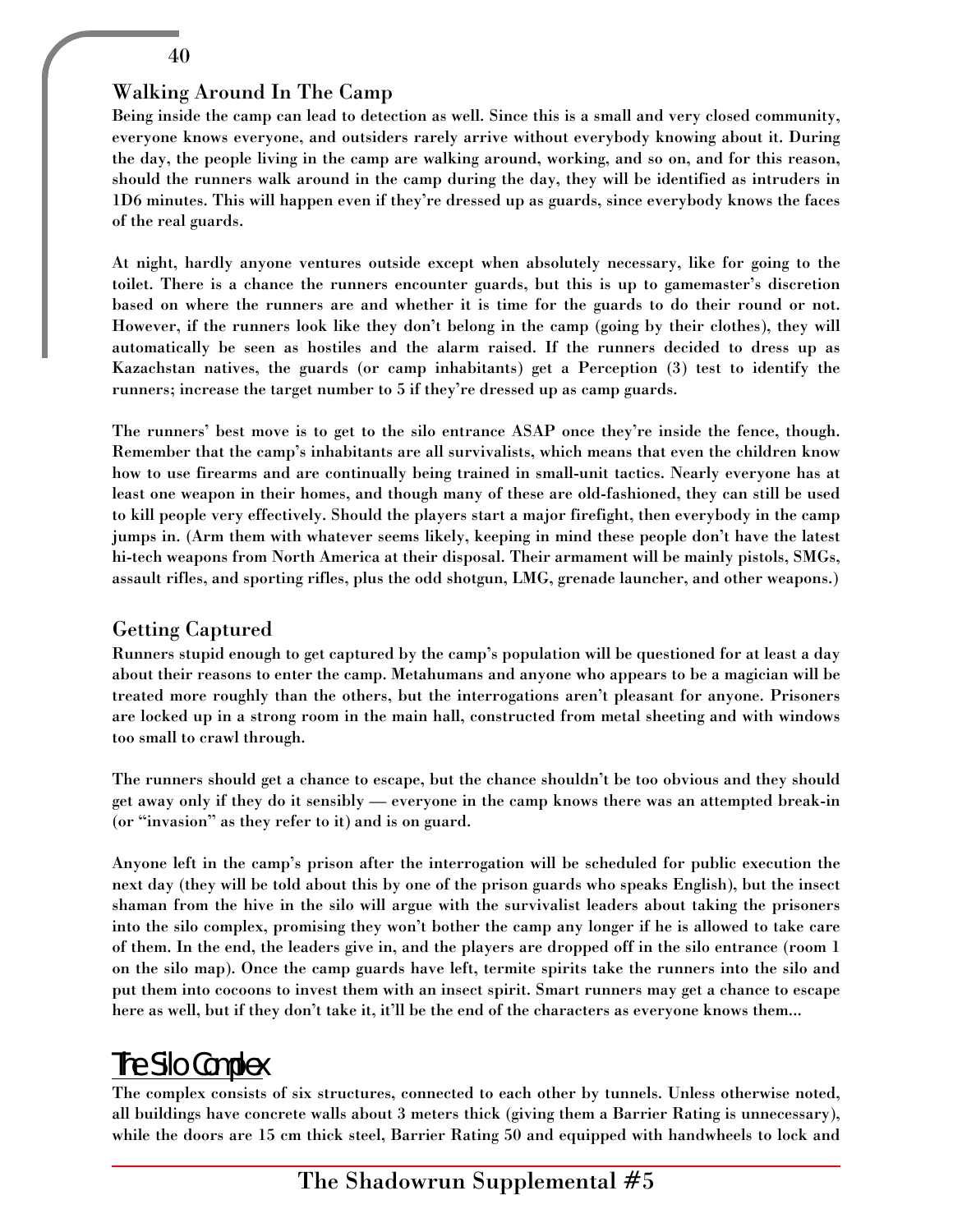unlock them. (Hey, this is a nuclear missile silo — it's built to withstand the enemy's nukes for long enough to launch its own ICBM.) It is virtually impossible for players to blast their way in with explosives, although there is no need to tell them that before they try. Have them wake up the whole camp if they want to try... Inside, light is provided by tube lights on the ceiling, behind metal grates. This makes it hard to knock them out with the butt of a rifle, for example, but an explosion or areaeffect physical combat or damaging manipulation spell will shatter the tubes (since this is underground, darkness is *absolutely* dark. Low-light systems won't work unless there's some background light, and so it's useless once the lights are out in a room or corridor, unless someone has a flashlight).

All ceilings are  $2\frac{1}{2}$  meters above the floor, by the way. When this facility was built, there weren't any trolls to take into account...

If a fight breaks out in the silo complex, the guards on the outside will not be alerted to it, except if there is gunfire in the entrance (room 1) or the upper part of the stairwell. Sounds from the rest of the complex don't carry to the camp, and the insect spirits will under no circumstance call for help to the survivalists, for obvious reasons.

#### Magic

Most of the inside of the complex has a background count of 1, except for the first half of the stairwell and the entrance at the top (room 1 on the map), which has a background count of 0. The silo itself (room 6) has a background count of 2, as this is where the main hive is located.

Keep in mind that it is impossible to enter the facility through astral space except by defeating one of the wards placed in the stairwell and silo (see the room descriptions below), because the natural earth around the rooms and corridors blocks all astral passage. Only room 1 and the first few meters of the stairwell can be entered from astral space.

#### Insect Spirits

This particular hive houses termite spirits, described on page 105 of the Grimoire. The two shamans have not yet summoned a queen, so the number of spirits is still limited to about 15 true forms and 35 flesh forms. (Information about insect spirits and their abilities in general appears in the Grimoire II on pages 101 through 107, and also on pages 138 through 144 of Bug City.)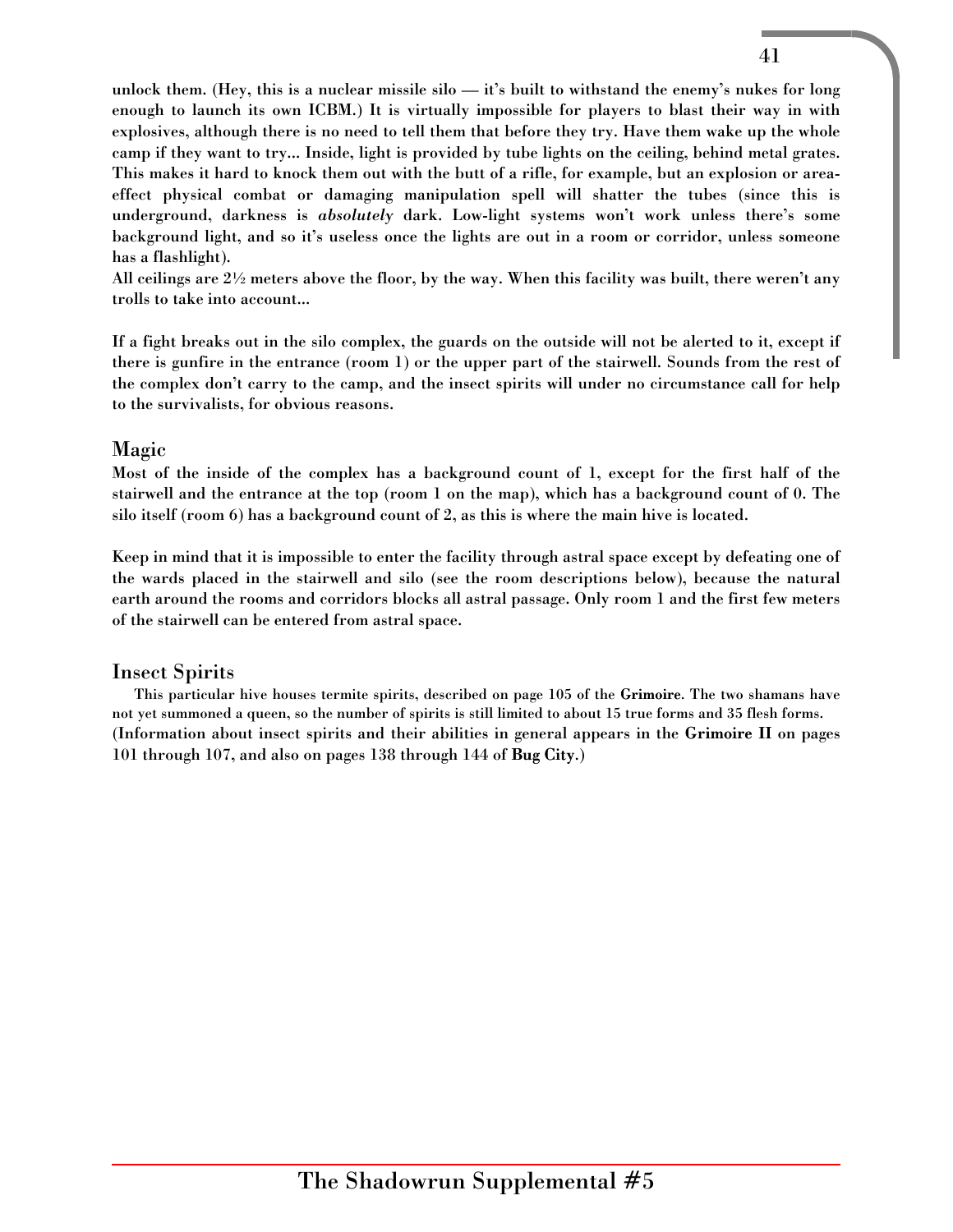

#### Stairwell Entrance (1)

1

This small subterranean room is about  $2\frac{1}{2} \times 4$  meters, and has a door at one end and a spiral staircase going down through a hole in the floor opposite the door. There is a railing around the staircase to prevent people falling in, but apart from that the room is bare.

The door is only normal steel plate, Barrier Rating 10 with an old-fashioned mechanical lock, rating 4 (see All That Is Old Is Not Obsolete in NERPS: Underworld); this door is obviously a replacement for whatever door was protecting the bunker originally. Outside the door are concrete steps between two thin concrete walls, leading up to ground level.

The spiral staircase leads down for some 20 meters, although the distance is very hard to tell because there are little or no remarkable features anywhere on the steel stairs or the concrete walls.

Some 3 meters from the top of the stairs is a Force 9 ward (Grimoire II page 92) to keep out astral intruders; if  ${\bf Param}$  Animals of North America is available $^1$  make it a Serious-damage ward. (In short, the ward causes Serious damage rather than Light to anyone trying to get through, otherwise it uses the normal ward rules from the Grimoire.) If characters attempt to take active magical foci along with them while passing through the ward, refer to the Resolving Astral Combat, Barriers and Magical Items sections on pages 147 and 148 of SRII. Since the ward does Serious damage that might result in a few charred foci, but a magician who spotted the ward through astral perception can turn off his or her foci before going through the ward, which prevents them from being attacked by it. Attacking the war in any way alerts the insect shaman (who set it) to the runners.

The staircase is only wide enough to walk in single file, so ask the players in which order their characters descend the stairs, as this may become important later on. The staircase isn't in perfect repair and is occasionally difficult to walk on. Call for a Quickness (4) test once or twice, anyone who fails falls down the stairs and gets to make a Body test against 6M Stun damage (impact armor protects). If there are others further down on the stairs, they must make a Reaction test to avoid

<sup>&</sup>lt;sup>1</sup> If not, why not? :) <shameless plug> Check out http://www.xs4all.nl/~gurth/pw/shadowrun.html </shameless plug>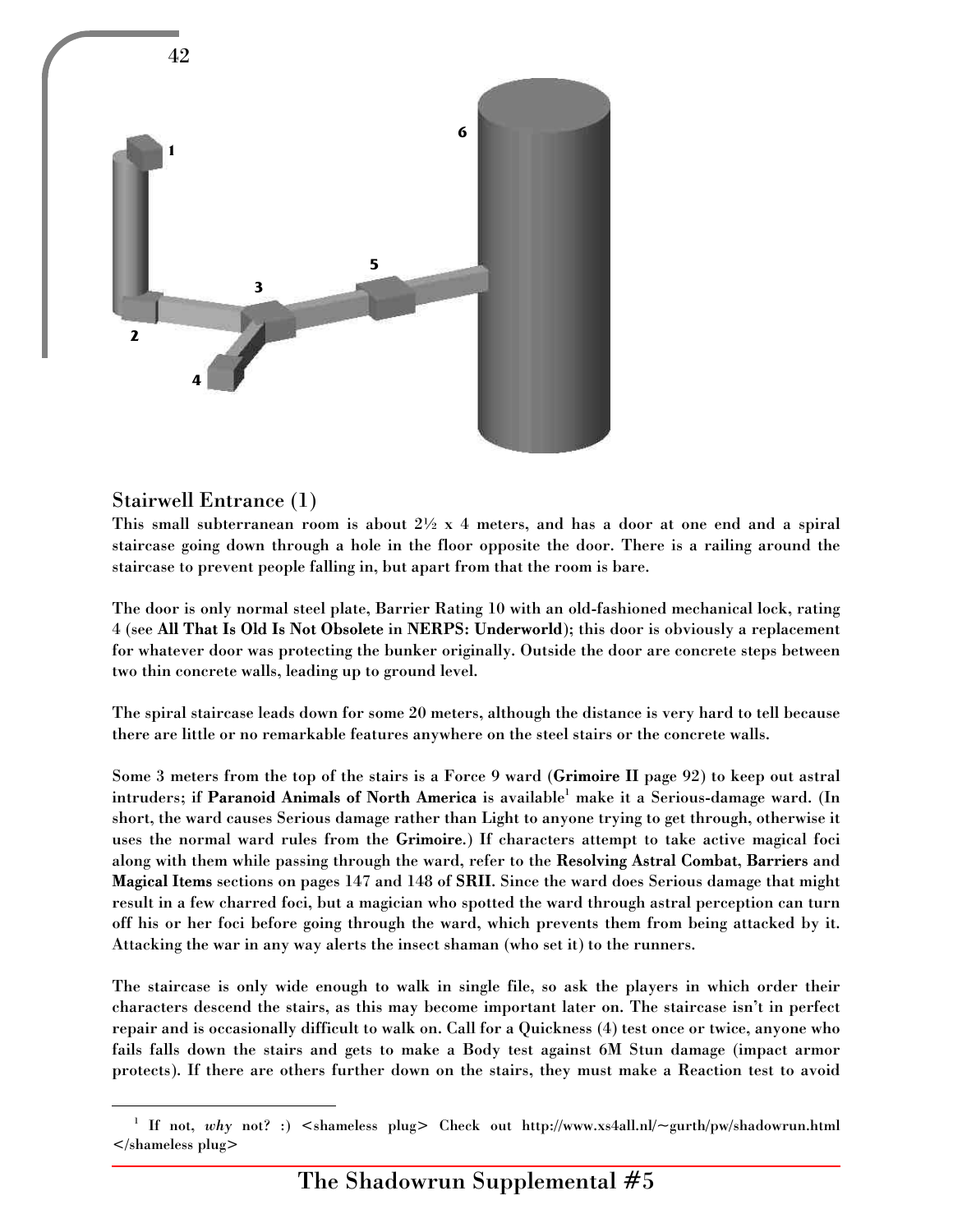being dragged along by the falling character. The target number is 3 plus the number of people above the character who also have fallen. Should the Reaction test fail, the character falls and takes 6M Stun damage as well.

The further down the characters go, the hotter it gets in the stairwell. About half-way down, they will start to notice the temperature inside rising, and by the time they're all the way down it's about 30 degrees, though it seems a lot more than that due to the humidity inside.

Another thing the runners will notice when they get further than three-quarters down the staircase is that the walls and stairs get a yellowish tint. By the time they're all the way down, there's a thin layer of sand-colored goo over everything. Let them make a Quickness (5) test to see if they slip; handle the results as above. Any surface covered in this goo counts as difficult ground during combat

At the very bottom of the stairs is a small room with a door; the door is not covered in goo, unlike the rest of the room, and gives access into the bunker entrance, number 2 on the silo map and described directly below.

#### Bunker Entrance (2)

This is another bare room, some 3 by 4 meters in size. It is covered in the yellow goo as well. Two true form and one flesh form termite spirit are on guard here. They will attack anyone coming through the door leading to the staircase, but will not open the door or follow anyone fleeing up the staircase — they have orders to wait for intruders and not pursue them. Astral intruders will be attacked by one of the true form spirits; if there are no astral intruders, both the flesh-form spirits manifest on the physical plane.

#### Flesh Form Termite Soldier (one, Force 2)

| $\bf{B}$ |                     | $\begin{matrix} 0 & S & C & I \end{matrix}$ |  | W | - R - 1 | $\mathbf{R}$ |          | Armor Attacks |
|----------|---------------------|---------------------------------------------|--|---|---------|--------------|----------|---------------|
|          |                     | 5 $4x3$ 5 $-$ 2 2 (2) 5                     |  |   |         |              | $0/0$ 5M |               |
|          | Initiative: $5+1D6$ |                                             |  |   |         |              |          |               |
|          |                     | <b>Threat/Professional Rating: 2/4</b>      |  |   |         |              |          |               |

|                                                                         |  |  |  |  |  | True Form Termite Soldier (two, Force 3)                                |  |                                                    |
|-------------------------------------------------------------------------|--|--|--|--|--|-------------------------------------------------------------------------|--|----------------------------------------------------|
|                                                                         |  |  |  |  |  | B Q S C I W E R                                                         |  | <b>Armor Attacks</b>                               |
|                                                                         |  |  |  |  |  |                                                                         |  | 4 $7 \times 4$ 8 $-$ 3 2 (3) 6 $3/3$ 8M or Special |
| Initiative: $16+1D6$ when physically manifest, $26+1D6$ in astral space |  |  |  |  |  |                                                                         |  |                                                    |
| <b>Threat/Professional Rating: 3/4</b>                                  |  |  |  |  |  |                                                                         |  |                                                    |
| <b>Powers: Enhanced Senses (Smell), Paralyzing Touch, Venom</b>         |  |  |  |  |  |                                                                         |  |                                                    |
|                                                                         |  |  |  |  |  | <b>Weaknesses: Reduced Senses (Sight), Vulnerability (Insecticides)</b> |  |                                                    |

#### Bunkroom (3)

This room was once the place where the missile crew slept, prepared and et their meals, and so on. It has been stripped clean of all equipment that once was in it, and is now covered in the yellow goo that seems to be everywhere in the facility. The room is therefore just a bare concrete box with goo in it. Runners entering it will be confronted by more termite spirits coming up to prevent the intruders from getting to the main hive, located in the actual silo (room 6).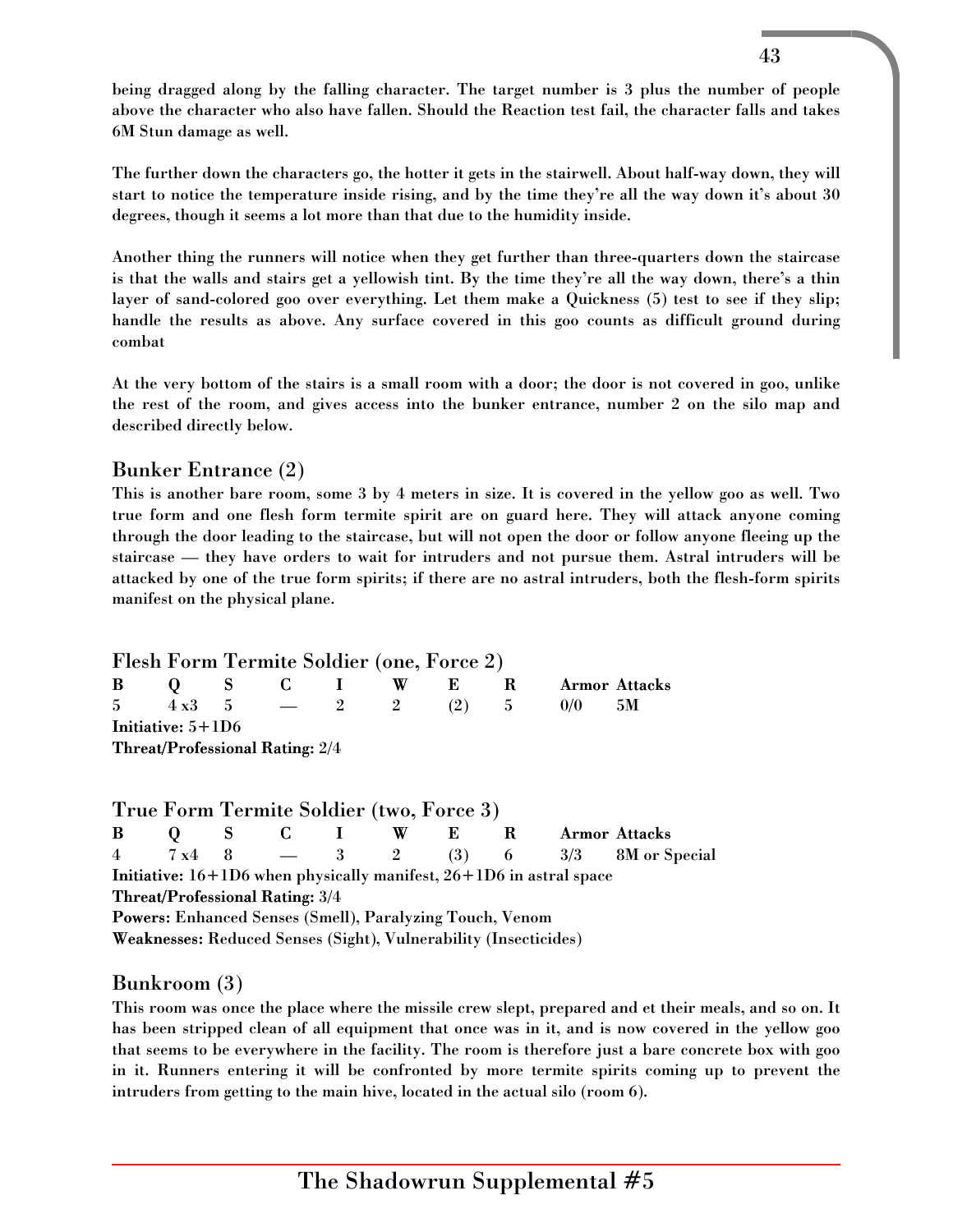#### Generator and Computer Room (4)

This is the room the runners came for. The left-hand wall is covered by a large, old-fashioned computer, while against the back wall is a desk with an office chair. There is an access panel in one of the walls; behind this is the complex's generator. The original one was taken away by the survivalists when they first set up camp, so the insect shaman, when he took over the complex, had to install a new one. Anyone looking behind the access panel will notice that the current generator is obviously not part of the original equipment. It can quite easily be disconnected by cutting a few cables, plunging the whole complex into darkness.

The players will have to look for the computer core, which takes a few minutes to find. Once found, a screwdriver is sufficient to remove it — unfasten a screw at each corner of the panel, slide it out of the computer, then disconnect a few cables, and the job is done. The thing weighs almost 25 kg and is about the size of a small briefcase.

However, before things will get this far, there are three more flesh form spirits to deal with, which have been locked in here by the shaman to keep them out of the way for the moment. They attack anyone venturing into the room except for other insect spirits or the hive's shaman.

Flesh Form Termite Soldier (three, Force 2) B Q S C I W E R Armor Attacks  $5 \t 4 \t x3 \t 5 \t - \t 2 \t 2 \t (2) \t 5 \t 0/0 \t 5M$ Initiative: 5+1D6 Threat/Professional Rating: 2/4

This room is not covered in the yellowish goo, but is very dusty. The recent trampling around of the three flesh form spirits has swept most of the dust on the floor and desk aside, though.

#### Control Room (5)

Once functioning as the nerve center of the *Demon* ICBM complex, this is now in use as the insect shaman's private quarters. The control panels are all still there, but they don't work anymore as their insides have been gutted. A bunk bed, a footlocker and a desk that originally were part of room 3's equipment are now here for the shaman to use. There aren't many useful things to be found in the room, even though there is a lot of stuff around. The shaman is not here at the time the runners enter.

#### *Demon* Silo (6)

The largest of the complex's structures is the missile silo, which is about 40 meters deep and  $7\frac{1}{2}$ meters in diameter at the top, narrowing to 6 meters at the bottom. Its walls are thicker still than those of the bunkers, and at the top is a sliding concrete and steel cover that is currently closed. It cannot be opened because the replacement generator installed by the insect shaman and spirits cannot generate sufficient power. The cover is about 3 meters thick, and a ward like that protecting the staircase (see Entrance, above) is in place in the center of the cover: anyone trying to get through on the astral plane will get about halfway through and then hit the ward.

The inside of the silo has launch control mechanisms, but the missile has been removed when the silo was decommissioned as a military installation. The termite spirits have set about extensively rebuilding the interior, but so far haven't altered the outside walls or gone through them. The insides are basically one big, three-dimensional maze of walls, floors, and ceilings that don't follow any design apparent to humans. To get anywhere will mean crawling through holes in the various surfaces that form the rooms; there are no ladders